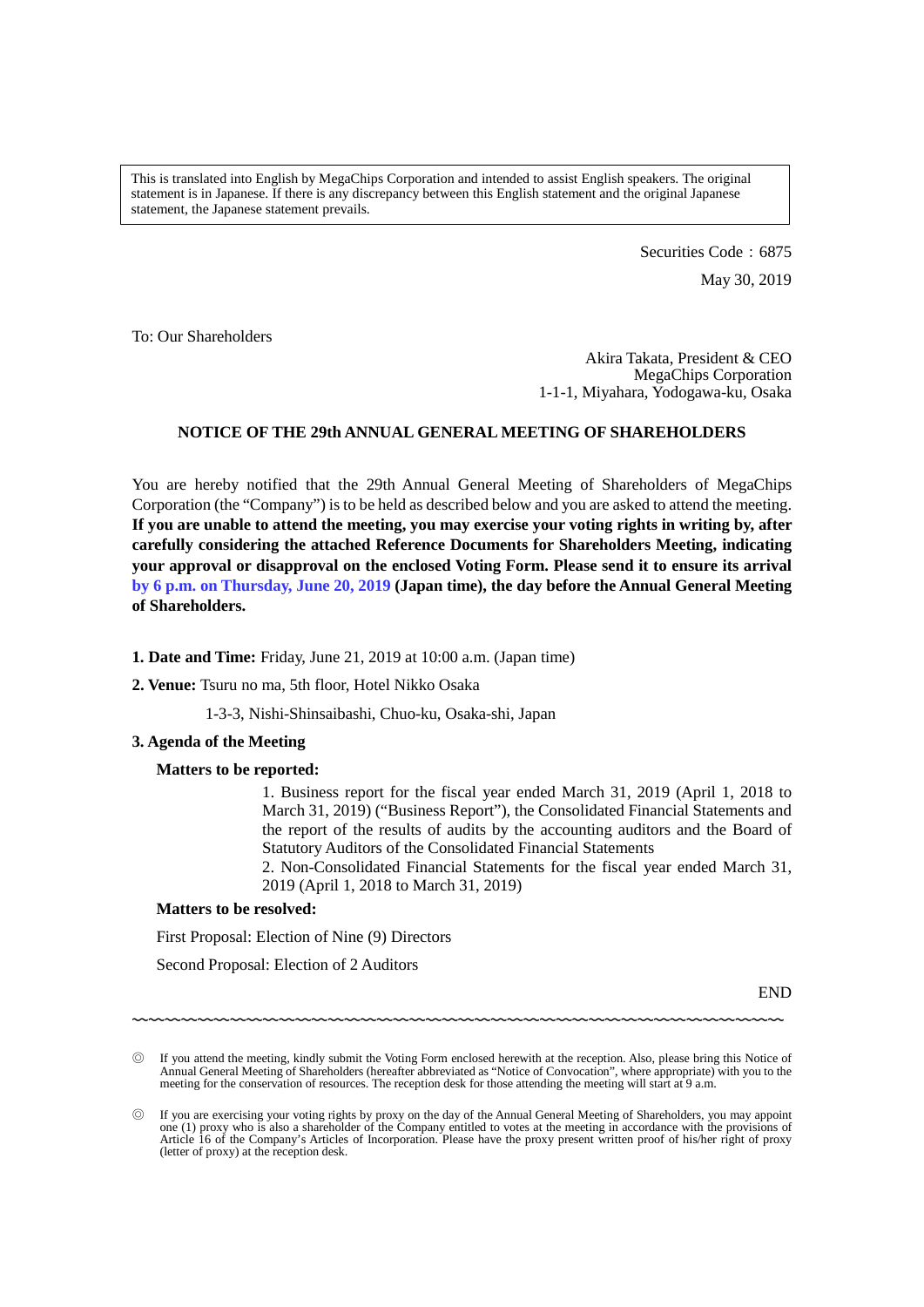#### **Notices**

#### 1. Notice of Convocation

Of the written information that should be provided, the following matters are not mentioned in this Notice of Annual General Meeting of Shareholders or its Appendices since they are made available to the shareholders on MegaChips' website [\(http://www.megachips.co.jp/irinfo/index.html\)](http://www.megachips.co.jp/irinfo/index.html) pursuant to applicable laws and regulations and Article 14 of the Company's Articles of Incorporation.

(1) Following items from the Business Report

- i. The following items with regard to the current status of the MegaChips group Major businesses and business locations and current situation of employees and major lenders
- ii. The following items with regard to the current status of the Company Current status of accounting auditors, systems to ensure the appropriateness of operations, and basic policy on control of the Company

(2) Notes to Consolidated Financial Statements

(3) Individual notes to Non-Consolidated Financial Statements

Therefore, the documents provided under this Notice of Annual General Meeting of Shareholders include, in part, the Business Report audited by Auditors as well as the Consolidated Financial Statements and the Non-Consolidated Financial Statements audited by the accounting auditors and the Audit and Supervisory Board. Further, if there are any revisions made to the Business Report, the Consolidated Financial Statements, the Non-Consolidated Financial Statements or the Reference Documents for Shareholders Meeting, we will post the revisions on the Company's website (web address: http://www.megachips.co.jp/irinfo/index.html).

### 2. Product Exhibitions

Following the conclusion of the Annual General Meeting of Shareholders, we invite you to visit the exhibition of the Company's products in the "foyer space" next to the "Tsuru no ma" room where officers and employees will provide explanations. Please visit the exhibition room for introduction of the Company's products. Timepermitting, we hope that you will join us.

#### 3. Souvenirs

The Company no longer provides souvenirs to shareholders who attended the Annual General Meeting of Shareholders. We highly appreciate your understanding.

#### 4. Notice of Resolutions

Following the conclusion of the Annual General Meeting of Shareholders, information including the resolutions from that meeting will be uploaded to the Company's website [\(http://www.megachips.co.jp/irinfo/index.html\)](http://www.megachips.co.jp/irinfo/index.html).

#### 5. Results of Exercising Voting Rights

Following the conclusion of the Annual General Meeting of Shareholders, an extraordinary report will be filed in accordance with Article 19, Paragraph (2), Item (ix)-2 of the Cabinet Office Ordinance on the Disclosure of Corporate Affairs, etc. and the results of exercising voting rights at such shareholders meeting will be disclosed on the Financial Services Agency's website, EDINET (an electronic disclosure system for disclosure documents such as securities filings made pursuant to the Financial Instruments and Exchange Act) (http://disclosure.edinet-fsa.go.jp).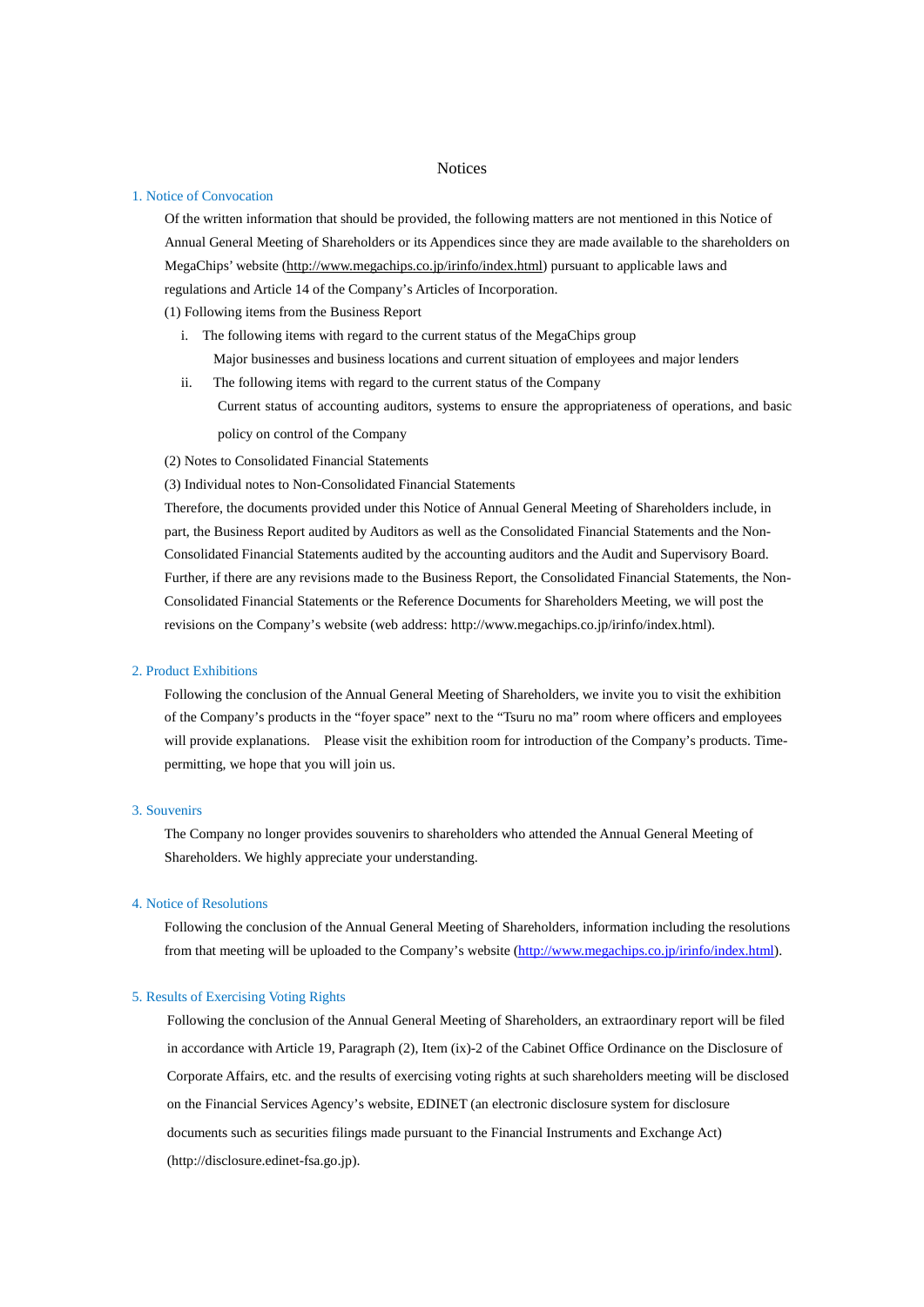# **Reference Documents for Shareholders Meeting**

# **The 1st Agenda Item Election of Nine (9) Directors**

Since the terms of office of the current ten Directors, Akira Takata, Masayuki Fujii, Kyoichi Kissei, Tetsuo Hikawa, Yoshimasa Hayashi, Yasuto Shimomae, Koichi Akeyama, Keiichiro Akahoshi, Jiun-Hao Lai and Dang-Hsing Yiu will expire at the conclusion of the Annual General Meeting of Shareholders, it is proposed that nine (9) Directors be re-elected.

| Nominee<br>Number       | Name              |               | Position in Company      |                  | <b>Attendance Rate</b><br>at Board of<br><b>Director Meetings</b> |
|-------------------------|-------------------|---------------|--------------------------|------------------|-------------------------------------------------------------------|
| $\mathbf{1}$            | Tetsuo Hikawa     | Re-election   | Managing Director,       |                  | 100%                                                              |
|                         |                   |               | <b>Executive Officer</b> |                  | $(15/15$ times)                                                   |
|                         |                   |               |                          |                  |                                                                   |
| $\overline{2}$          | Masahiro Shindo   | Newly Elected | Chairman                 |                  |                                                                   |
|                         |                   |               |                          |                  |                                                                   |
| $\overline{\mathbf{3}}$ | Akira Takata      | Re-election   | President and CEO,       |                  | 100%                                                              |
|                         |                   |               | <b>Executive Officer</b> |                  | $(15/15$ times)                                                   |
| $\overline{\mathbf{4}}$ | Yoshimasa Hayashi | Re-election   | Director,                |                  | 100%                                                              |
|                         |                   |               | <b>Executive Officer</b> |                  | $(15/15$ times)                                                   |
| 5                       | Yasuto Shimomae   | Re-election   | Director,                |                  | 100%                                                              |
|                         |                   |               | <b>Executive Officer</b> |                  | $(15/15$ times)                                                   |
| 6                       | Koichi Akeyama    | Re-election   | Director,                |                  | 93.3%                                                             |
|                         |                   |               | <b>Executive Officer</b> |                  | $(14/15$ times)                                                   |
| $\overline{7}$          | Ikuo Yamaguchi    | Newly Elected | <b>Executive Officer</b> |                  |                                                                   |
| 8                       | Jiun-Hao Lai      | Re-election   | Director                 | Outside,         | 100%                                                              |
|                         |                   |               |                          | Independent,     | $(15/15$ times)                                                   |
|                         |                   |               |                          | Foreign National |                                                                   |
| $\boldsymbol{9}$        | Junko Nagata      | Newly Elected |                          | Outside,         |                                                                   |
|                         |                   |               |                          | Independent,     |                                                                   |
|                         |                   |               |                          | Woman            |                                                                   |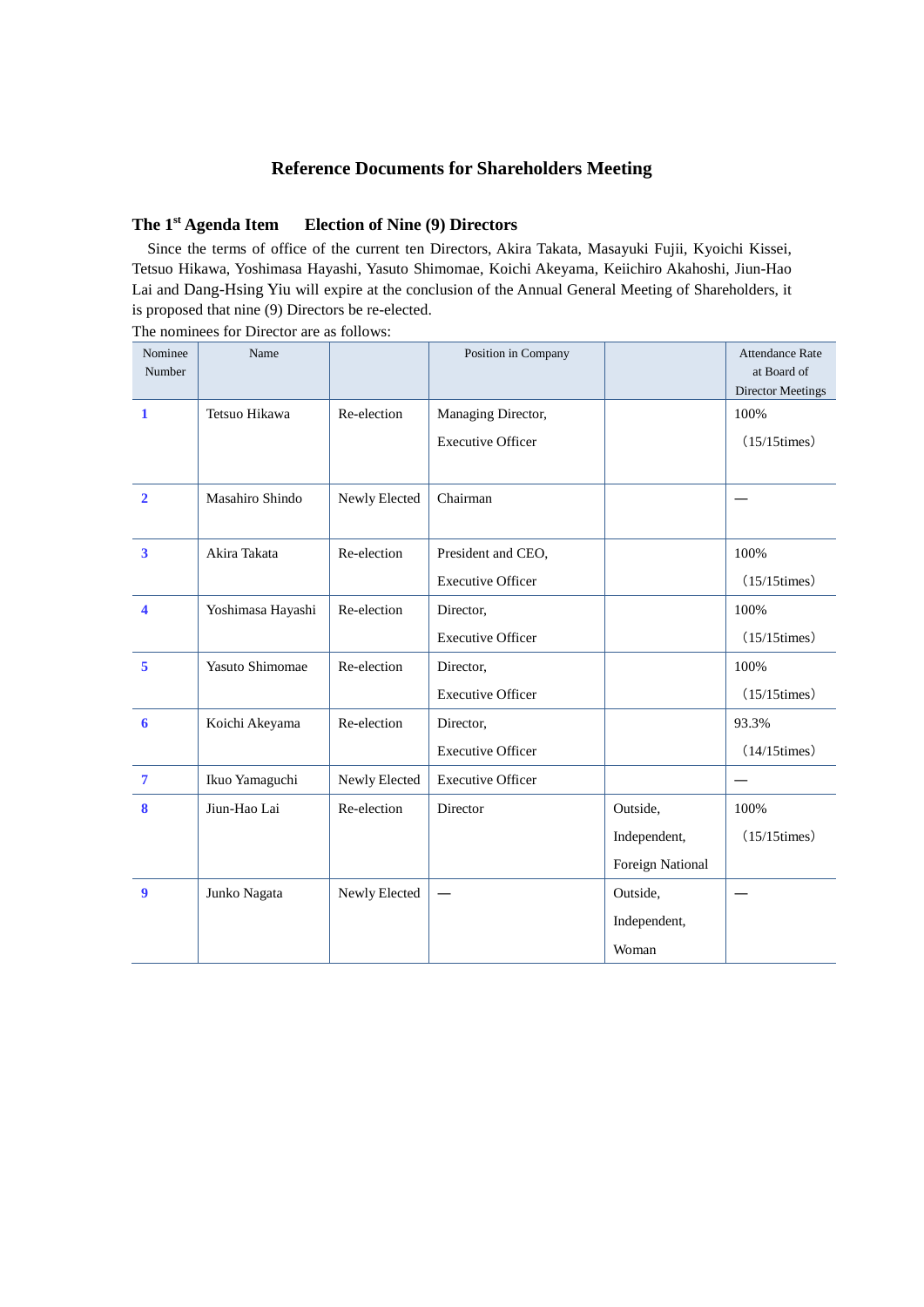**Nominee Number 1 <b>Tetsuo Hikawa** Date of birth: May 3, 1958 Re-election



■ Positions and responsibilities at the Company

Managing Director, Executive Officer Executive Manager of Domestic Business and Division Director of Corporate Planning Headquarters

- ・Number of terms of office (at the conclusion of the Annual General Shareholders Meeting): 7 years
- ・Number of shares held in the Company: 95,000 shares
- ・Attendance at Board of Directors meetings: 100% (15 of 15)

### ■ Career summary and material concurrent positions at the Company

| Apr. 2000 | <b>Executive Officer, Corporate Planning</b>                                                             |
|-----------|----------------------------------------------------------------------------------------------------------|
| Jun. 2000 | Director                                                                                                 |
| Oct. 2003 | Executive Officer, in charge of System Business Unit                                                     |
| Jan. 2008 | Executive Officer, General Manager of Corporate Control Division, and General Manager of                 |
|           | <b>Public Relations Division</b>                                                                         |
| Jun. 2008 | Resigned as Director, Executive Officer, Division Director of Customer Specific Business<br>Headquarters |
| Feb. 2009 | Executive Officer, General Manager of LSI Business Division No. 2                                        |
| Dec. 2010 | Executive Officer, Department Manager of Production Management Department                                |
| Jan. 2012 | Executive Officer, Department Manager of Production Management Division and                              |
|           | Department Manager of Quality Assurance Division                                                         |
| Jun. 2012 | Director                                                                                                 |
| Apr. 2013 | Executive Officer, General Manager of Division No. 1                                                     |
| Jul. 2016 | Executive Officer, Department Manager of Procurement & Production Division                               |
| Jul. 2017 | Executive Officer, General Manager of Corporate Planning Division                                        |
| Jun. 2018 | Managing Director (to present)                                                                           |
| Mar. 2019 | Executive Manager of Domestic Business and Division Director of Corporate Planning                       |
|           | Headquarters                                                                                             |

### Reasons for Nomination as Director

As a founding member of Japan's first fabless semiconductor manufacturing company, Mr. Hikawa has contributed to the development and growth of the Company for many years as the person responsible for business management, the Company's public stock offering, production control and operations. Currently, as Division Director of the Corporate Planning Office, he shows strong leadership in business planning and promotion in line with the Company's vision. Due to Mr. Hikawa's rich experience, knowledge and achievement in corporate management, he is viewed as being capable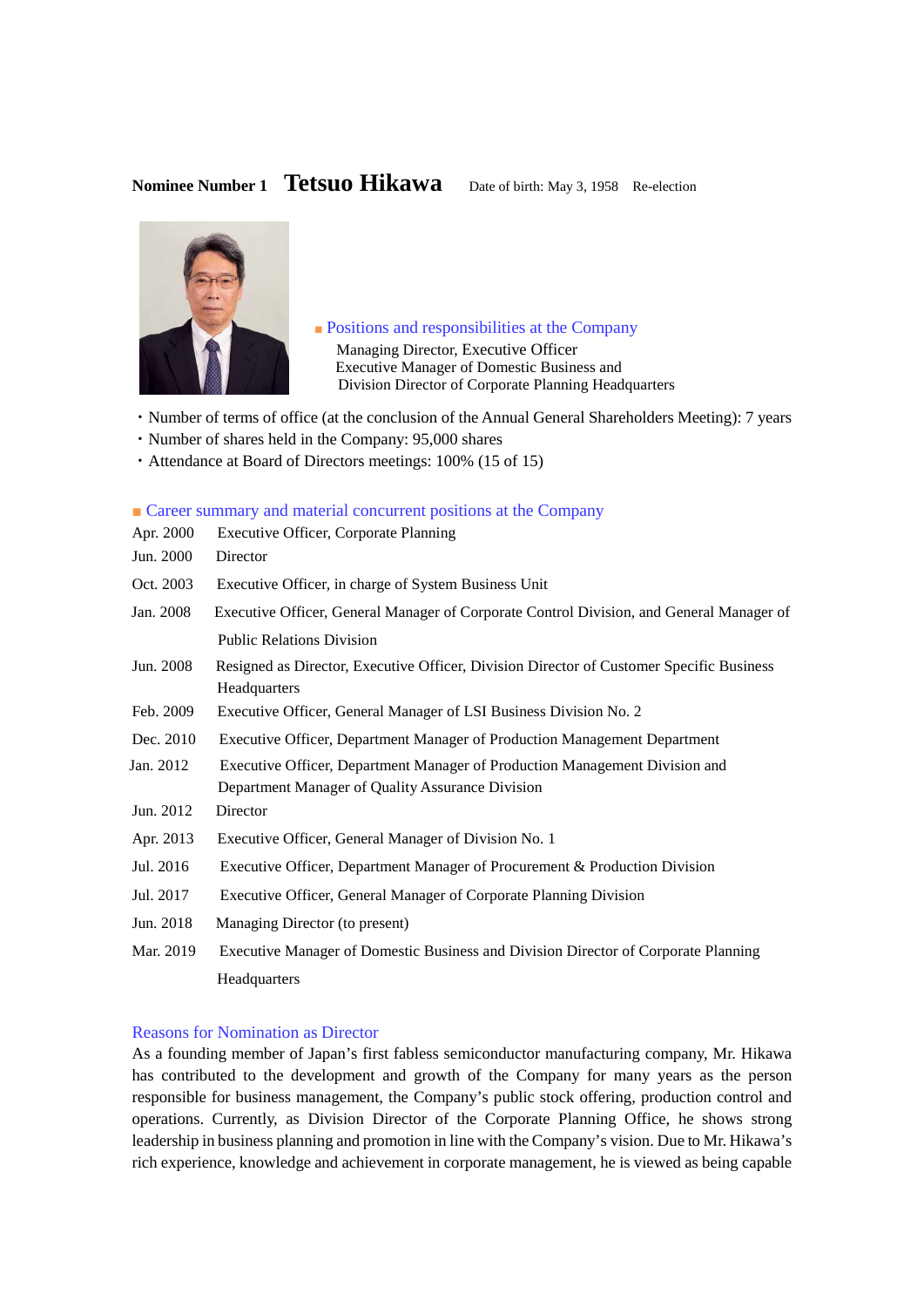of contributing to the continued enhancement of corporate value, and therefore has been nominated as a Director.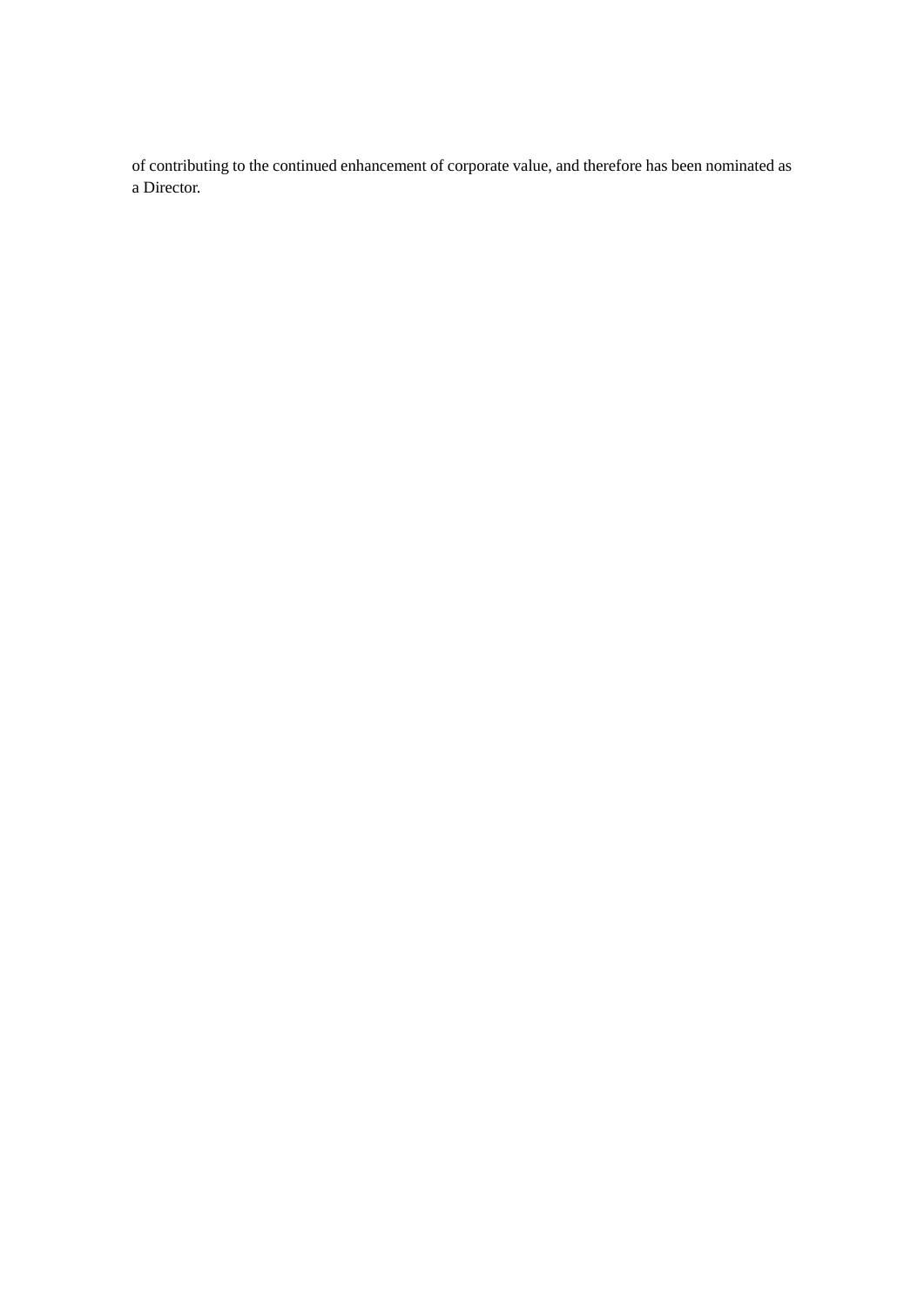# Nominee Number 2 **Masahiro Shindo** Date of birth: January 28, 1941 Newly elected



■ Positions and responsibilities at the Company Chairman

- ・Number of terms of office (at the conclusion of the Annual General Shareholders Meeting: -
- ・Number of shares held in the Company: 560,644 shares

## ■ Career summary and material concurrent positions at the Company

- Apr. 1990 Founder of the Company, President and CEO
- Jun. 2000 Resigned as President and CEO
- Jun. 2000 Chairman of Board of Directors
- Jun. 2002 Resigned as Director
- Jun. 2002 Remained as Chairman (to present)

# Reasons for Nomination as Director

As the founder of MegaChips as Japan's first fabless semiconductor manufacturing company, Mr. Shindo has shown great leadership over many years from listing the Company on JASDAQ in 1998 and having it listed on the First Section of the Tokyo Stock Exchange in 2000 until his resignation as a director in 2002 and has been the Company's driving force. Since becoming Chairman in 2002, Mr. Shindo has been proactively engaged both at and outside the Company, including mentoring talented personnel with entrepreneurial training.

With his rich experience, knowledge and achievements in matters related to corporate management and personnel training, in a drastically changing industry, Mr. Shindo is viewed as a person capable of appropriately overseeing the Company as a whole, orienting it in the proper direction and contributing to the continued enhancement of corporate value, and therefore has been nominated as a Director.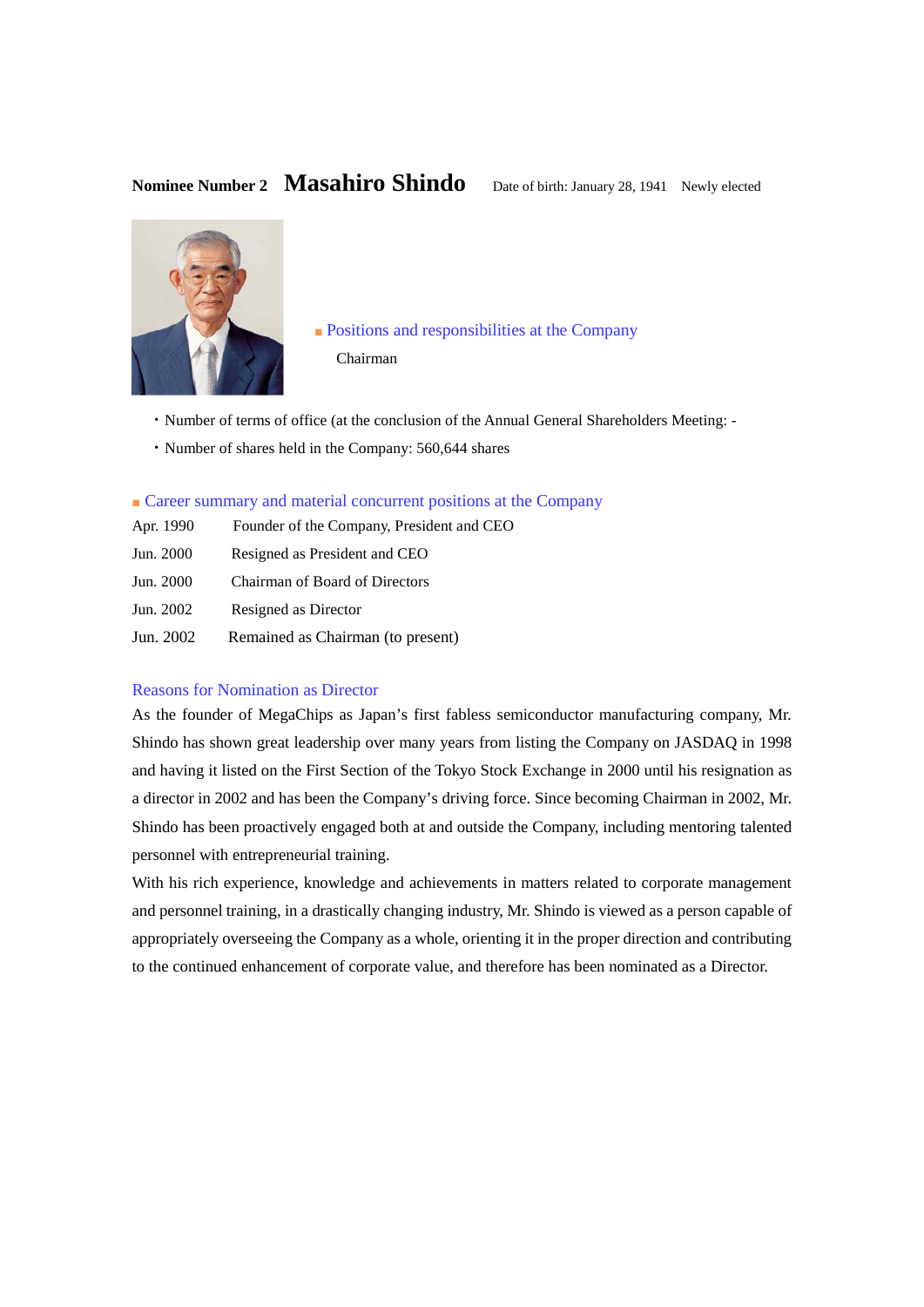# Nominee Number 3 **Akira Takata** Date of birth: April 14, 1958 Re-election



■ Positions and responsibilities at the Company President and CEO, Executive Officer

- ・Number of terms of office (at the conclusion of the Annual General Shareholders Meeting): 9 years
- ・Number of shares held in the Company: 100,000 shares
- ・Attendance at Board of Directors meetings: 100% (15 of 15)

#### ■ Career summary and material concurrent positions at the Company

- Jun. 1994 Director, General Manager of Business Division
- Jun. 2001 Resigned as Director
- Apr. 2003 Executive Officer, General Manager of System Business Unit
- May 2005 Executive Officer, General Manager of China Business
- Jan. 2008 Executive Officer, General Manager of Strategic Management Office
- Feb. 2009 Executive Officer, General Manager of Strategic Alliance Office, Administrative Headquarters
- Oct. 2009 Executive Officer, Department Manager of Production Management Department
- Jun. 2010 Director
- Dec. 2010 Executive Officer, General Manager of LSI Business Division
- Jun. 2011 President and CEO (to present)
- Jun. 2015 Executive Officer (to present)

(Material concurrent positions)

Director of Shun Yin Investment Ltd.

Officer of SiTime Corporation

### Reasons for Nomination as Director

Mr. Takata has contributed to the growth of the Company over many years as one of the founders of Japan's first fabless semiconductor manufacturing company. Since his appointment as President and CEO in 2011, he has been a driving force in the Company's globalization with a focus on even further development of the MegaChips Group. In addition to the core business, the ASIC business (LSI aimed at certain clients) for valued customers in Japan, Mr. Takata has shown strong leadership by building up the competitive ASSP (application specific LSI) business such as the rapidly expanding MEMS Timing Device and has made progress toward enhanced corporate value. With his rich experience, knowledge and achievements in company management gained over many years, Mr. Takata is viewed as being capable of contributing to the continued enhancement of corporate value, and therefore has been nominated as a Director.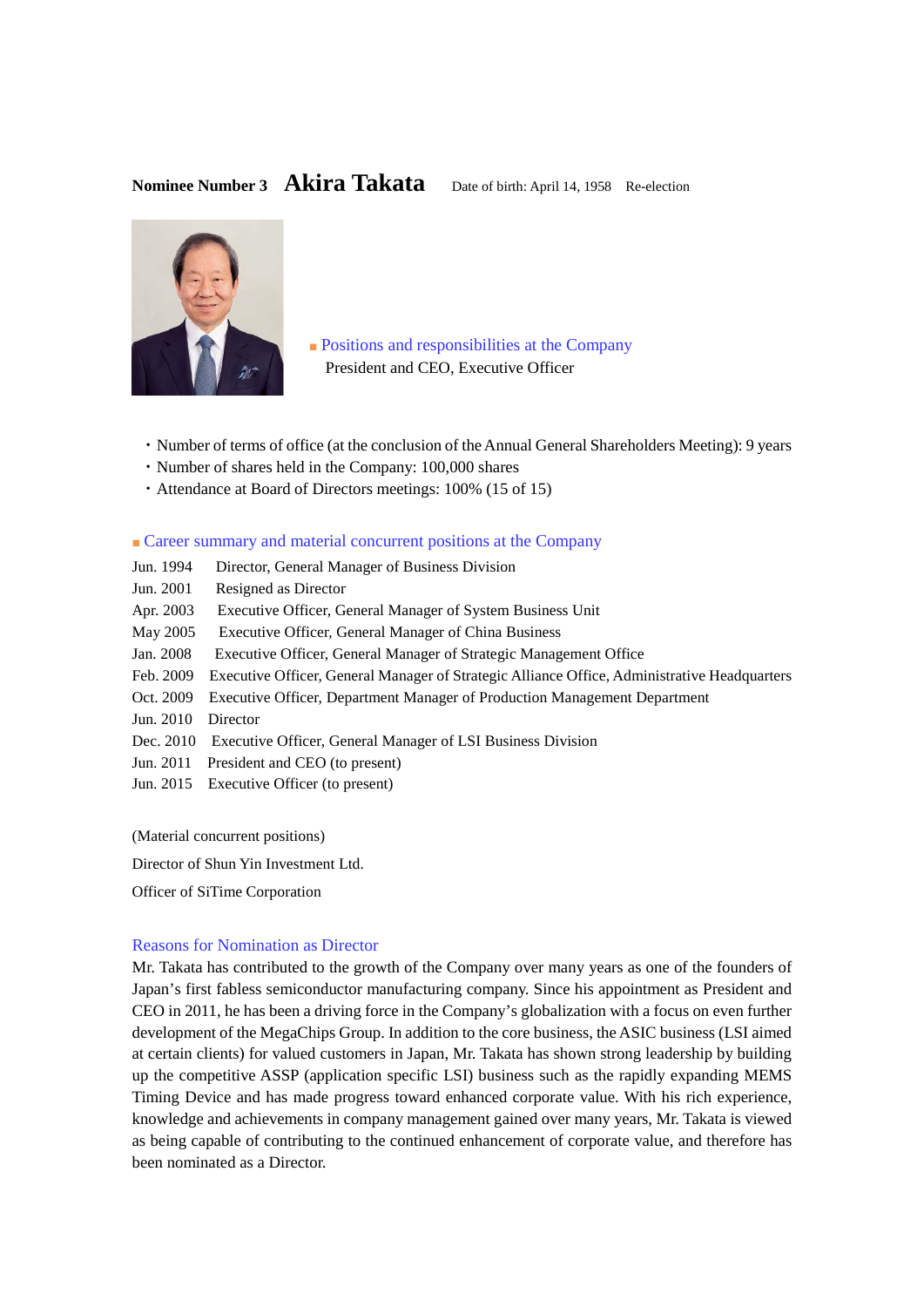

### ■ Positions and responsibilities at the Company

Director, Executive Officer Executive Manager of Sales Headquarters and Human Resources Development Division

- ・Number of terms of office (at the conclusion of the Annual General Shareholders Meeting): 3 years
- ・Number of shares held in the Company: 131,000 shares
- ・Attendance at Board of Directors meetings: 100% (15 of 15)

### ■ Career summary and material concurrent positions at the Company

| Jun. 2000 | Director |
|-----------|----------|
|-----------|----------|

- Apr. 2003 Executive Officer In charge of Sales & Marketing of LSI Business Unit
- Apr. 2007 Executive Officer, General Manager of Division No. 1, LSI Company
- Jan. 2008 Executive Officer, General Manager of Business Control Office
- May 2008 Executive Officer, Division Director of Customer Specific Business Headquarters, and Manager New Customer Development
- Feb. 2009 Director, Vice President, Division Director, Executive Manager of Sales Headquarters
- Jun. 2013 Resigned as Director
- Apr. 2016 Executive Officer, Senior General Manager of Human Resources Development Division, and General Manager of System Product Division
- Jun. 2016 Director (to present)
- Jan. 2019 Executive Officer, Executive Manager of Human Resources Division
- Mar. 2019 Executive Officer, Executive Manager of Sales Headquarters and Human Resources Development Division (to present)

(Material concurrent positions)

Director of MegaChips Corporation, China (Shenzhen)

Officer of MegaChips Technology America Corporation

#### Reasons for Nomination as Director

As a founding member of Japan's first fabless semiconductor manufacturing company, Mr. Hayashi has contributed to the growth of the Company for many years as the person responsible for operations in various fields ranging from Product Development Business Units to the Sales Department, while simultaneously contributing to the expansion and development of the Company as a member of the management team. Currently, as the Executive Manager of Sales Headquarters, he has demonstrated great skills in expanding customer satisfaction, and as Executive Manager of Human Resources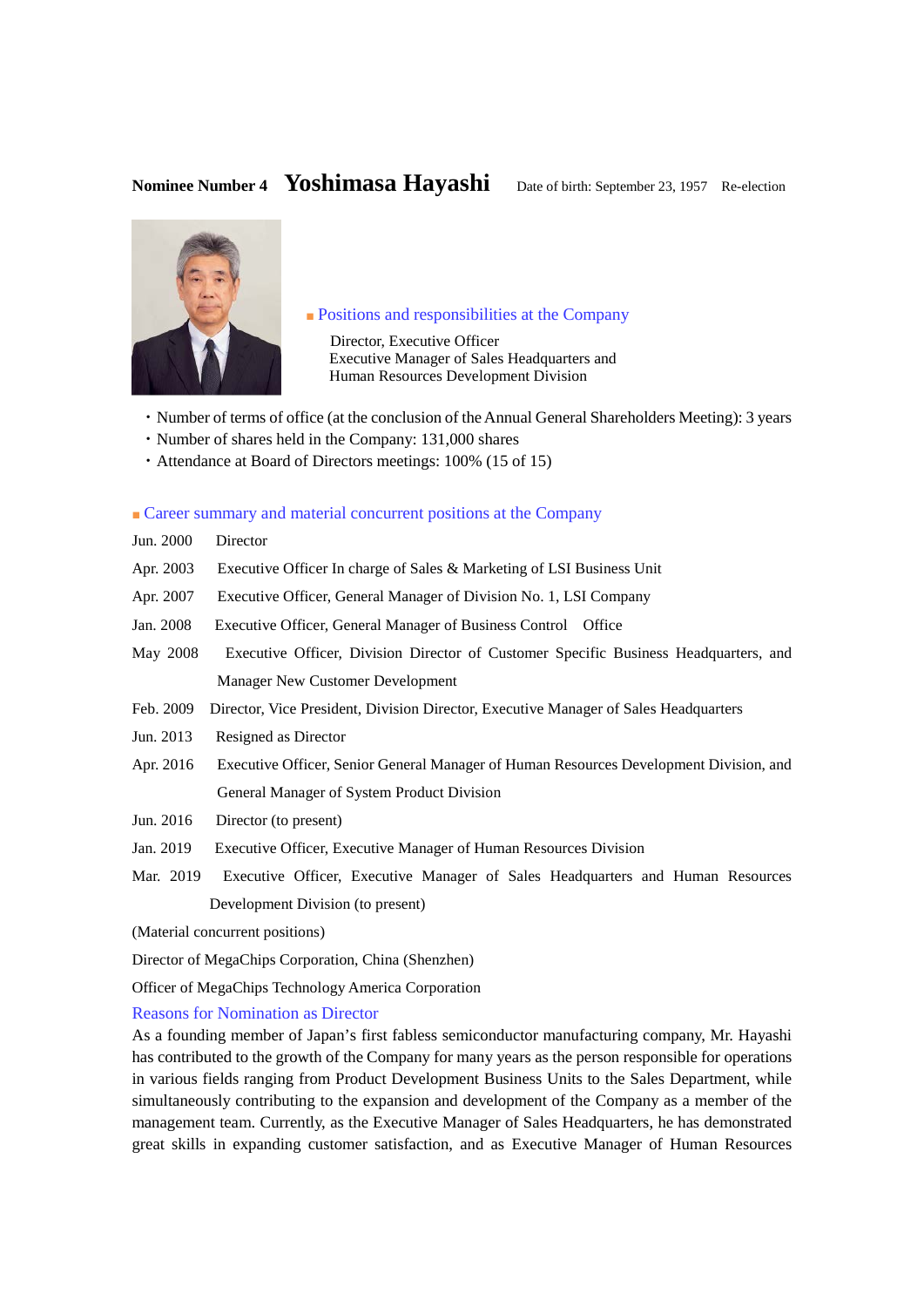Development Division, Mr. Hayashi focuses on the recruiting and training of skilled personnel, which is positioned as the most important asset of the Company. With his rich experience, knowledge and achievements to date relating to corporate management, Mr. Hayashi is viewed as being capable of contributing to the continued enhancement of corporate value, and therefore has been nominated as a Director.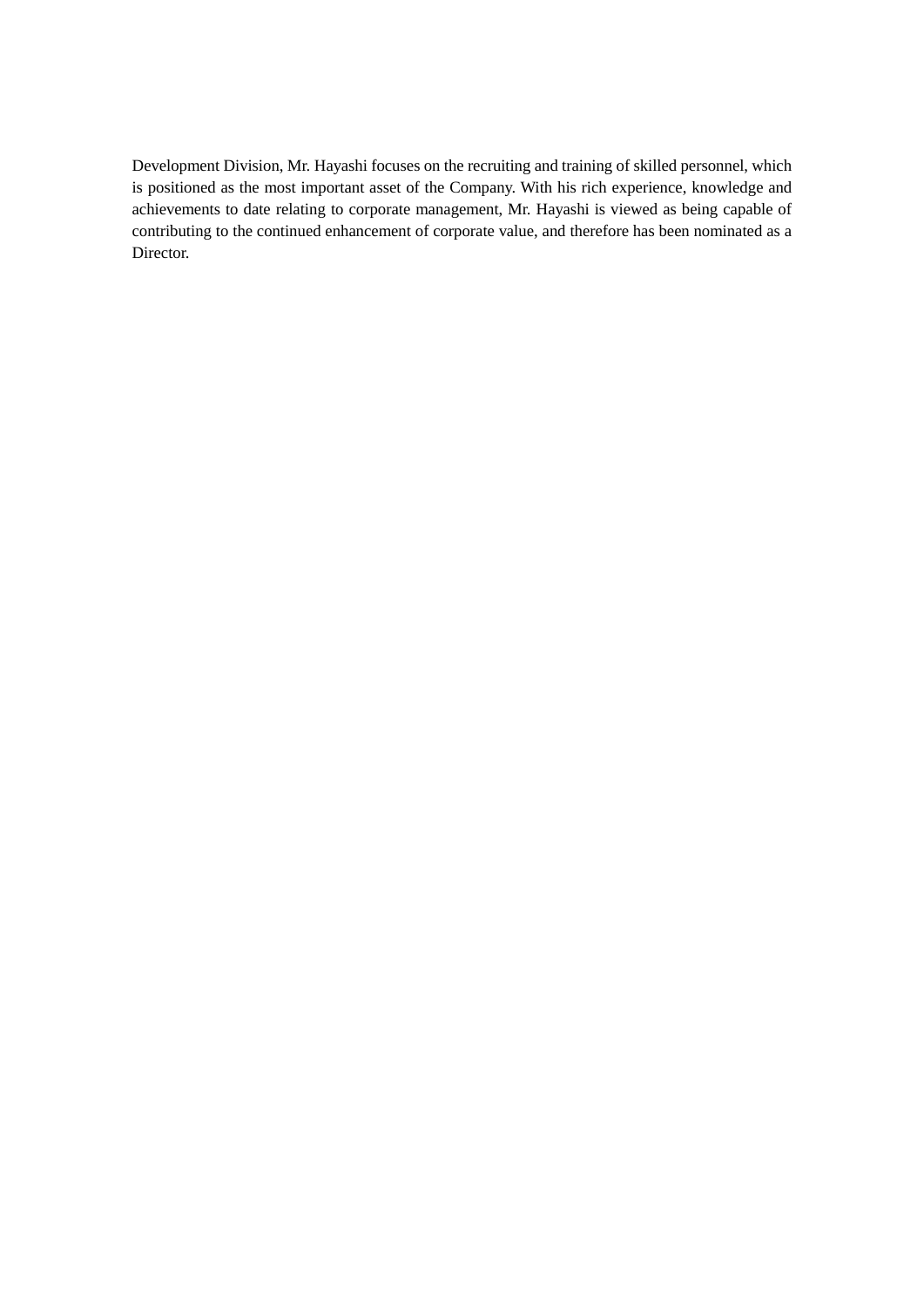# **Nominee Number 5** Yasuto Shimomae Date of birth: September 20, 1961 Re-election



# ■ Positions and responsibilities at the Company

Director, Executive Officer Division Director of ASSP Business Headquarters and Executive Manager of Intellectual Property & Legal Division

- ・Number of terms of office (at the conclusion of the Annual General Shareholders Meeting): 2 years
- ・Number of shares held in the Company: 2,300 shares
- ・Attendance at Board of Directors meetings: 100% (15 of 15)

### ■ Career summary and material concurrent positions at the Company

- Oct. 2003 Executive Officer, in charge of General Affairs, Human Resources and Legal Teams
- Apr. 2007 General Manager of Intellectual Property & Legal
- Jun. 2014 Executive Officer, General Manager of Intellectual Property & Legal, Corporate Control Department
- Apr. 2016 Executive Officer, General Manager of Intellectual Property & Legal, Finance & Legal Headquarters
- Jun. 2017 Director (to present)
- Jul. 2017 Executive Officer, Division Director of ASSP Business Headquarters
- Jun. 2018 Executive Officer, Division Director of ASSP Business Headquarters, and Executive Manager of Intellectual Property & Legal Division (to present)

#### Reasons for Nomination as Director

Since joining the Company, Mr. Shimomae has played an instrumental role using his high degree of expertise to contribute to strengthening the Company's business base by enhancing the Company's compliance and risk management functions as the person responsible for the management of wideranging areas, such as legal and intellectual property matters, human resources, and information systems, while at the same time, promoting various projects, including customer-based strategies. Currently, while concurrently serving as Executive Manager of Intellectual Property & Legal by using his expertise as well as serving as Division Director of ASSP Business Headquarters, Mr. Shimomae is concentrating on market development and new product development aimed at the automotive and industrial equipment sectors, which are expected to grow in the future, and in these sectors also, he is playing a vital role for acquiring new customers. Due to his extensive experience, achievements, and high communication skills, Mr. Shimomae is viewed as being capable of contributing to the continued enhancement of corporate value, and therefore has been nominated as a Director.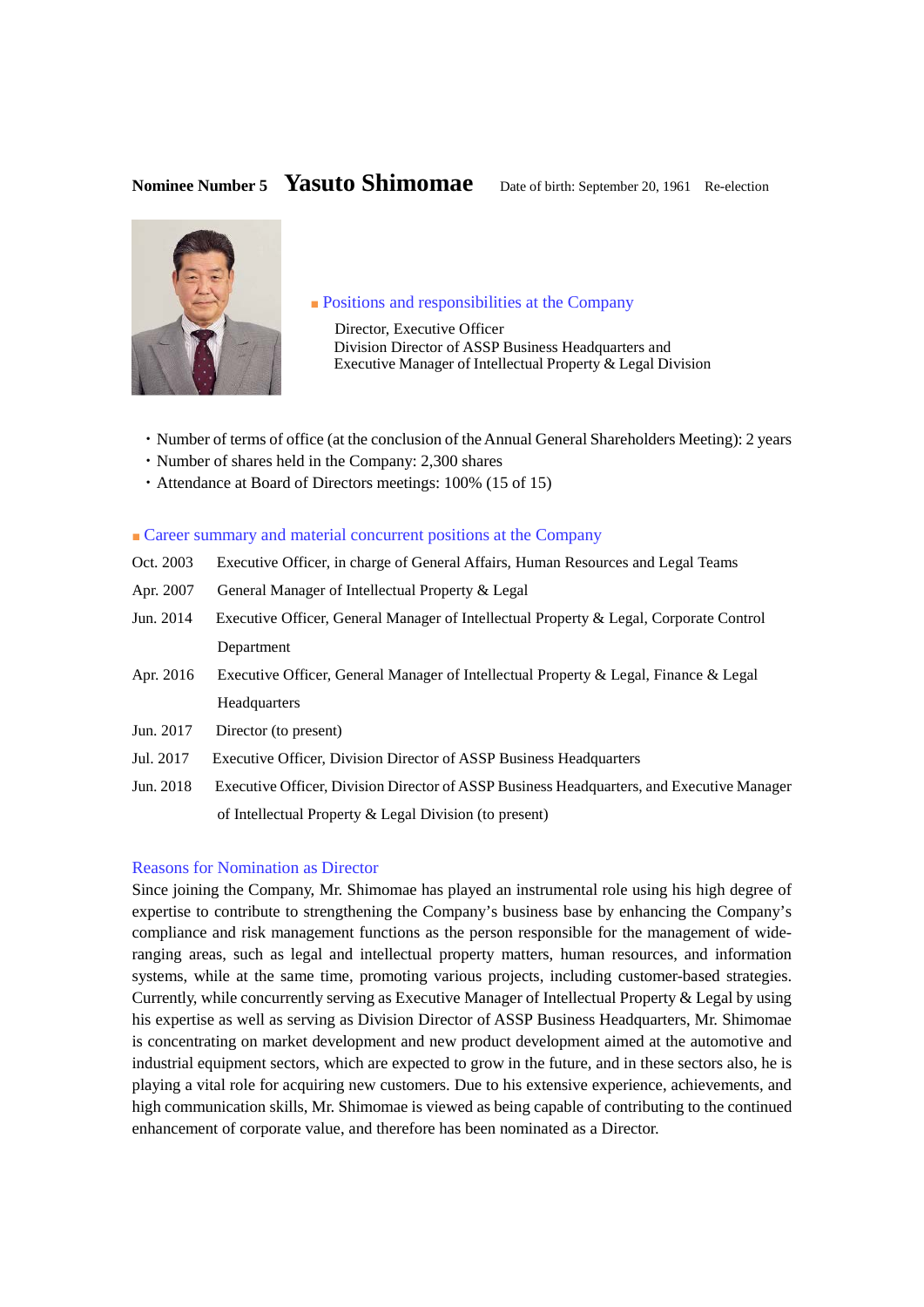# **Nominee Number 6 Koichi Akeyama** Date of birth: January 2, 1967 Re-election



#### ■ Positions and responsibilities at the Company

 Director, Executive Officer Senior General Manager of SC Product Department of Display Peripheral LSI Business Division

- ・Number of terms of office (at the conclusion of the Annual General Shareholders Meeting): 2 years
- ・Number of shares held in the Company: 900 shares
- ・Attendance at Board of Directors meetings: 93.3% (14 of 15)

# ■ Career summary and material concurrent positions at the Company

- Apr. 2013 President & CEO of MegaChips Technology America Corporation (to present)
- Jun. 2014 Executive Officer
- Jun. 2017 Director (to present)
- Jul. 2017 Executive Officer, General Manager of SC Product Division of Display Peripheral LSI Business Headquarters
- Jan. 2019 Director, Executive Officer, Senior General Manager of SC Product Department of Display Peripheral LSI Business Division (to present)

(Material concurrent positions)

President & CEO of MegaChips Technology America Corporation

Officer of SiTime Corporation

# Reasons for Nomination as Director

Since joining the Company, Mr. Akeyama, as President & CEO of the Company's U.S. subsidiary, has played an essential role in the corporate management and operations of the Company's North American subsidiaries and was involved in the acquisition of the DisplayPort business from ST Micro and the expansion of the Company's business in North America, Europe and the Middle East. Further, based on his experience gained from his former position where he served as a manager of design development and President & CEO of the U.S. subsidiary for many years, Mr. Akeyama has contributed to the Company's management based on his considerable experience with semiconductors and global businesses. Due to such experience and network, Mr. Akeyama is viewed as being capable of contributing to the continued enhancement of corporate value, and therefore has been nominated as a Director.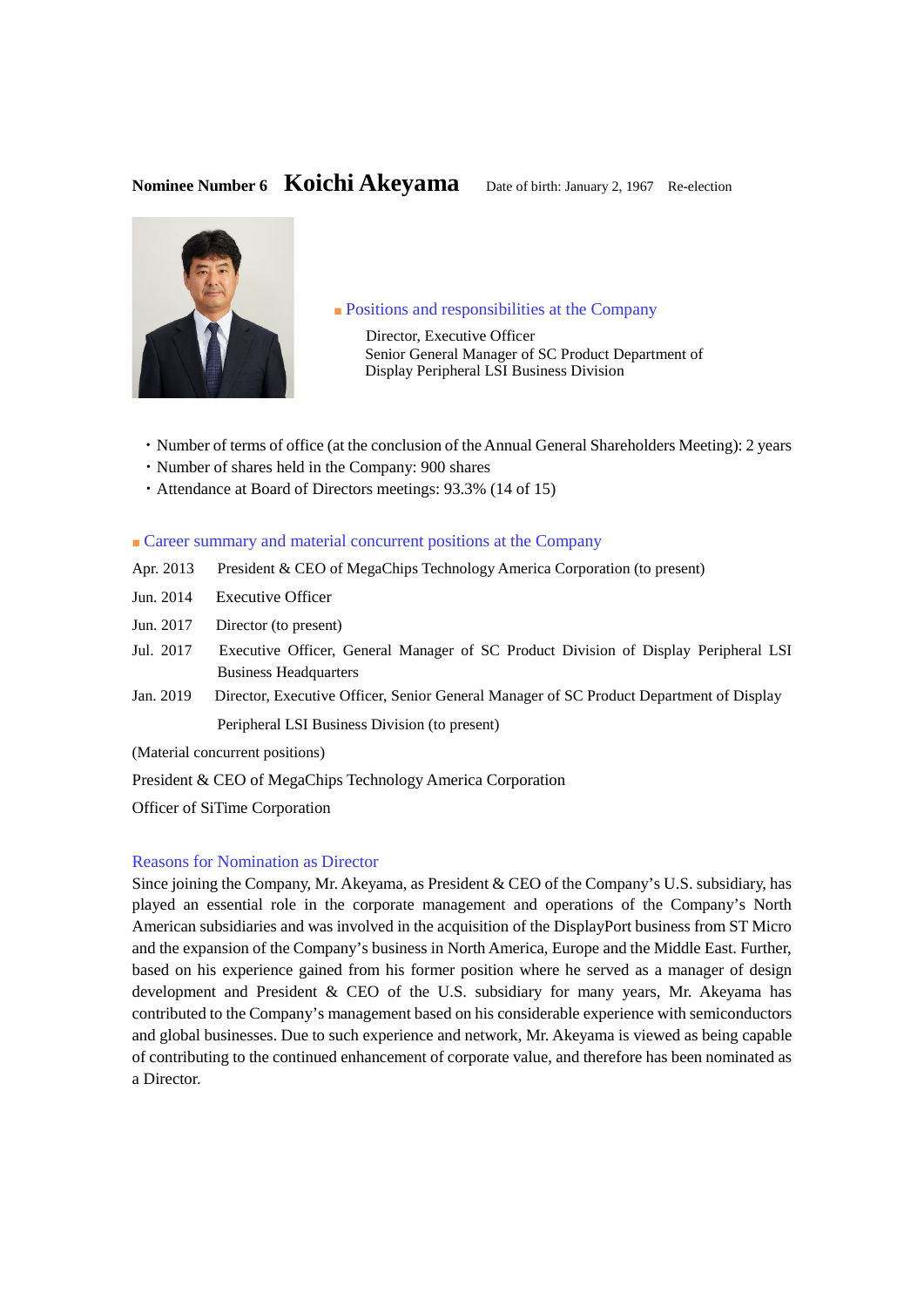# Nominee Number 7 **Ikuo Yamaguchi** Date of birth: January 16, 1968 Newly elected



■ Positions and responsibilities at the Company General Manager of ASIC Business Division No.1

- ・Number of terms of office (at the conclusion of the Annual General Shareholders Meeting): -
- ・Number of shares held in the Company: -

### ■ Career summary and material concurrent positions at the Company

- Apr. 1990 Entered Nippon Kokan KK. (current: JFE Steel Corporation)
- Oct. 1998 Entered MegaChips Corporation
- Apr. 2012 General Manager of Division No. 1, Development Division
- Oct. 2016 General Manager of Division No. 1 of ASIC Business Division
- Oct. 2018 Executive Officer, General Manager of Division No. 1 of ASIC Business Division
- Mar. 2019 Executive Officer, General Manager of ASIC Business Division No.1 (to present)

# Reasons for Nomination as Director

Mr. Yamaguchi has been engaged in semiconductor development for many years and since entering the Company has been involved in product development in the amusement industry, which is a core business. In addition, he has contributed to the Company's growth and expanded development over many years as the person in charge of that business division.

Currently, Mr. Yamaguchi is concentrating on the development of new LSI technologies and products for particular clients as the General Manager of Division No. 1 of ASIC, a key division, where he shows great skill in attracting new customers. With his rich experience, achievements and communication skills over many years, Mr. Yamaguchi is viewed as being capable of contributing to the continued enhancement of corporate value, and therefore has been nominated as a Director.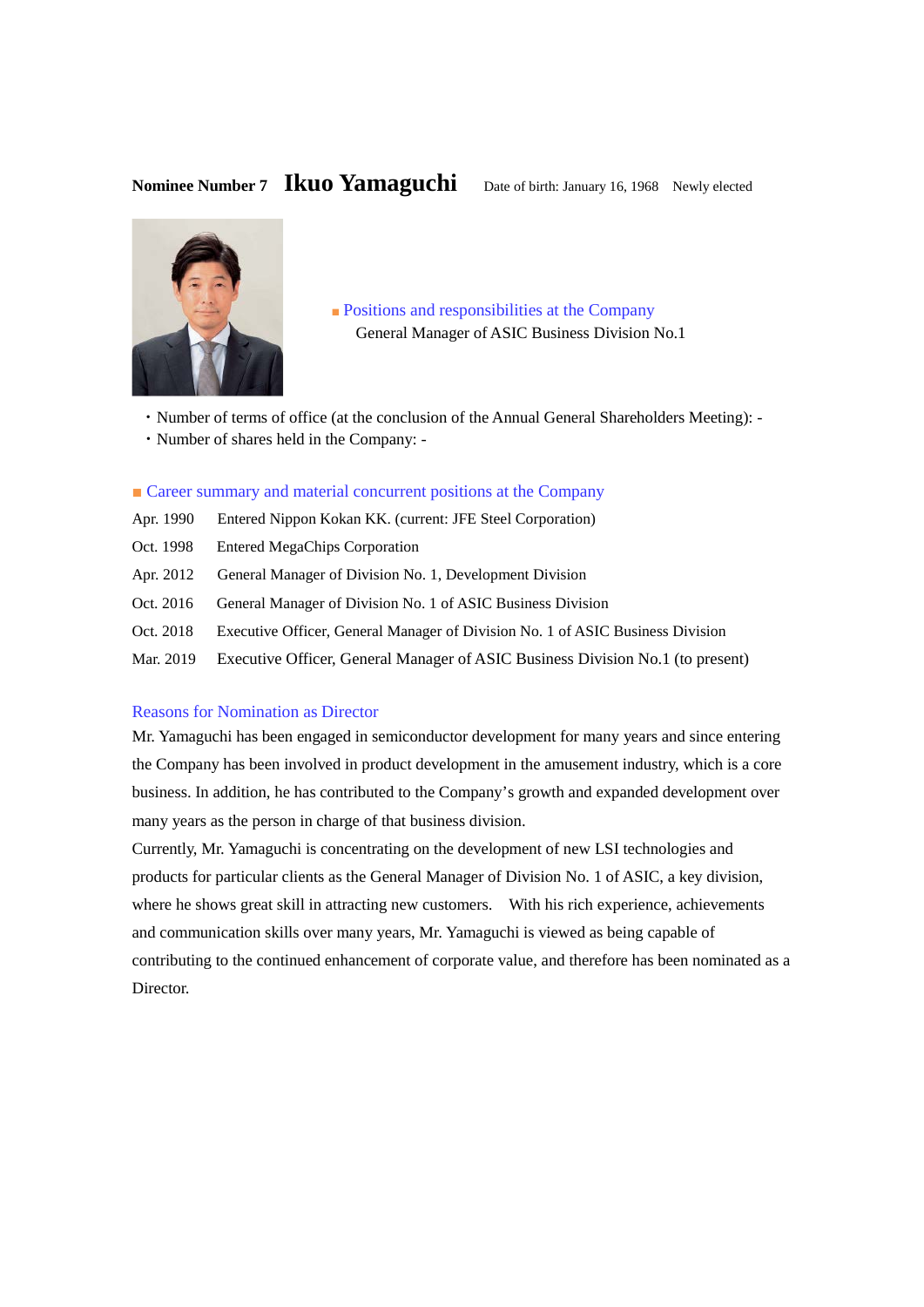# **Nominee Number 8 Jiun-Hao Lai** Date of birth: June 25, 1959

Re-election/ Outside Director/ Independent Officer/ Foreign National



# ■ Positions and responsibilities at the Company Director

- ・Number of terms of office (at the conclusion of the Annual General Shareholders Meeting): 2 years
- ・Number of shares held in the Company: -
- ・Attendance at Board of Directors meetings: 100% (15 of 15)
- Career summary and material concurrent positions at the Company
- Jun. 1985 Entered LSI Logic Corporation (current: Broadcom Limited), CAD Engineer
- Feb. 1988 Entered Toshiba America, Inc., ASIC/CAD Engineer
- Aug. 1990 Co-founder of ASICtronics Solutions, Inc.
- Nov. 1994 Entered TSMC North America, Inc., General Manager of ASIC Business
- Jan. 1997 Director, Design Service of TSMC North America, Inc.
- Sep. 1999 Director in charge of New Accounts of TSMC North America., Inc.
- Jan. 2003 President of Global Unichip Corporation
- Sep. 2016 Adviser of Global Unichip Corporation (to present)
- Jun. 2017 Director of MegaChips Corporation (to present)

(Material concurrent positions)

Director of Giga Solution Tech. Co., Ltd.

Director of Wolley Inc.

Independent Director of Silicon Optronics, Inc.

Independent Director of True Light Corporation

### Reasons for Nomination as Director

Mr. Lai has extensive global business experience ranging from being a semiconductor design engineer and design manager in the U.S. to Sales Director at TSMC North America, the world's No. 1 foundry, where he contributed to the development of TSMC and the growth of Global Unichip Corporation, its design subsidiary, by serving as its president for many years. Based on his rich management experience in the global semiconductor business and his personal network, Mr. Lai actively makes comments and suggestions from diverse and objective viewpoints for the Company's growth through globalization. We have nominated Mr. Lai as an Outside Director for his continued contributions to the expansion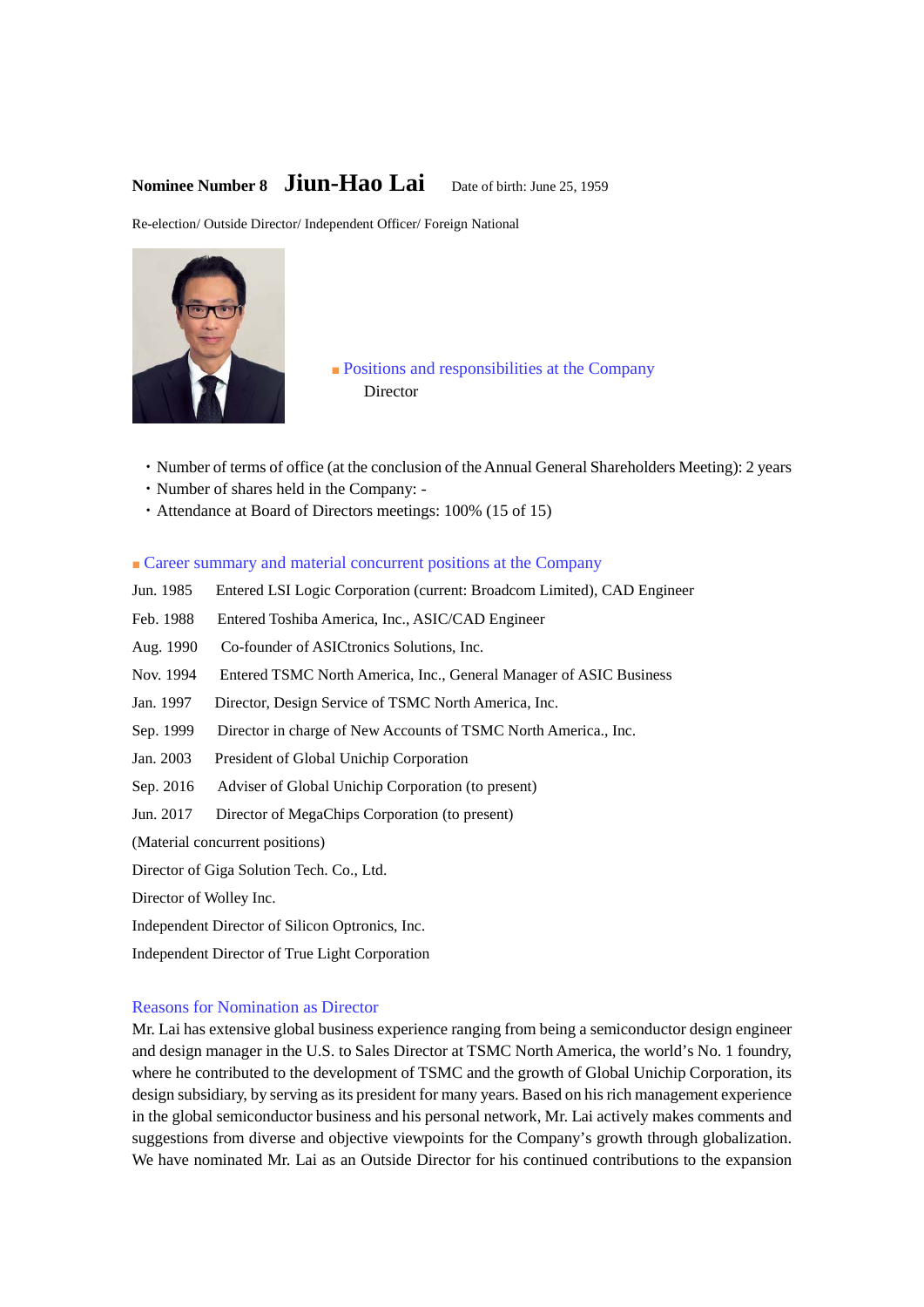and oversight management of the Company. As of the close of this Annual General Meeting of Shareholders, Mr. Lai will have served as Outside Director for two years. At the conclusion of the Annual General Meeting of Shareholders, he will have served as an officer for a term of one year.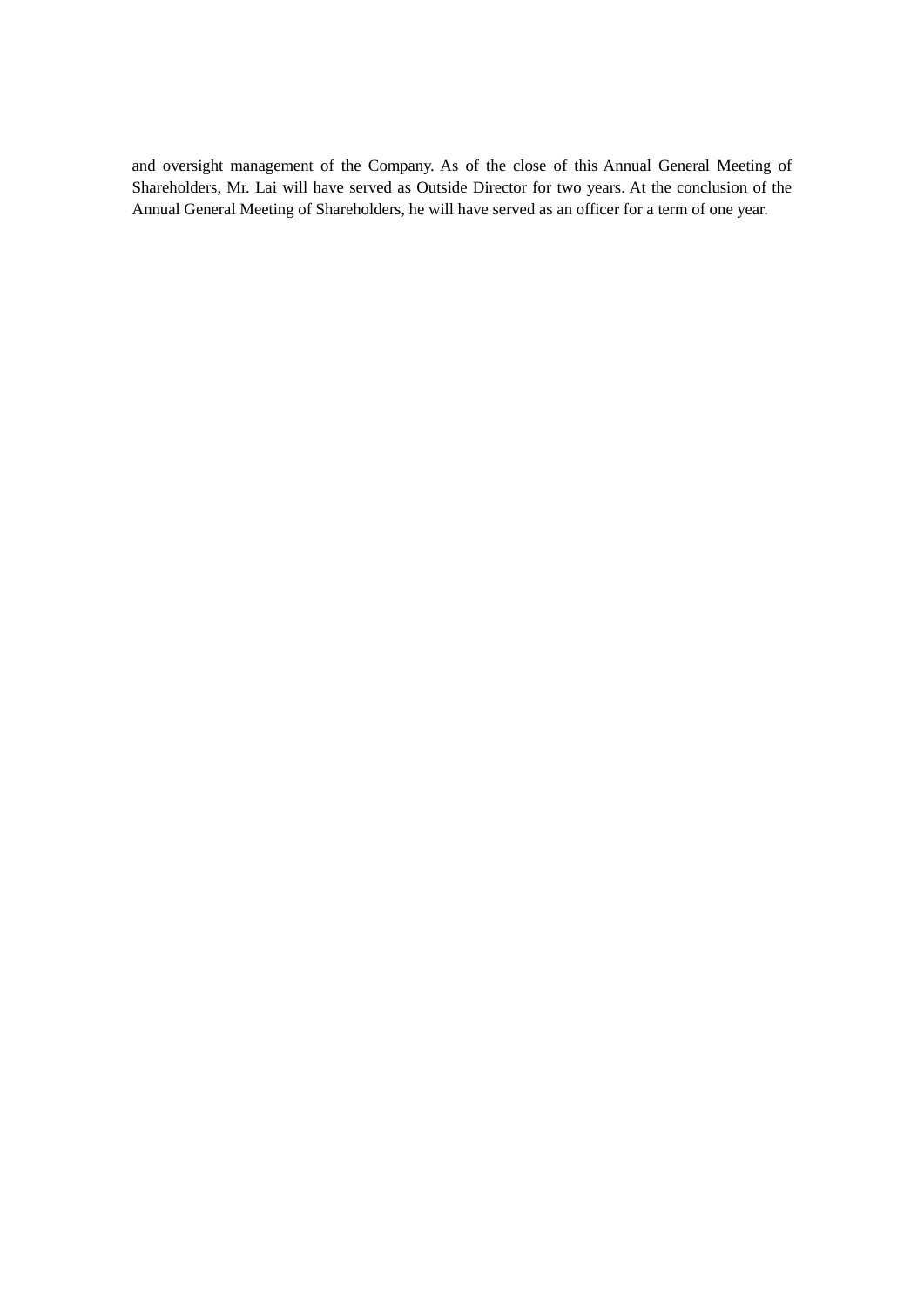# **Nominee Number 9 <b>Junko Nagata** Date of birth: October 9, 1961

Newly elected/ Outside Director/ Independent Director



■ Positions and responsibilities at the Company

- ・Number of terms of office (at the conclusion of the Annual General Shareholders Meeting): -
- ・Number of shares held in the Company: -

### ■ Career summary and material concurrent positions at the Company

―

- Mar. 1984 Graduated from the Japan Coast Guard Academy (Bachelor of Coast Guard)
- Sept. 1984 Graduated from the Japan Coast Guard Advanced Course
- Dec. 1984 Chief Mate of Uraga, a patrol boat of Yokohama Coast Guard Office
- Apr. 1988 Captain of Matsunami, a patrol boat of Tokyo Coast Guard Office
- Mar. 1993 Acquired Master's degree of Policy Analysis at Graduate School of Saitama University
- Apr. 1993 Training section Chief of the General Affairs Department at Japan Coast Guard
- Apr. 1995 Chief Officer of Chikuzen, a patrol boat of Fukuoka Coast Guard Office
- Apr. 1997 Assistant Professor of Governmental Management Course at the Japan Coast Guard Academy
- Mar. 2000 Acquired credits for Doctoral Management Research at Graduate School of Osaka University
- Apr. 2003 Assistant Professor of Graduate School of Urban Information Study Course at Osaka City University
- Apr. 2005 Associate Professor of Graduate School of Urban Information Study Course at Osaka City University
- Apr. 2018 Professor of Graduate School of Urban Management at Osaka City University (to present) (Material concurrent positions)

Board member of International Human Resource Network Organization Foundation Advisor of Tanita Health Link. Inc.

# Reasons for Nomination as Director

She entered the Japan Coast Guard Academy as the first female student when it opened its doors to women for the first time. Following graduation, she worked for Japan Coast Guard and became the first female captain of "Matsunami", a patrol boat. She became one of the pioneers to open the careers for women. She researched and studied policy analysis, decision making, and management to develop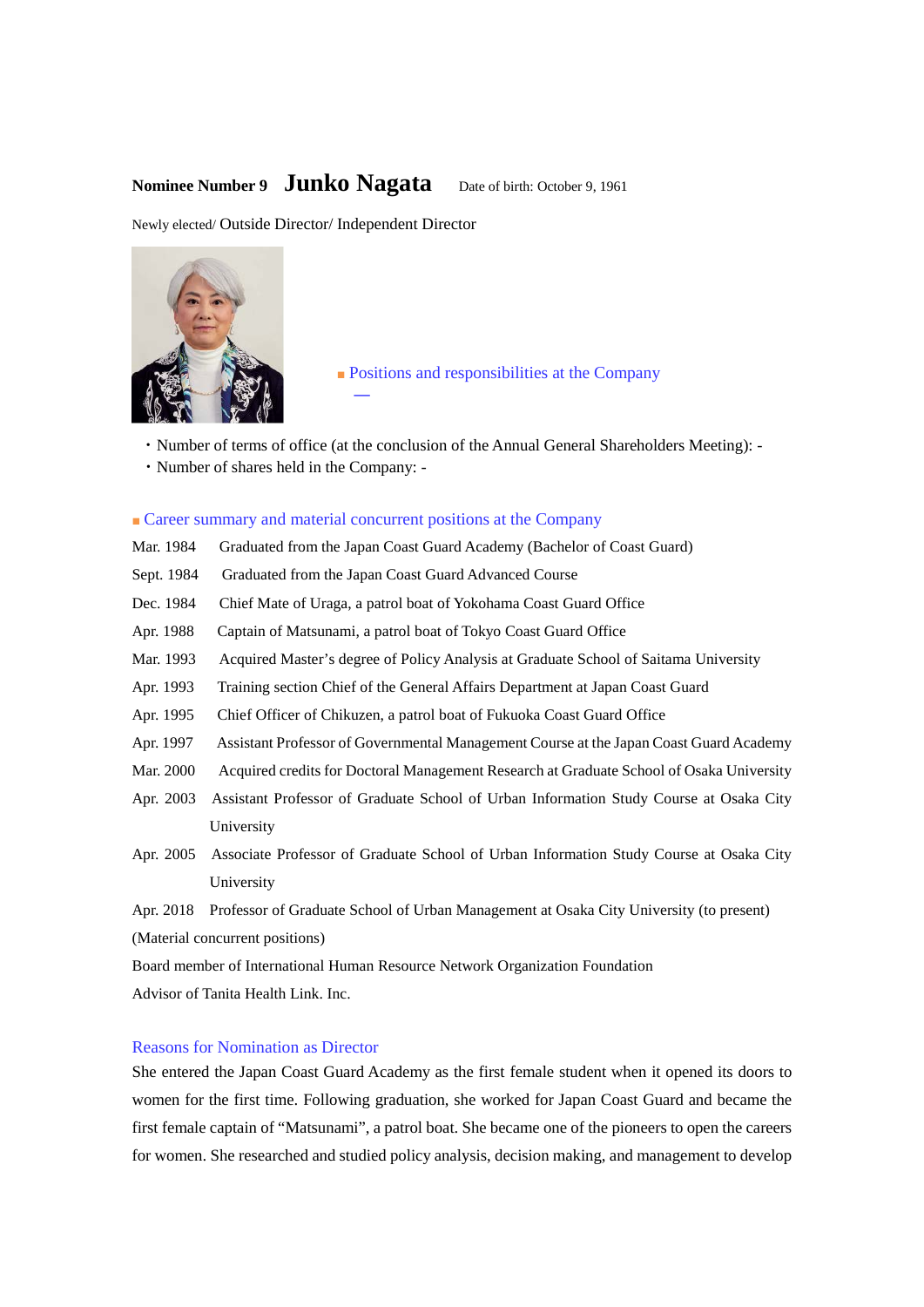leadership in organizations. With her experience and professional network, MegaChips would like to acquire objective and diversified advice for the Company management and its growth. Although Ms. Nagata has never worked in a corporate management position, for the reasons described above, she will make a great contribution and will be able to serve as an Outside Director properly.

(Note) 1. There is no conflict of interest between the Company and any nominee.<br>2. Iun-Hao Lai and Junko Nagata are nominees as Outside Directors of

- 2. Jiun-Hao Lai and Junko Nagata are nominees as Outside Directors of the Company. In addition, Jiun Hao Lai meets the standards for Independent Director set by the Tokyo Stock Exchange and the Company has submitted filings to the Tokyo Stock Exchange designating him as an Independent Officer. Further, if Jiun-Hao Lai and Junko Nagata are elected, we plan to submit filings to the Tokyo Stock Exchange designating them as Independent Officers who meet the Tokyo Stock Exchange's criteria for independent directors and have been determined as having substantial independence by the Company.
	- 3. In connection with the performance of the duties by outside directors and to ensure the performance of their duties as outside directors as well as to enable the Company to employ talented personnel, the Company's Articles of Incorporation permit the Company to conclude agreements with outside directors. The Company has concluded such an agreement with Jiun-Hao Lai, the Company's current outside director, to limit liability for damages. If Junko Nagata is elected, the Company intends to enter into an agreement to limit her liability for damages.

The outline of the agreement is as follows.

 ・In the event of liability for the damages stipulated in Paragraph 1, Article 423 of the Companies Act, and when the duties have been performed in good faith and without gross negligence, liability will be limited to the minimum legally permissible amount.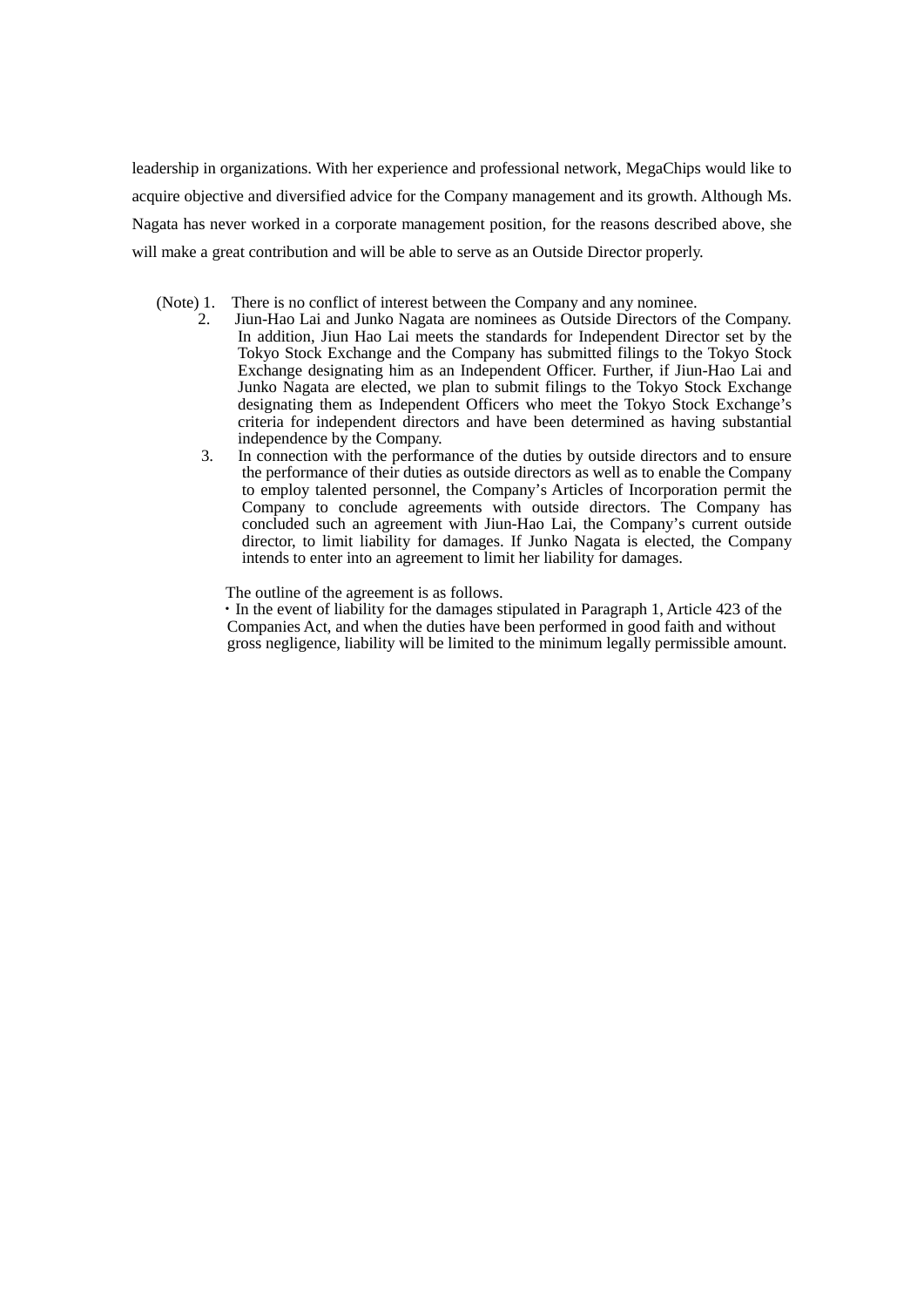# **Agenda Item 2 Election of 2 Auditors**

Since the terms of office of auditors Tadashi Sumi and Nozomu Ohara will expire at the conclusion of the Annual General Meeting of Shareholder, we would like to elect 2 new auditors.

Further, this agenda item has been approved by the Board of Auditors.

The nominees for auditors are as follows:

| Nominee<br>Number | Name               |         | Position in<br>Company |             |
|-------------------|--------------------|---------|------------------------|-------------|
|                   | Makiko Yamakawa    | Newly   |                        | Woman       |
|                   |                    | elected |                        |             |
|                   | Tomoyoshi Furukawa | Newly   |                        | Outside,    |
|                   |                    | elected |                        | Independent |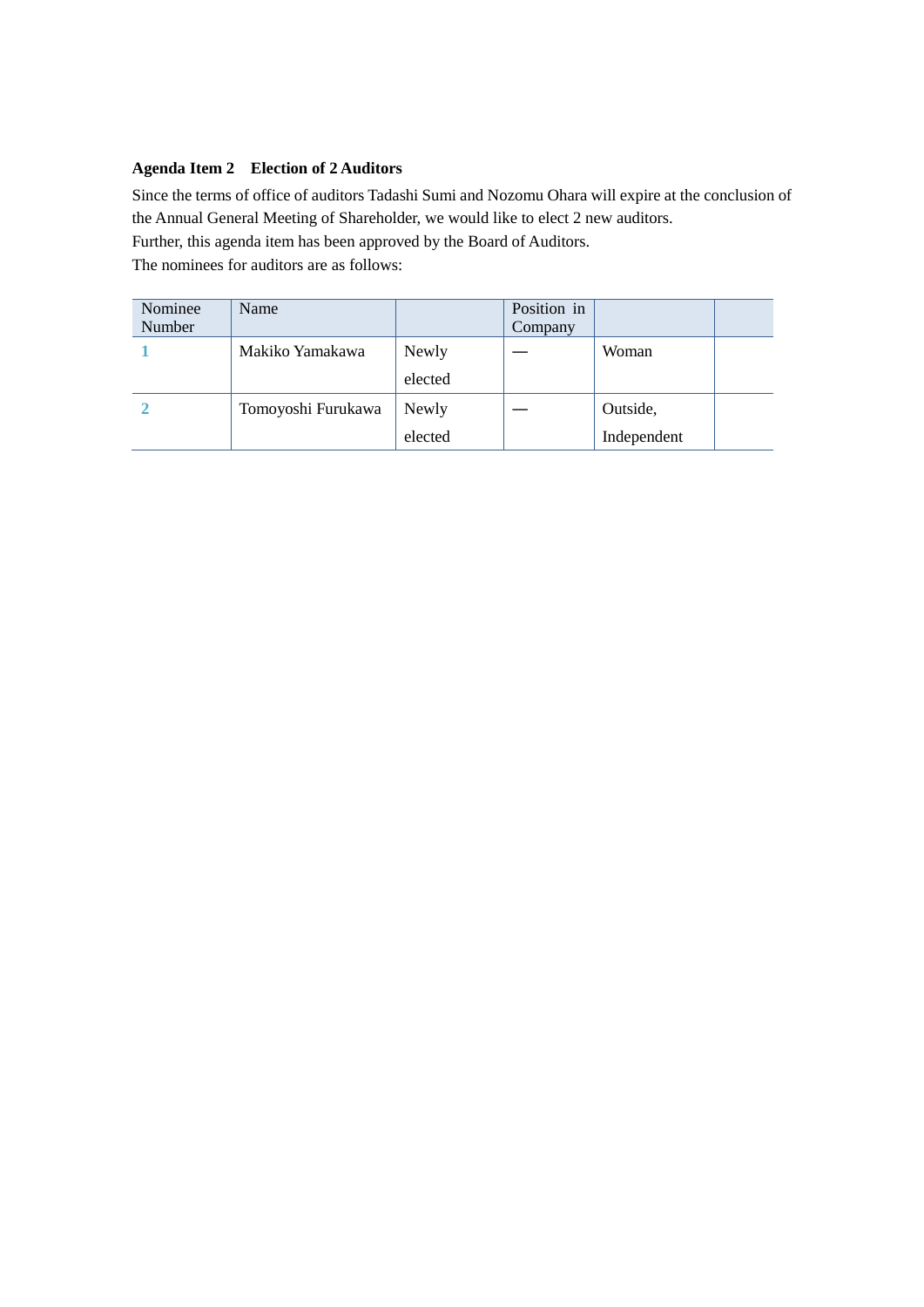# **Nominee Number 1 Makiko Yamakawa** Date of birth: October 22, 1963

Newly elected



■ Positions and responsibilities at the Company

- ・Number of terms of office (at the conclusion of the Annual General Shareholders Meeting): -
- ・Number of shares held in the Company: -

## ■ Career summary and material concurrent positions at the Company

―

- Apr. 1986 Entered Kawasaki Steel Corporation (current JFE Steel Corporation)
- Jul. 2001 Entered Kawasaki Microelectronics, Inc. (by company split)
- Apr. 2013 Entered the Company (by absorption-type merger), Chief of Human Resources & General Affairs Dept.
- Apr.2016 General Manager of Internal Auditing Dept. (to present)

# Reasons for Nomination as Auditor

Since Ms. Yamakawa entered the Company, she has taken the initiatives in recruiting excellent personnel and conducting personnel training. As the person in charge of the Internal Auditing Department, she has contributed to the enhancement of corporate governance through the design and operation of internal controls systems. These activities have led to improving business operations in each division, therefore the Company has judged that Ms. Yamakawa will be capable of performing highly effective audits for the Company through years of experience and knowledge and nominated her as an auditor.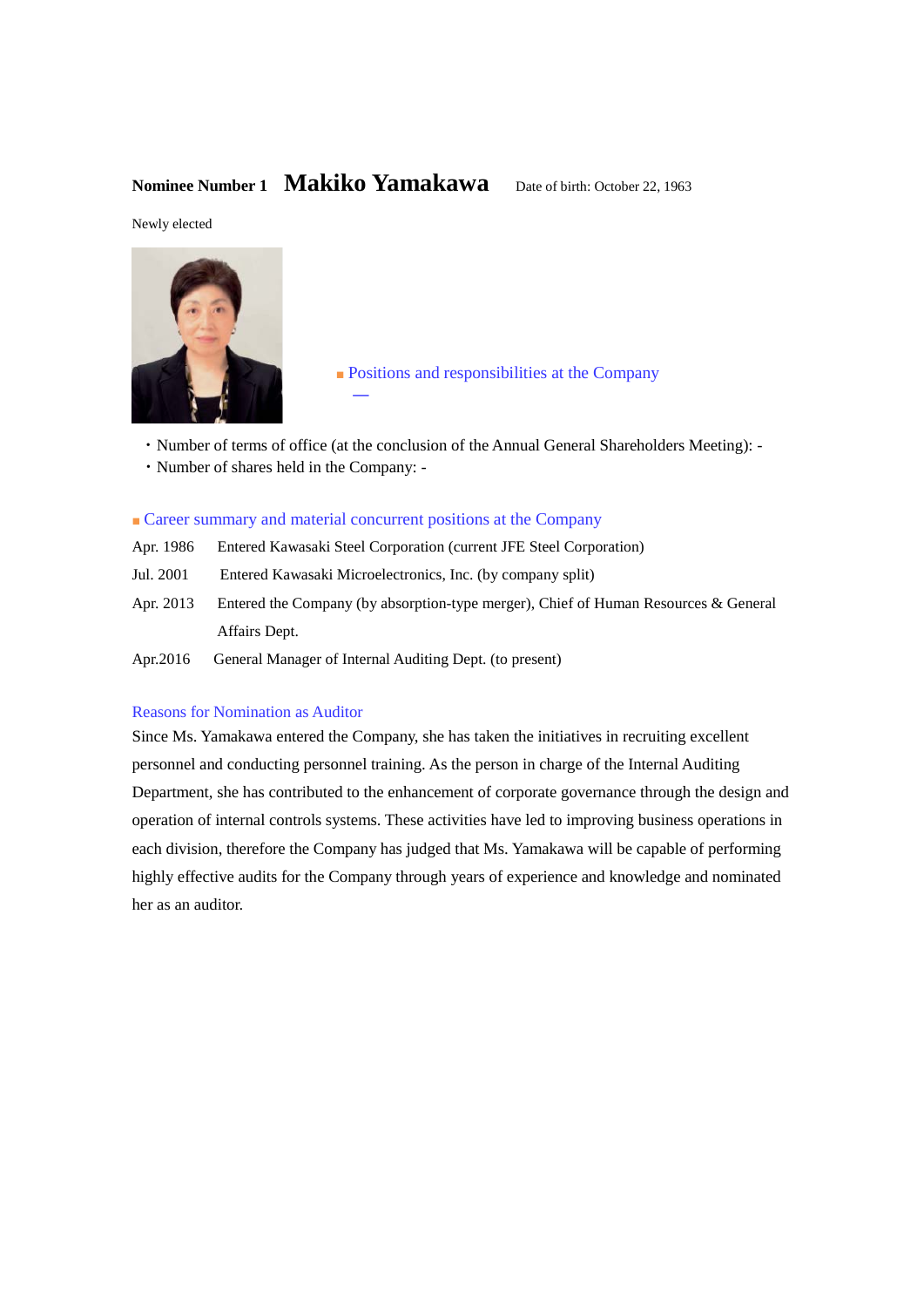# **Nominee Number 2 Tomoyoshi Furukawa** Date of birth: October 6, 1978

Newly elected Outside Auditor Independent Officer



■ Positions and responsibilities at the Company

・Number of terms of office (at the conclusion of the Annual General Shareholders Meeting): -

・Number of shares held in the Company: -

■ Career summary and material concurrent positions at the Company

―

| Nov. 2002                       | Passed (Japanese) bar exam                                                                |  |  |
|---------------------------------|-------------------------------------------------------------------------------------------|--|--|
| Oct. 2004                       | Graduation from The Legal Training and Research Institute of Japan, attorney registration |  |  |
|                                 | (Osaka Bar Association)                                                                   |  |  |
| May 2011                        | Graduation from Boston University School of Law (LLM, concentration in intellectual       |  |  |
|                                 | property)                                                                                 |  |  |
| Feb. 2012                       | Admitted as a lawyer in New York State                                                    |  |  |
| Apr. 2018                       | Junior Partner of Ohara & Furukawa (to present)                                           |  |  |
| (Material concurrent positions) |                                                                                           |  |  |

Junior Partner of Ohara & Furukawa

# Reasons for Nomination as Auditor

Although Mr. Furukawa has no experience participating in corporate operations, except by becoming an outside officer, as a lawyer, he has extensive experience and a high degree of knowledge about corporate legal matter and international legal matters. In addition to reflecting such legal perspective and broad insight into the audit function, Mr. Furukawa is viewed as person capable of overseeing the appropriateness of business judgement in audits from a compliance perspective while, at the same time, contributing to improving society's trust in the Company, and therefore has been nominated as an outside auditor.

Further, the Company and has no business relationship under an advisory agreement or other agreement with Mr. Furukawa or his partner who work at Ohara & Furukawa.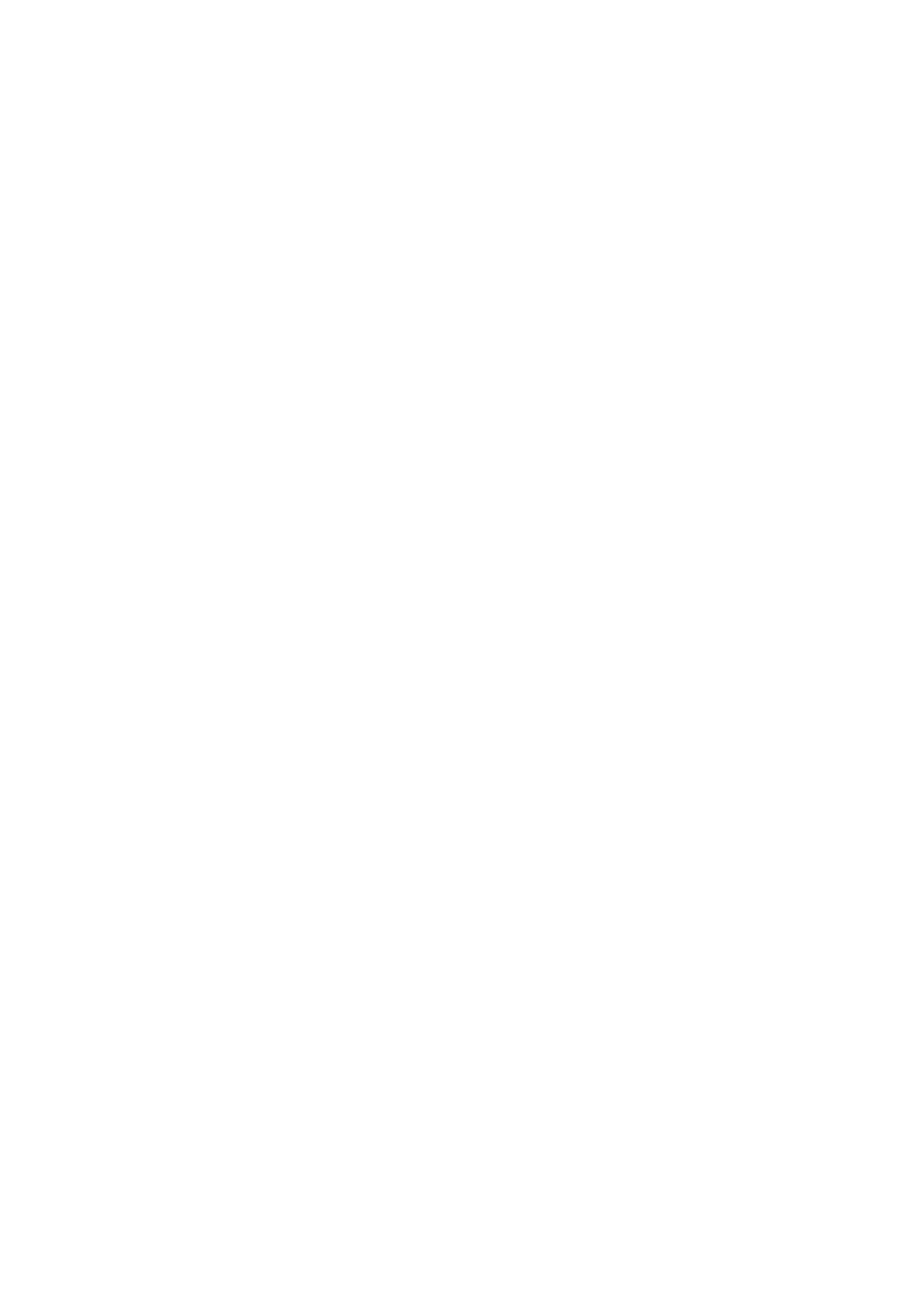#### (Note) 1. There is no conflict of interest between the Company and any nominee.

- 2. Tomoyoshi Furukawa is a nominee as outside auditor.
	- Further, if he is elected, we plan to submit filings to the Tokyo Stock Exchange designating him as an Independent Officer who meets the Tokyo Stock Exchange's criteria for independent officers, and who has been determined as having substantial independence by the Company.
- 3. In connection with the performance of the duties by outside auditors and to ensure the performance of their duties as outside auditors, the Company's Articles of Incorporation permit the Company to conclude agreements with outside auditors. The Company plans to conclude such an agreement with Tomoyoshi Furukawa to limit liability for damages.

The outline of the agreement is as follows.

・In the event of liability for the damages stipulated in Paragraph 1, Article 423 of the Companies Act, and when the duties have been performed in good faith and without gross negligence, liability will be limited to the minimum legally permissible amount.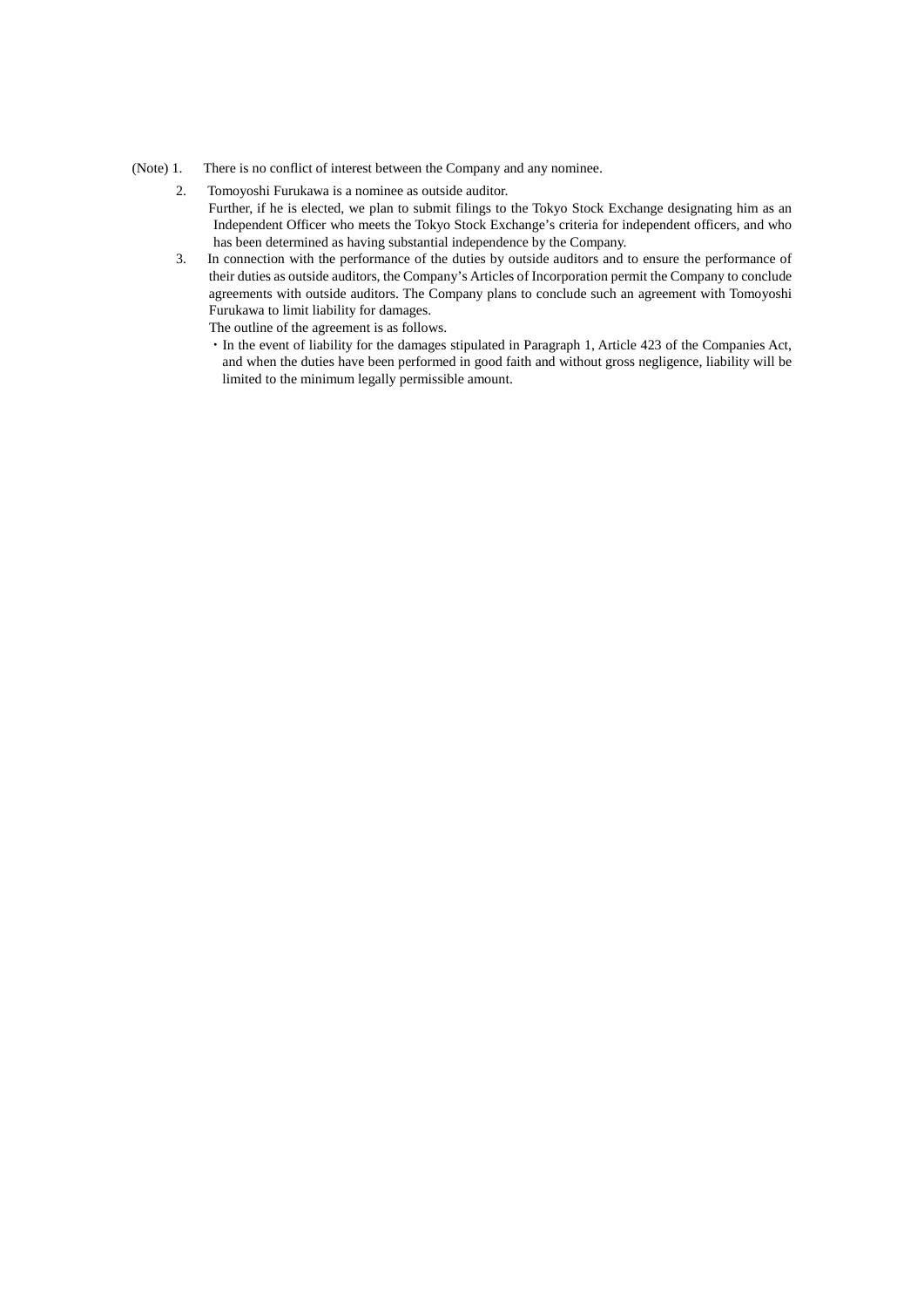### (Provided Documents) Business Report (from April 1, 2018 to March 31, 2019)

#### **1** Current Status of the MegaChips Group

#### ⑴ Status of business for current fiscal year

#### 1. Progress and results of operations

During the consolidated fiscal year under review, the electronic machinery and equipment industry maintained the same demand for industrial electronics as recorded in the previous consolidated fiscal year. However, demand for electronic components and devices fell resulting in a year-on-year decrease for the overall market.

In the ASIC business, the Group is providing optimal solutions for client devices, machines and service applications not only in the mainstay game console, digital camera and office machine sectors, but also to serve major customers both inside and outside Japan in the industrial machinery and equipment industry. The competitive prowess of these solutions lies in our ability to leverage in-depth knowledge on customer applications and proprietary core technologies to provide everything from algorithm architecture building services to the development and supply of system LSI that feature superior functionality and cost competitiveness based on the Group's integrated support framework from upstream logic design to downstream physical design, manufacturing operations and quality assurance.

In the ASSP business, while working to adapt to an ever-changing competitive and market landscape both inside and outside Japan, the Group developed a business geared towards major global players in growth device markets to achieve further success in a world where innovation in telecommunication technologies is occurring at a breakneck pace. We also trained globalminded personnel and fortified our systems to meet this challenge.

As consolidated operating results for the consolidated fiscal year under review, the Group recorded sales of ¥95,145 million (a 6.9% increase compared with the same period of the previous fiscal year) due to higher demand for game software storage LSIs (custom memory). In addition, as a result of ¥2,579 million in amortization of goodwill and intangible fixed assets attributable to corporate acquisitions, R&D expenses of ¥7,843 million (up 25.4% from the previous fiscal year) from future-oriented R&D investments, and COGS of ¥869 million due to a revision of inventory valuations for specific MEMS timing devices in the first quarter, among other factors, the operating income before amortization of goodwill was ¥3,152 million, the operating profits after amortization of goodwill were ¥573 million (a 78.8% decrease from the previous fiscal year), with ordinary profits of ¥502 million (a 77.2% decrease compared with the previous fiscal year). Furthermore, mainly due to a revision of our managerial resource allocation as part of efforts to reform the Group's business structure, a ¥1,527 million loss on retirement of software and other non-current assets along with ¥371 million in special retirement expenses incurred to reduce the number of workers with the aim of cutting fixed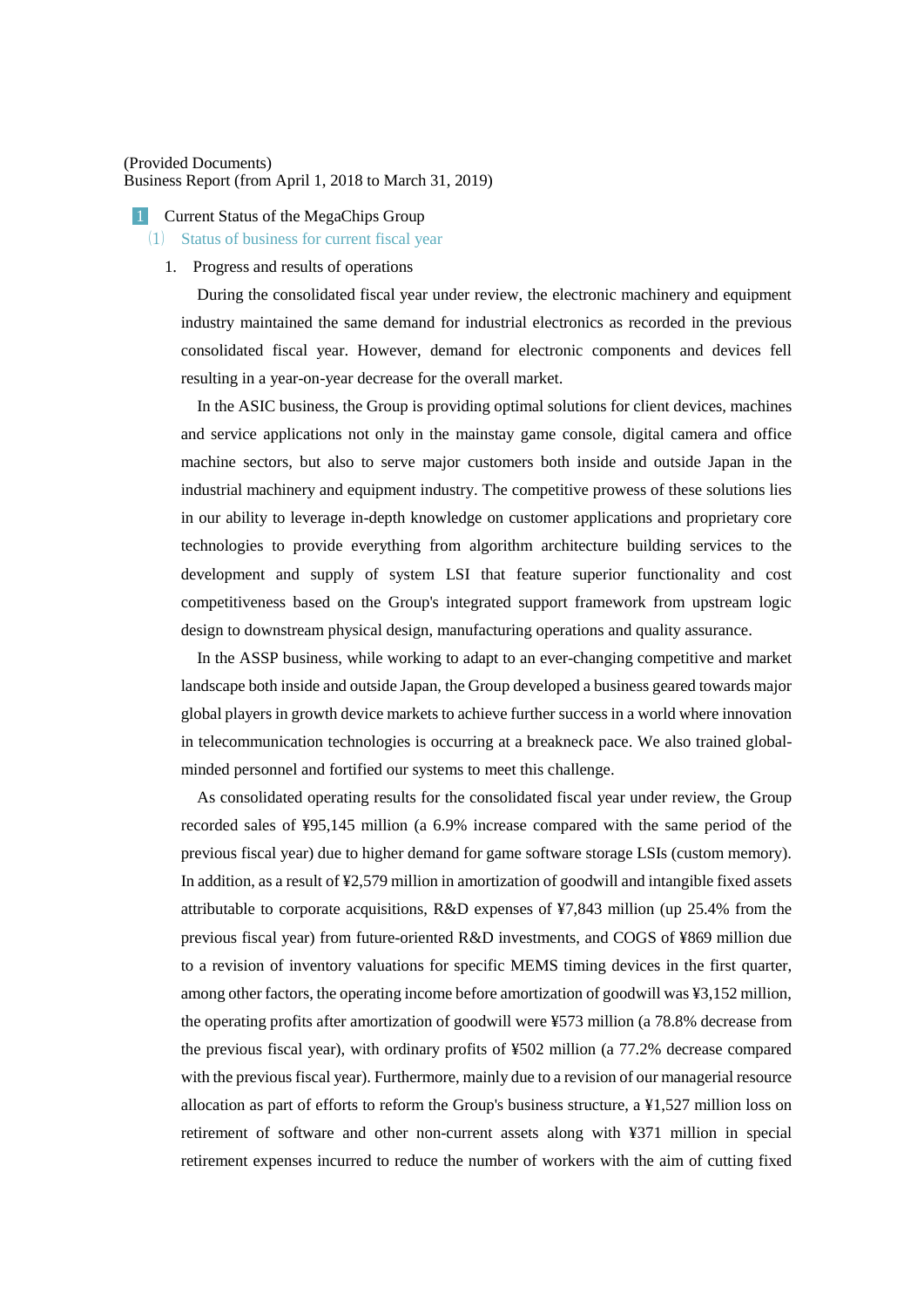costs were recorded as extraordinary losses which, among other factors, resulted in a ¥1,727 million net loss attributable to the owners of the parent (compared with a ¥1,948 million net profit attributable to the owners of the parent accounted for the same period of the previous fiscal year).

As to the year-end dividend for the fiscal year under review, by resolution at the Board of Directors' meeting held on May 10, 2019, an ordinary dividend of ¥17 per share was declared. At the same time, the Company will provide preferential treatment to shareholders and offer a token of appreciation.

### 2. Status of capital investments

During the current consolidated fiscal year under review, the MegaChips Group made capital investments of ¥1,911 million (including intangible assets).

The main items in the breakdown are the ¥329 million acquisition of mask plates used in LSI manufacturing and the ¥809 million acquisition of software IP and the like for the Company's future competitiveness.

In addition, mainly due to a revision of our managerial resource allocation as part of efforts to reform the Group's business structure, ¥1,527 million of plant and equipment were retired (tools, furniture, and fixtures as well as software, etc.)

# 3. Status of financing

The MegaChips Group raises funds from financial institutions as necessary, primarily for use as working capital.

There are no particular facts concerning fund-raising activities for the consolidated fiscal year under review. At the end of the consolidated fiscal year under review, the total balance of borrowings from financial institutions was ¥52,827 million, attributable to an increase in borrowing for working capital.

#### 4. Status of absorption-type company split

 Based on an absorption-type company split agreement that the Company concluded on November 16, 2018, effective as of January 1, 2019, the Company's System Product Division, which develops security monitoring applications was transferred by absorption-type company split to Sense Things Japan Inc., a wholly-owned subsidiary of Mamezou Holdings Co., Ltd.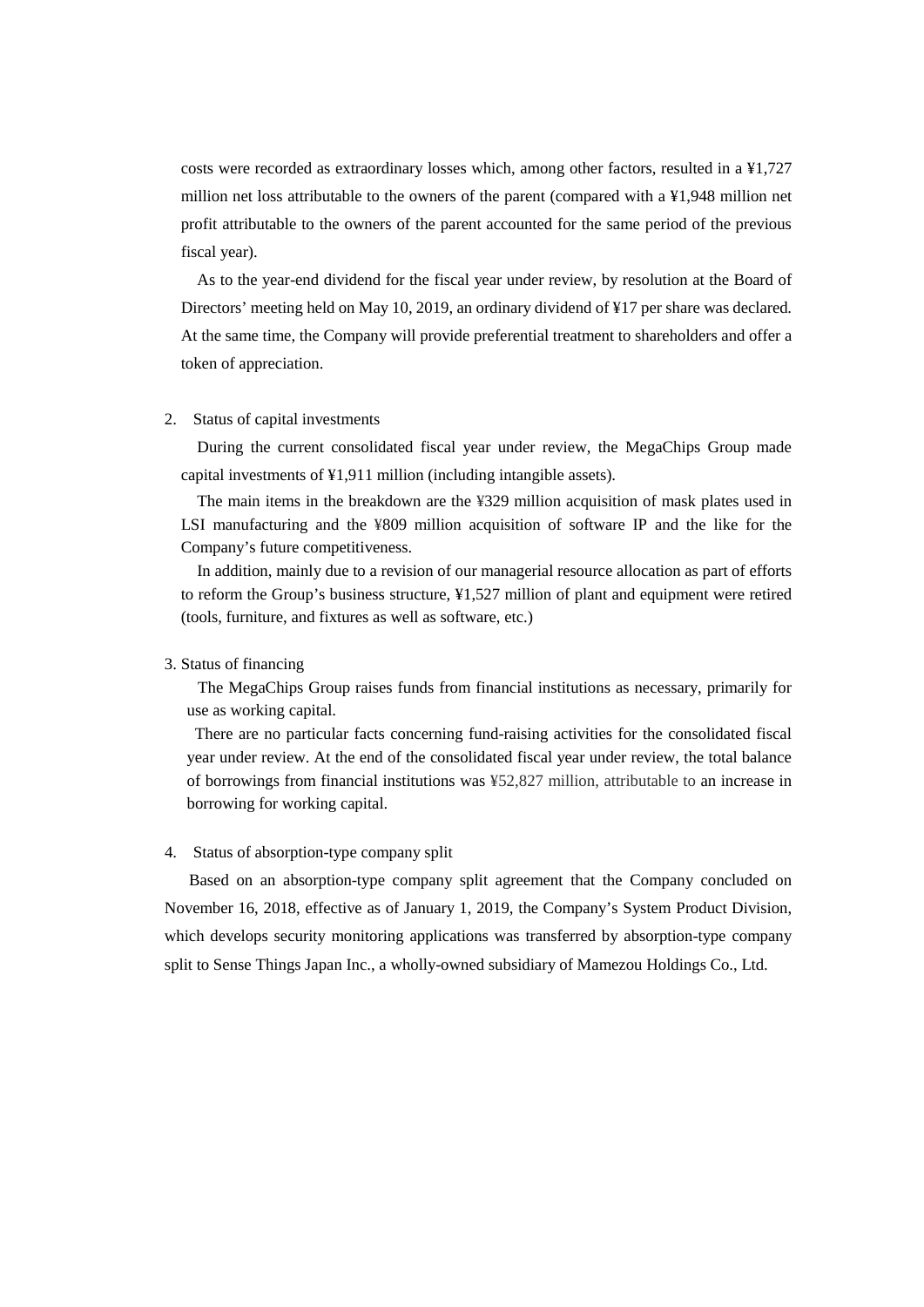| Classification                                              |               | 26th<br>$(FY2015 \text{ ended March } 2016)$ | 27th<br>$(FY2016 \text{ ended March } 2017)$ | 28th<br>$(FY2017 \text{ ended March } 2018)$ | 29th<br>(Consolidated<br>fiscal year under review)<br>(FY2018 ended March 2019) |
|-------------------------------------------------------------|---------------|----------------------------------------------|----------------------------------------------|----------------------------------------------|---------------------------------------------------------------------------------|
| Net sales                                                   | (Million Yen) | 55,662                                       | 67,438                                       | 89,029                                       | 95,145                                                                          |
| Ordinary income                                             | (Million Yen) | 313                                          | 994                                          | 2,207                                        | 502                                                                             |
| Profit (Loss)<br>attributable to<br>owners of the<br>parent | (Million Yen) | (782)                                        | (947)                                        | 1,948                                        | (1,727)                                                                         |
| Profits (Loss) per<br>share)                                | (Yen)         | (35.24)                                      | (44.14)                                      | 90.05                                        | (79.40)                                                                         |
| Total assets                                                | (Million Yen) | 69,921                                       | 80,465                                       | 94,633                                       | 91,977                                                                          |
| Net assets                                                  | (Million Yen) | 28,846                                       | 27,631                                       | 31,184                                       | 26,223                                                                          |
| Net assets per share                                        | (Yen)         | 1,341.86                                     | 1,280.71                                     | 1,435.37                                     | 1,204.98                                                                        |

# (2) Status of assets and profits and losses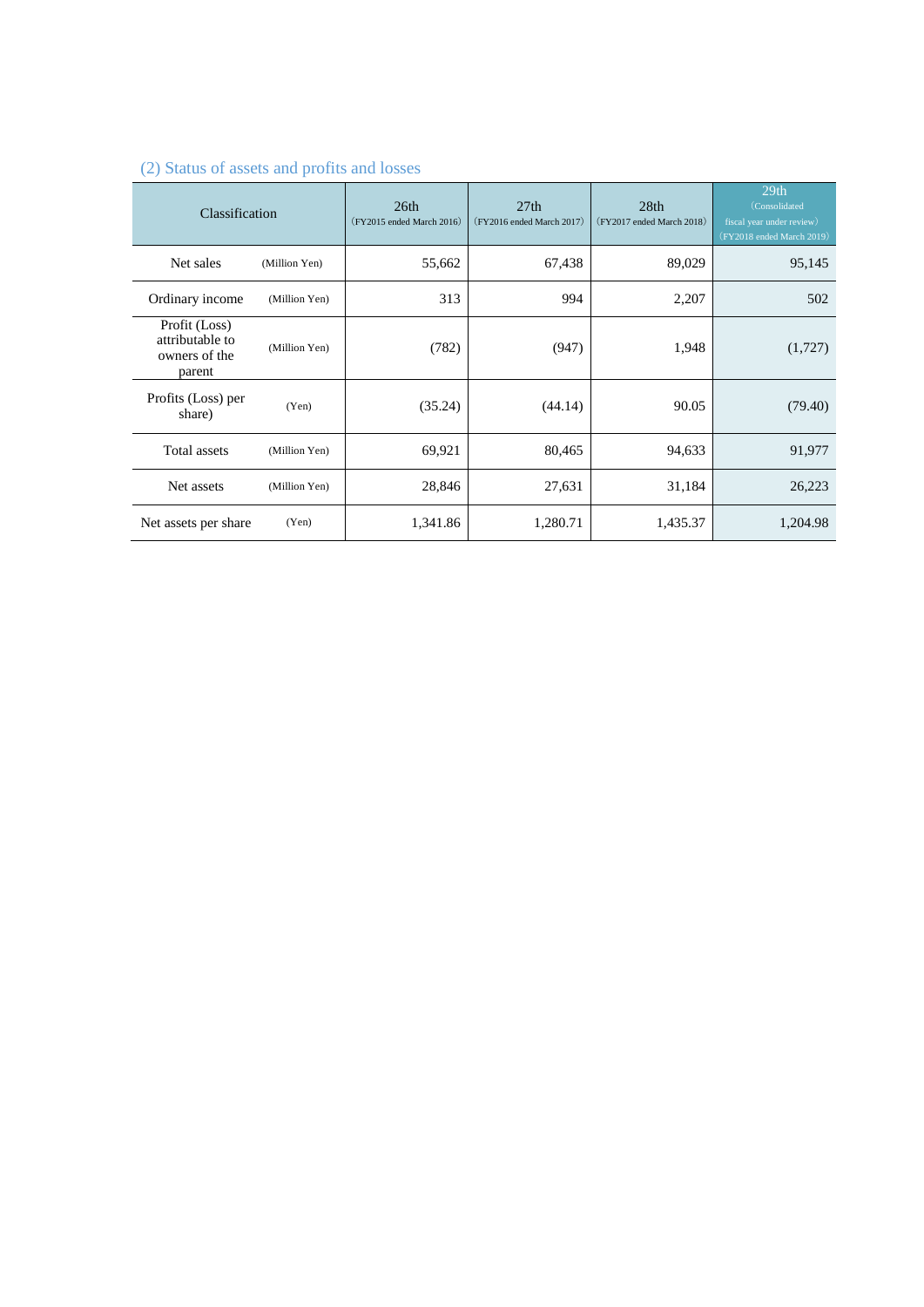# (3) Status of material parent company and subsidiaries (as of March 31, 2019)

① Status of parent company

There is no relevant information to report.

### ② Status of major subsidiaries

| Company names                                      | Capital          | Company's ratio<br>of voting rights<br>(% ) | Details of major businesses                                                           |
|----------------------------------------------------|------------------|---------------------------------------------|---------------------------------------------------------------------------------------|
| Shun Yin Investment Ltd.                           | NT\$629 million  | $100.0\%$                                   | Investment business                                                                   |
| <b>MegaChips Technology</b><br>America Corporation | US\$4.57 million | 100.0%                                      | Development, marketing, and sales of<br>semiconductors                                |
| MegaChips Taiwan<br>Corporation                    | NT\$610 million  | 100.0%<br>(41.0)                            | Development, production control, sales,<br>and technical support of<br>semiconductors |
| MegaChips Corporation,<br>China                    | CNY8.5 million   | 100.0%                                      | Sales and technical support of<br>semiconductors                                      |
| SiTime Corporation                                 | <b>US\$5</b>     | 100.0%                                      | Development, marketing, and sales of<br>semiconductors                                |

(Note) 1. Including the major subsidiaries noted above, the Company has a total of 8 consolidated subsidiaries.

2.Shun Yin Investment Ltd. and MegaChips Taiwan Corporation are deemed to be specified subsidiaries.

3.The figures in parentheses under "Company's ratio of voting rights" represent the ration of voting rights indirectly owned by the Company.

③ Status of major business partnerships

Nintendo Co., Ltd. and Macronix International Co., Ltd. are the Company's major business partners, and each is a party to a contract manufacturing agreement with the Company for the supply of game software storage LSI.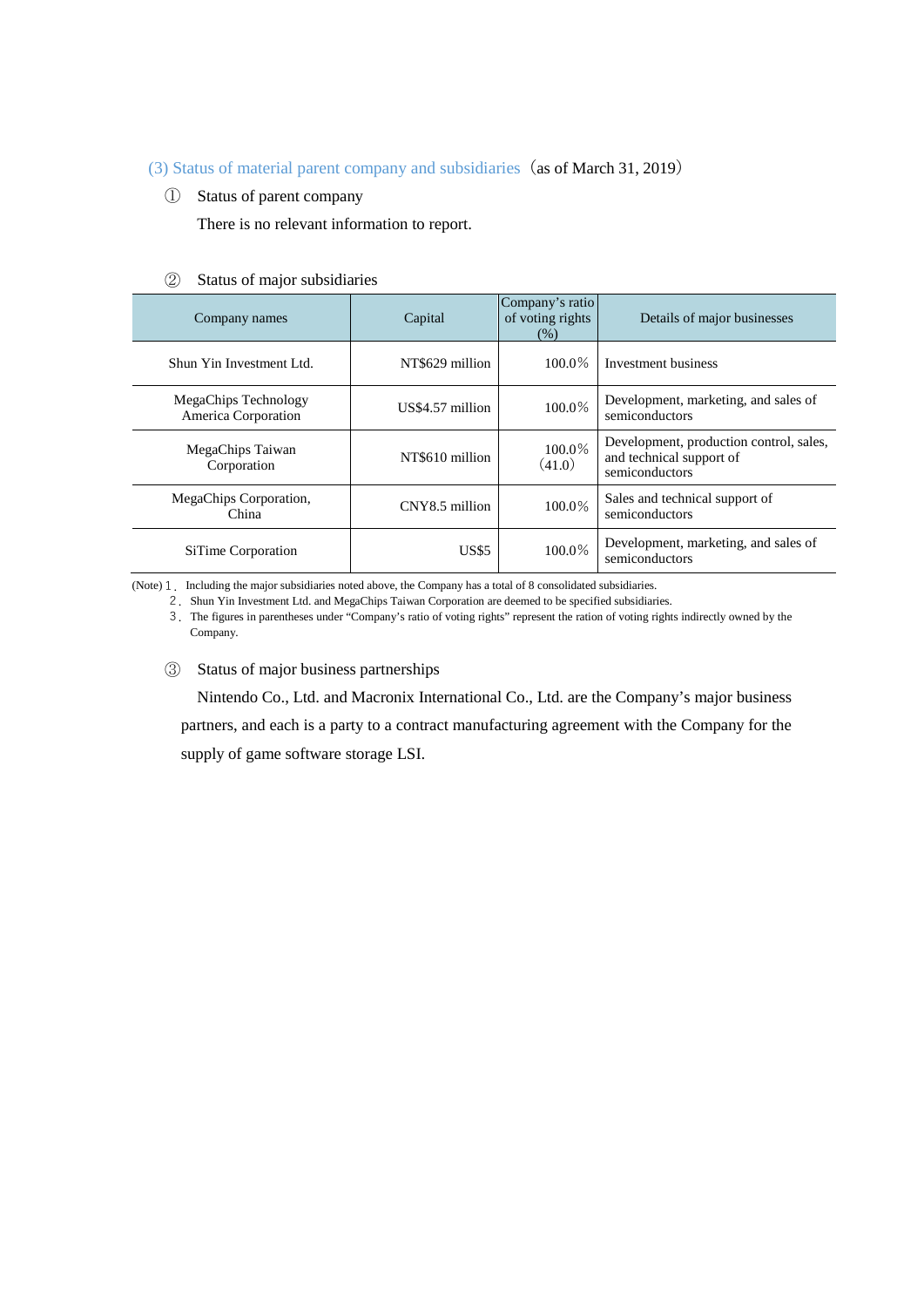### ⑷ Issues to be addressed

With the significant changes in industries and ways of living brought by rapidly advancing innovations in information and communications technology and our efforts right before us to realize an affluent information-oriented society, there will be a corresponding substantial shift in the demand for semiconductor products, the key devices for equipment and systems surrounding us.

 In the electronics industry to which the Group belongs, while growth is decelerating in the consumer appliances sector, which includes PCs, mobile phones and more, the need for high performance, multi-functionality and other advancements in electronic components is increasing in the automotive device and industrial equipment fields, which will continue to grow going forward, along with expansion anticipated in demand for products capable of contributing to efforts to increase the accuracy, functionality and miniaturization of semiconductors and reduce their power consumption.

The Group considers these trends as an opportunity for further growth and clarifies the fields in which it will focus its managerial resources. Furthermore, the Group strives to contribute to the creation of an abundant future society by providing its customers with a wide range of innovative solutions through unprecedented new value creation and advanced technology, and by growing and developing together with our customers.

- 1. Focusing our managerial resources on promising sectors where further growth is anticipated, namely the in-vehicle device, industrial equipment, and telecommunications infrastructure fields, we are optimizing our business portfolio by developing new businesses in the hope of promoting sustainable, medium to long-term growth. Toward that end, we plan to differentiate our products and provide effective proposals to solve customers' problems by strengthening the competitiveness of analog LSI technology and collaborating with overseas corporate business partners.
- 2. In the ASIC business, in addition to further strengthening and expanding the foundation of the amusement business, currently our major field, we are also engaged in developing leading customers in new business markets both inside and outside Japan. More specifically, we are expanding our business into the in-vehicle device field and the industrial equipment field using our proprietary, core technology in the high-speed wired communications field.
- 3. In the ASSP business, we are developing business in the 5G communications infrastructure, in-vehicle device and IoT fields using analog/digital and MEMS technology as a core. In particular, we are expanding business with leading, global customers centered on the MEMS timing device.
- 4. We are strengthening advanced and creative human resources to support future growth through promotion of human resource development and diversity and working on environmental considerations in our business activities and contribution to society. We are also advancing initiatives to reinforce the managerial foundation so that we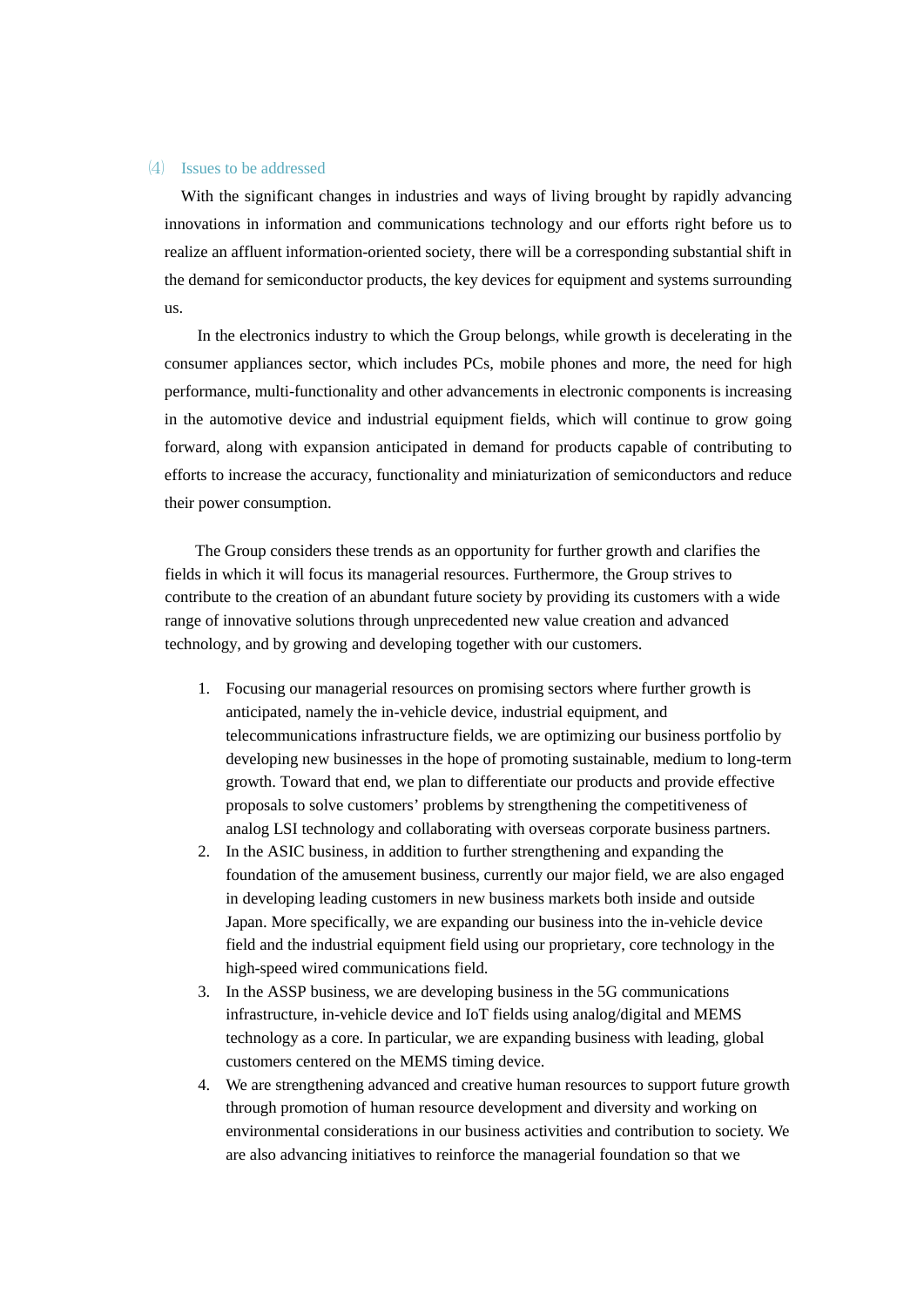flexibly and rapidly respond to changes in the management environment such as enhanced corporate governance and risk management systems and improved equity ratio.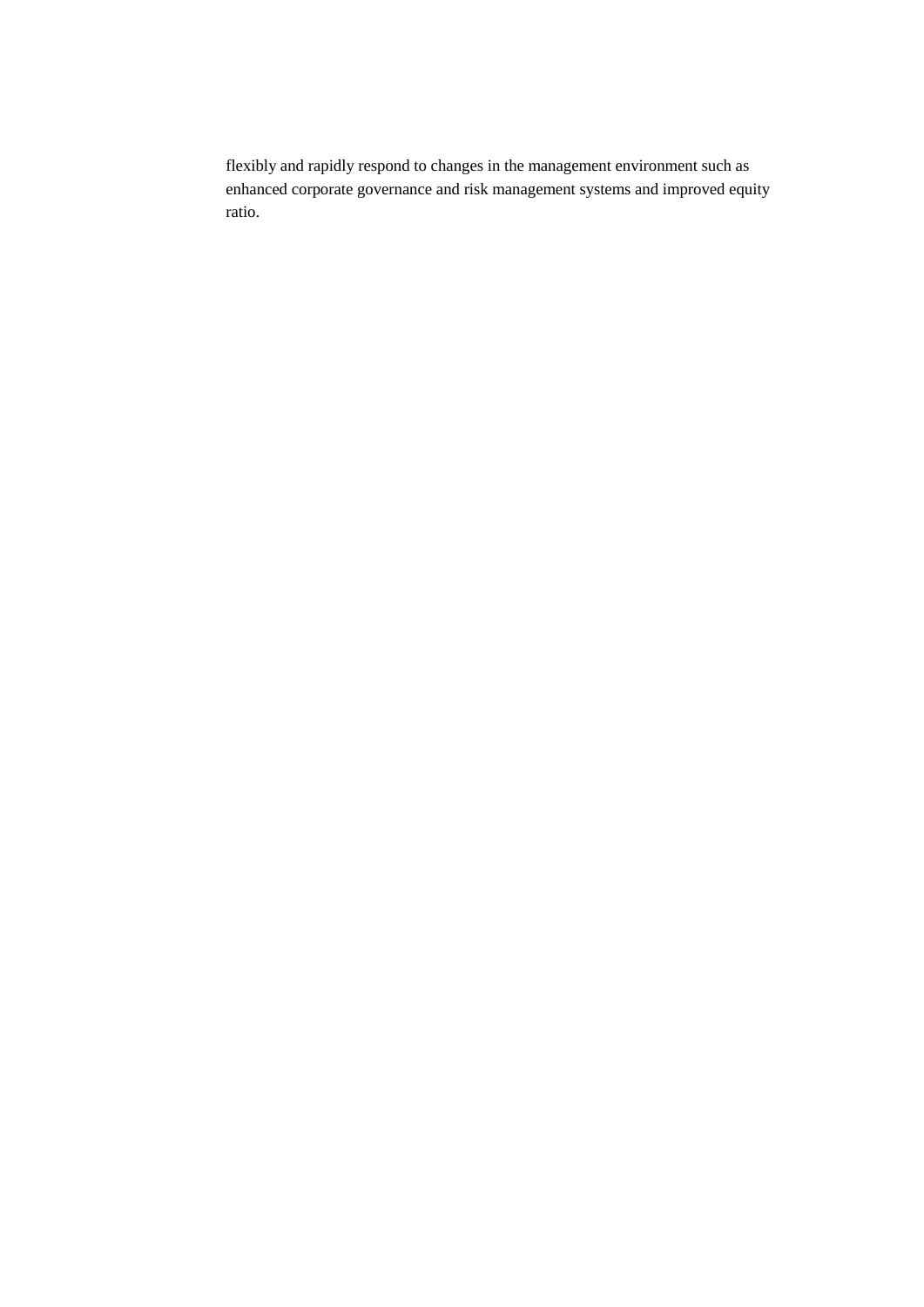# 2 Status of MegaChips Corporation

(1) Status of shares (as of March 31, 2019)

- ① Total number of authorized shares 100,000,000 shares
- ② Total number of issued shares 23,038,400 shares
- ③ Number of shareholders 21,488
- ④ Major shareholders (top 10)

| Names of shareholders                                   | Number of shares held<br>(thousand shares) | Shareholding ratio $(\%)$ |
|---------------------------------------------------------|--------------------------------------------|---------------------------|
| Shindo Corporation                                      | 1,239                                      | 5.70                      |
| Shindo and Associates Co., Ltd.                         | 1,239                                      | 5.70                      |
| Japan Trustee Services Bank, Ltd. (Trust Account)       | 1,215                                      | 5.58                      |
| Shigeki Matsuoka                                        | 810                                        | 3.72                      |
| The Master Trust Bank of Japan, Ltd.<br>(Trust Account) | 666                                        | 3.06                      |
| THE BANK OF NEW YORK MELLON 140051                      | 658                                        | 3.03                      |
| Masahiro Shindo                                         | 560                                        | 2.58                      |
| Ritsuko Shindo                                          | 556                                        | 2.56                      |
| Noriko Matsui                                           | 517                                        | 2.38                      |
| Mika Aoki                                               | 504                                        | 2.32                      |

(Notes)  $1$ . The shareholding ratio is calculated by deducting the treasury shares  $(1,275,000$  shares).

2.Although MegaChips Corporation holds1,275,000 shares of treasury shares, it is excluded from the above list of major shareholders.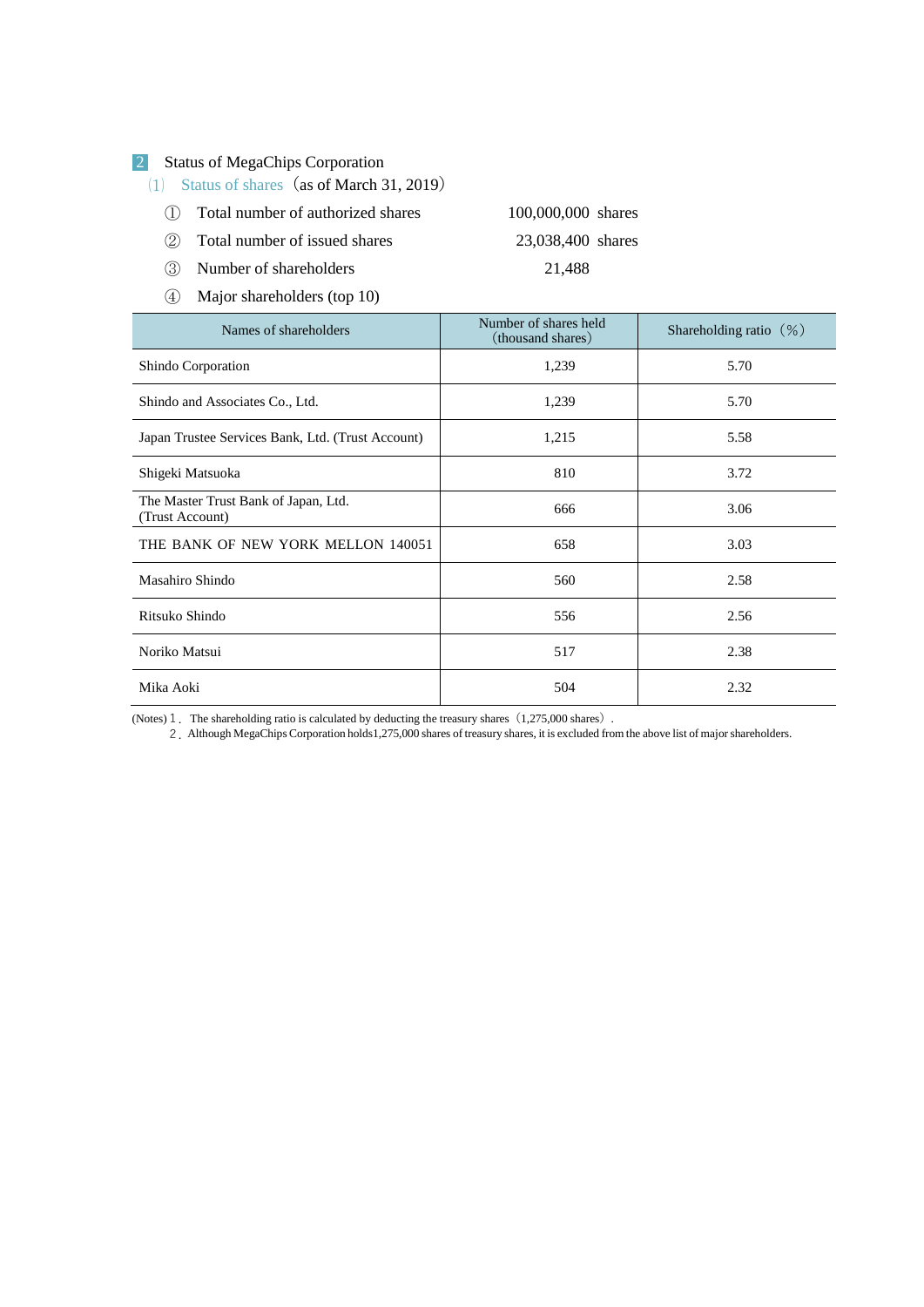# ⑵ Status of Corporate Officers

# ① Status of Directors and Auditors (as of March31, 2019)

| Title                                                                     | Name               | Areas of responsibility and status of significant concurrent positions                                                                                                                                                                                                      |  |  |
|---------------------------------------------------------------------------|--------------------|-----------------------------------------------------------------------------------------------------------------------------------------------------------------------------------------------------------------------------------------------------------------------------|--|--|
| President and CEO<br>Akira Takata<br><b>Executive Officer</b>             |                    | Director of Shun Yin Investment Ltd.<br>Officer of SiTime Corporation                                                                                                                                                                                                       |  |  |
| Senior Managing<br>Director<br><b>Executive Officer</b>                   | Masayuki Fujii     | Senior General Manager of Finance Division<br>Officer of SiTime Corporation                                                                                                                                                                                                 |  |  |
| Senior Managing<br>Director<br>Kyoichi Kissei<br><b>Executive Officer</b> |                    | Executive General Manager of Display Peripheral LSI Business HQ,<br>Executive Manager of Procurement & Production Division and Vice Chief<br>Officer of Makuhari Office<br>President of MegaChips Taiwan Corporation<br>Director of MegaChips Corporation, China (Shenzhen) |  |  |
| <b>Managing Director</b><br><b>Executive Officer</b>                      | Tetsuo Hikawa      | Executive Manager of Domestic Business and Division Director of Corporate<br><b>Planning Headquarters</b>                                                                                                                                                                   |  |  |
| Director<br><b>Executive Officer</b>                                      | Yoshimasa Hayashi  | Executive Manager of Sales Headquarters and Human Resource Development<br>Division<br>Officer of MegaChips Technology America Corporation<br>Director of MegaChips Corporation, China (Shenzhen)                                                                            |  |  |
| Director<br>Yasuto Shimomae<br><b>Executive Officer</b>                   |                    | Division Director of ASSP Business Headquarters and Executive Manager of<br>Intellectual Property & Legal Division                                                                                                                                                          |  |  |
| Director<br>Koichi Akeyama<br><b>Executive Officer</b>                    |                    | Senior General Manager of SC Product Department of Display Peripheral LSI<br><b>Business Division</b><br>President & CEO of MegaChips Technology America Corporation<br>Officer of SiTime Corporation                                                                       |  |  |
| Director                                                                  | Keiichiro Akahoshi |                                                                                                                                                                                                                                                                             |  |  |
| Director                                                                  | Dang-Hsing Yiu     | Senior Vice President and Chief Marketing Officer of Macronix International<br>Co., Ltd.<br>Director, MegaChips Taiwan Corporation                                                                                                                                          |  |  |
| Director                                                                  | Jiun-Hao Lai       | Director, Wolley Inc.<br>Independent Director, Silicon Optronics, Inc.<br>Director, Giga Solution Tech. Co., Ltd<br>Independent Director of True Light Corporation                                                                                                          |  |  |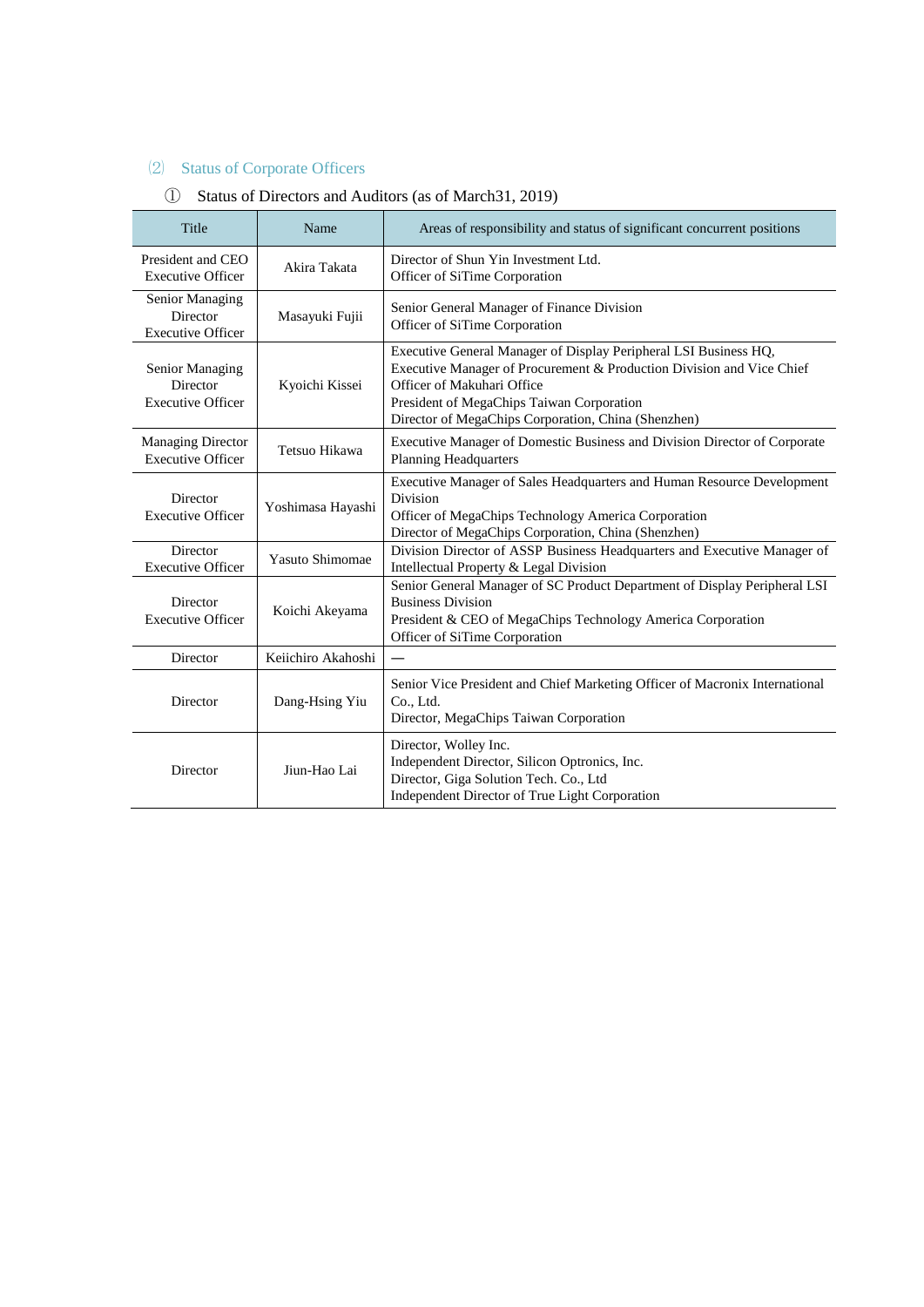| Title                                | Name            | Areas of responsibility and status of significant concurrent positions         |  |
|--------------------------------------|-----------------|--------------------------------------------------------------------------------|--|
| <b>Standing Statutory</b><br>Auditor | Tadashi Sumi    |                                                                                |  |
| Auditor                              | Nozomu Ohara    | Managing Partner, Ohara & Furukawa<br>Outside auditor, JSK Co., Ltd.           |  |
| Auditor<br>Keiichi Kitano            |                 | President, Kitano Keiichi Tax Accountant Office<br>Outside Auditor, Jorte Inc. |  |
| Auditor                              | Katsuhiko Asada | Director, I&T Tech Co., Ltd.                                                   |  |

(Notes)1.Directors Keiichiro Akahoshi, Dang-Hsing Yiu, and Jiun-Hao Lai are outside directors as defined in Article 2, Item 15 of the Companies Act.

 2.Auditors Nozomu Ohara, Keiichi Kitano and Katsuhiko Asada are outside auditors as defined in Article 2, Item 16 of the Companies Act.

3.Auditor Keiichi Kitano is a qualified certified tax accountant and considerable knowledge about finance and accounting.

4.Macronix International Co. Ltd., a major customer of the Company, is a party to a manufacturing contract with the Company.

- 5.MegaChips Technology America Corporation, MegaChips Taiwan Corporation, MegaChips Corporation, China (Shenzhen), and SiTime Corporation, all subsidiaries of the Company, engage in transactions with the Company for the sale and purchase of products.
- 6. There is no relationship of special interest between the Company and any of Wolley Inc., Silicon Optronics, Inc., Giga Solution Tech. Co., Ltd., True Light Corporation, Ohara & Furukawa, JSK Co., Ltd., Kitano Keiichi Tax Accountant Office, Jorte Inc., or I&T Tech Co., Ltd.

7.Directors Keiichiro Akahoshi and Jiun-Hao Lai each satisfies the requirements for independent directors as stipulated by the Tokyo Stock Exchange and have been reported to the Exchange as independent directors.

#### ② Total compensation of Directors and Auditors for the current fiscal year

| Title                                               | Number of people | Total amount of compensation for<br>the current fiscal year |
|-----------------------------------------------------|------------------|-------------------------------------------------------------|
| <b>Directors</b>                                    | 12               | $4213.986$ million                                          |
| (of those, the Outside Directors)                   | $\left[4\right]$ | (37.8)                                                      |
| <b>Auditors</b><br>(of those, the Outside Director) | (3)              | $41.4$ million<br>$(29.7 \text{ million})$                  |
| Total                                               | 16               | $4255.386$ million                                          |
| (of those, the Outside Director)                    | <u>ד</u>         | $(67.5 \text{ million})$                                    |

( Notes ) 1. Pursuant to the resolution adopted at the 27th Annual General Meeting of Shareholders held on June 23, 2017, the annual aggregate compensation for Directors shall not exceed ¥550 million (¥100 million for Outside Directors).

2. Pursuant to the resolution adopted at the Extraordinary Meeting of Shareholders held on February 25, 1998, the annual aggregate compensation paid to Auditors shall not exceed ¥50 million.

3. Officers' bonuses were not provided during the fiscal year under review.

4. The above includes 2 Directors (1 of whom was an Outside Director) who resigned as of the conclusion of the 28<sup>th</sup> Annual General Meeting of Shareholders held on June 22, 2018.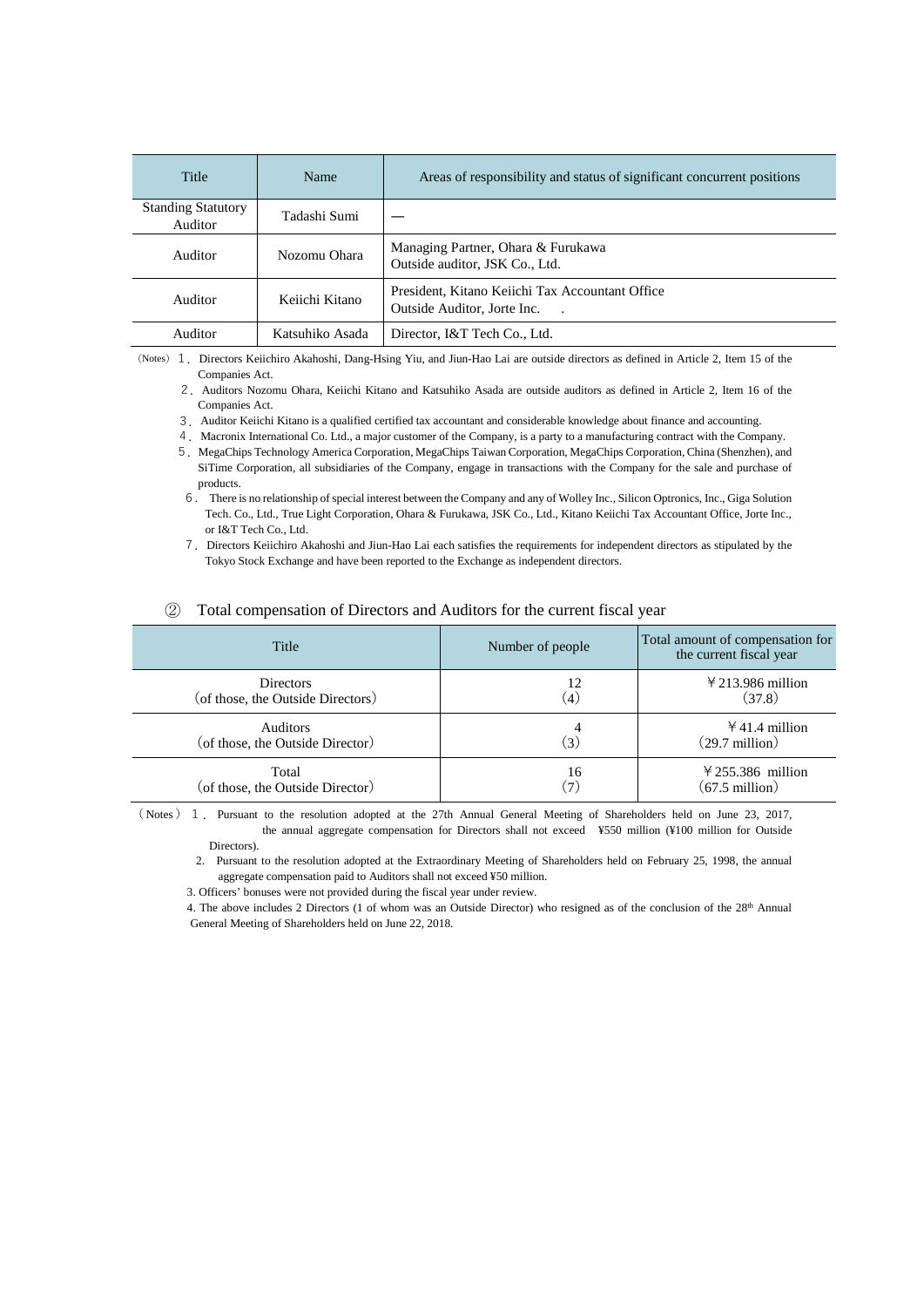### ③ Policy for determining details of compensation

The Company's compensation structure for the Company's Directors and Auditor's focuses on increasing motivation for enhanced enterprise value of the MegaChips Group and improved business results taking into consideration standards that enable the Company to acquire and retain talented personnel as a source of competitiveness.

More concretely, the compensation of each Director and each Auditor consists of a fixed compensation amount and an officer's bonus. Officers' bonuses adopt performance-linked bonuses as a standard, and, at the end of each fiscal year, the resource of the officers' bonuses is determined based on an amount not exceeding 5% of the MegaChips Group's profit attributable to owners of the parent. The fixed compensation amount and the officer's bonus paid to each Director and each Auditor are determined in accordance with the following standards.

### A. Director's Compensation Policy

The directors' compensation is reviewed in the Compensation Committee consisting of mainly of outside officers and is then submitted to a meeting of the Board of Directors for determination.

The Company pays each Director the fixed compensation in the amount determined based on the Director's title and working arrangement (full-time or part-time) as well as the degree of difficulty and degree of responsibility of duties performed, taking into consideration the going market rate, and the Director's bonus in the allocated amount determined by deliberation, after taking into account the circumstances of the Director's performance of duties.

### B. Auditors' Compensation Policy

The Company pays each Auditor the fixed compensation in the amount determined based on the Auditor's working arrangement (full-time or part-time) and the duties for which the Auditor is responsible, and the Auditor's bonus in the amount allocated based on the Auditor's working arrangement (full-time or part-time) and the duties for which the auditor is responsible.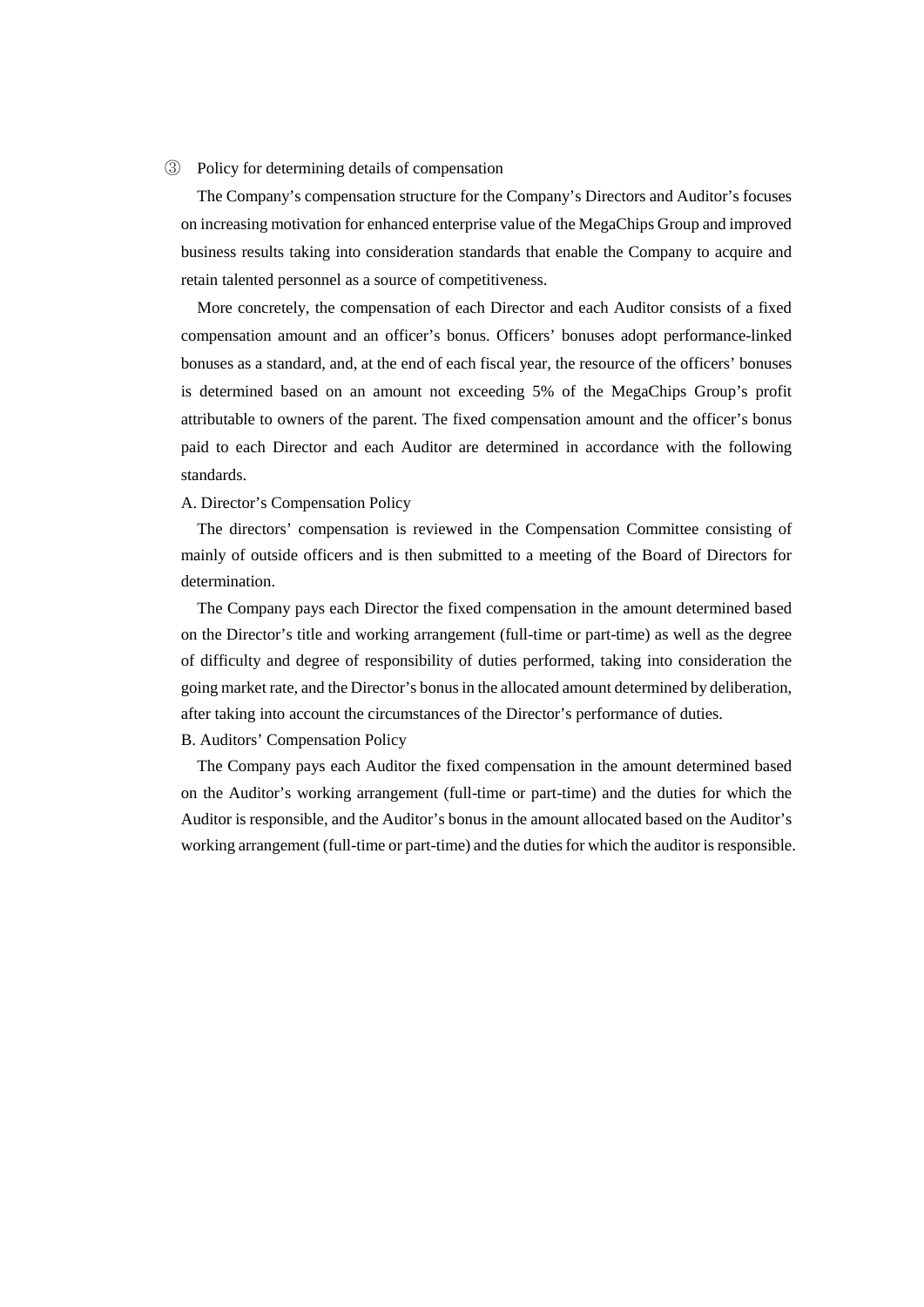# ④ Matters concerning Outside Officers

# A. Major activities for this fiscal year

|         | Title    | Name               | Status of activities                                                                                                                                                                                                                                                                                                                                                                                                                                                                                                                                                                        |
|---------|----------|--------------------|---------------------------------------------------------------------------------------------------------------------------------------------------------------------------------------------------------------------------------------------------------------------------------------------------------------------------------------------------------------------------------------------------------------------------------------------------------------------------------------------------------------------------------------------------------------------------------------------|
|         | Director | Keiichiro Akahoshi | Attended 15 of 15 (100%) meetings of the Board of Directors held in the current<br>fiscal year. To clarify the points of contention and doubts, asked appropriate<br>questions and actively expressed opinions on each proposal and deliberation<br>concerning management and technical aspects from an objective viewpoint<br>independent of directors conducting the Company's affairs. Also provided<br>necessary advice.<br>In addition to the above, served as a member of the Compensation Committee<br>that was voluntarily formed as a consultative body by the Board of Directors; |
|         |          |                    | provided necessary advice.<br>Attended 15 of 15 (100%) meetings of the Board of Directors held in the current                                                                                                                                                                                                                                                                                                                                                                                                                                                                               |
|         | Director | Dang-Hsing Yiu     | fiscal year. To clarify the points of contention and doubts, asked appropriate<br>questions and expressed opinions on each proposal and deliberation concerning<br>management and technical aspects from an objective viewpoint independent of<br>directors conducting the [Company's] affairs. In addition to the above,<br>provided necessary advice about product research and development through<br>Board of Director meetings.                                                                                                                                                        |
|         | Director | Jiun-Hao Lai       | Attended 15 of 15 (100%) meetings of the Board of Directors held in the current<br>fiscal year after his appointment as Outside Director. To clarify the points of<br>contention and doubts, asked appropriate questions and expressed opinions on<br>each proposal and deliberation concerning management and technical aspects<br>from an objective viewpoint independent of directors conducting the<br>[Company's] affairs. In addition to the above, provided necessary advice about<br>product research and development through Board of Director meetings.<br>necessary advice.      |
|         |          |                    | Attended 15 of 15 (100%) meetings of the Board of Directors held in the current<br>fiscal year. To clarify the points of contention and doubts, asked appropriate<br>questions and expressed opinions on proposals and deliberations mainly from<br>the expert viewpoint as an attorney and patent attorney. Also, provided                                                                                                                                                                                                                                                                 |
| Auditor |          | Nozomu Ohara       | Attended 13 of 13 (100%) of meetings of the Board of Auditors held in the<br>current fiscal year and made appropriate remarks at every meeting attended and<br>expressed opinions. In addition, exchanged opinions about audit results and<br>consulted about important matters concerning audits.                                                                                                                                                                                                                                                                                          |
|         |          |                    | Served as a member of the Compensation Committee that was voluntarily<br>formed as a consultative body by the Board of Directors; provided necessary<br>advice.                                                                                                                                                                                                                                                                                                                                                                                                                             |
|         |          |                    | Attended 15 of 15 (100%) meetings of the Board of Directors held in the current<br>fiscal year. To clarify the points of contention and doubts, asked appropriate<br>questions and expressed opinions on proposals and deliberations mainly from<br>the expert viewpoint as a certified tax accountant. Also, provided necessary<br>advice.                                                                                                                                                                                                                                                 |
|         | Auditor  | Keiichi Kitano     | Attended 13 of 13 (100%) of meetings of the Board of Auditors held in the<br>current fiscal year and made appropriate remarks at every meeting attended and<br>expressed opinions. In addition, exchanged opinions about audit results and<br>consulted about important matters concerning audits. Served as a member of<br>the Compensation Committee that was voluntarily formed as a consultative<br>body by the Board of Directors; provided necessary advice.                                                                                                                          |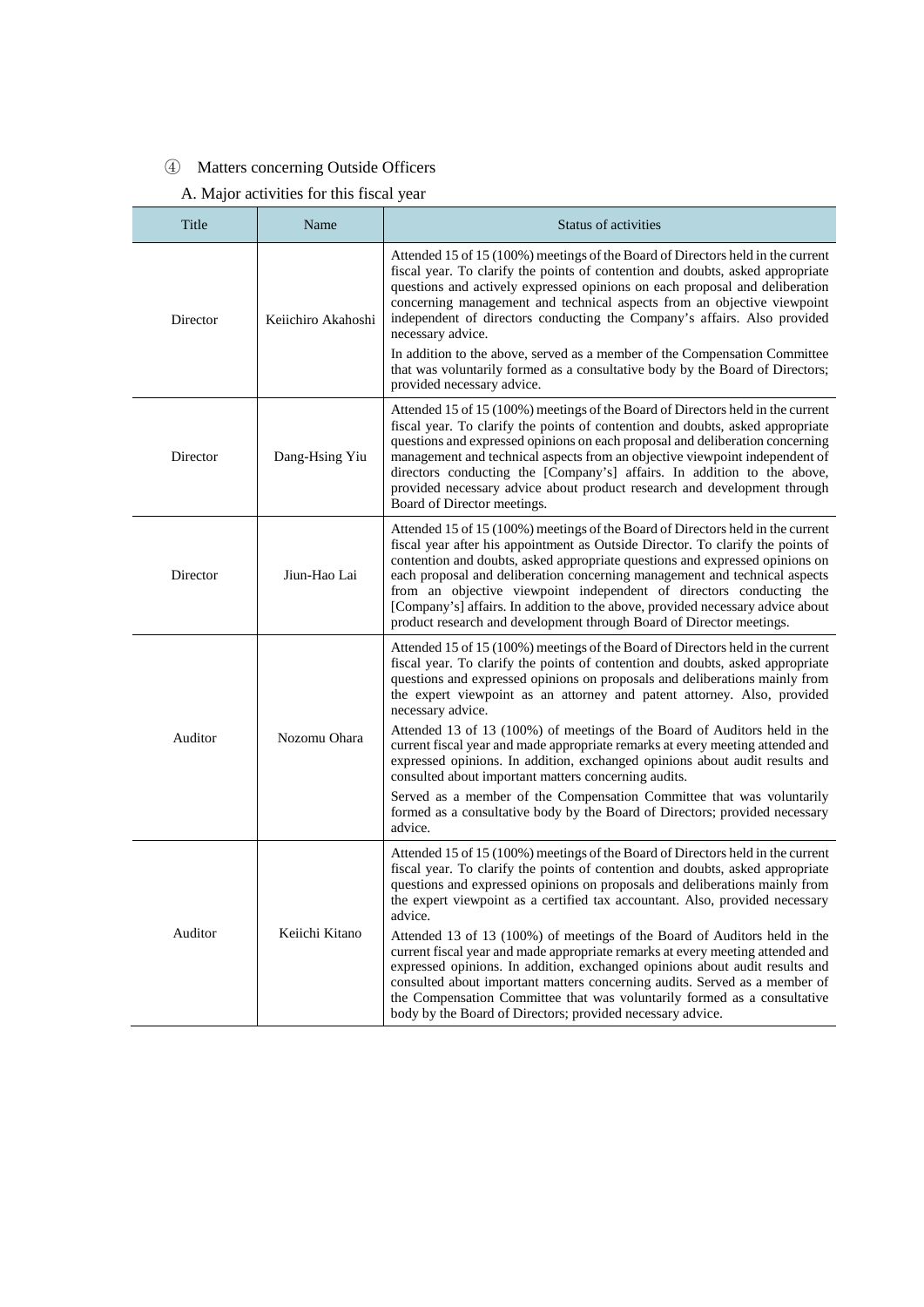| Title   | Name            | Status of activities                                                                                                                                                                                                                                                                                                                                                                                                                                                                                                                                                              |
|---------|-----------------|-----------------------------------------------------------------------------------------------------------------------------------------------------------------------------------------------------------------------------------------------------------------------------------------------------------------------------------------------------------------------------------------------------------------------------------------------------------------------------------------------------------------------------------------------------------------------------------|
| Auditor | Katsuhiko Asada | Attended 15 of 15 (100%) meetings of the Board of Directors held in the current<br>fiscal year and asked appropriate questions and expressed opinions based on<br>many years as an electrical engineering and information science researcher.<br>Also, provided necessary advice.<br>Attended 13 of 13 (100%) meetings of the Board of Auditors held in the current<br>fiscal year and made appropriate remarks at every meeting attended and<br>expressed opinions. In addition, exchanged opinions on audit results and<br>consulted about important matters concerning audits. |

# B. Description of limited liability agreement

The Company has entered into a limited liability agreement with each of its Outside Officers which limits their respective liability for damages to the extent stipulated in laws and regulations in cases where there is liability for damages under Paragraph 1, Article 423 of the Companies Act, when duties were performed in good faith and without any gross negligence.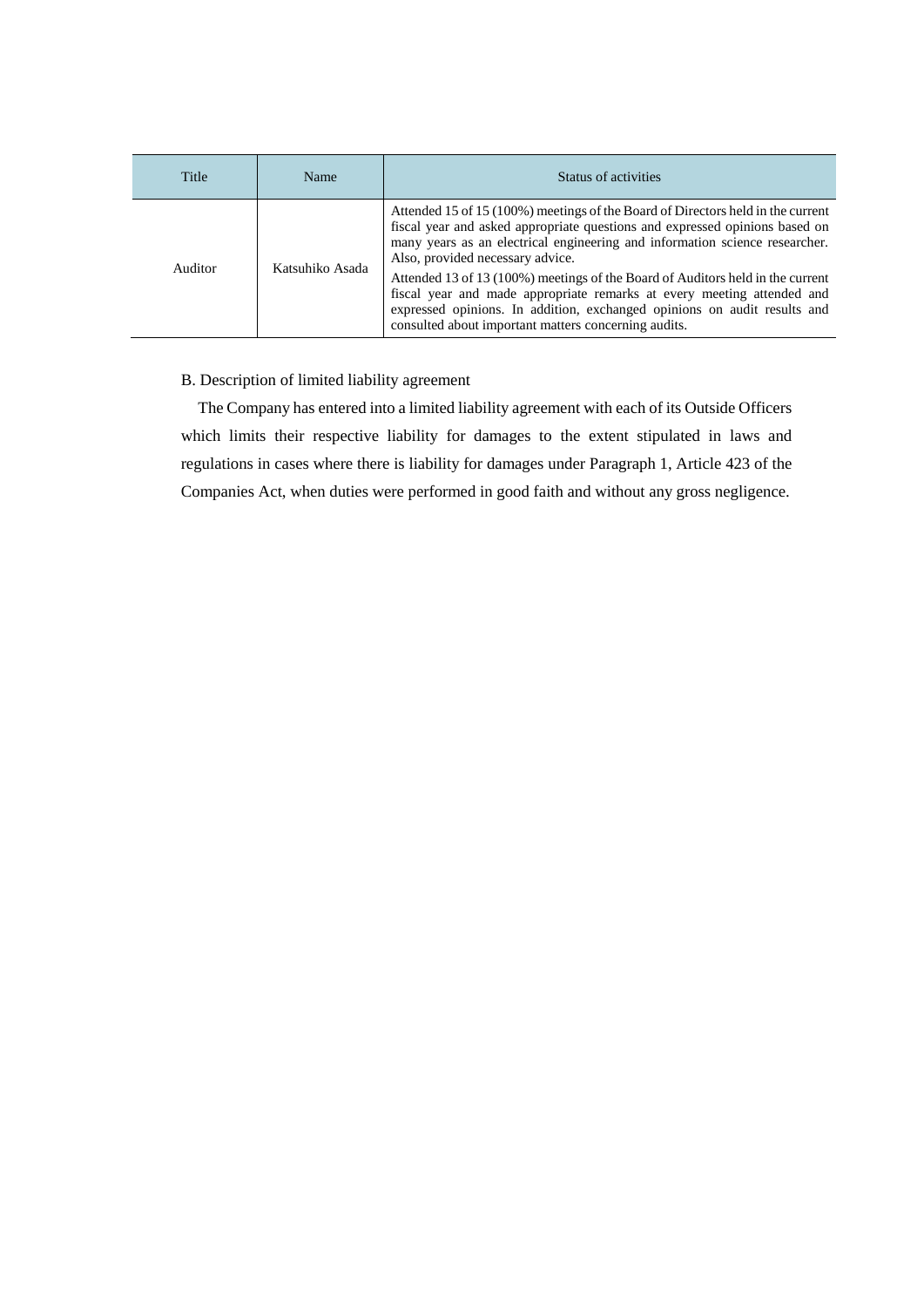# (3) Policy on determination of dividends of surplus

 Putting priority on appropriate shareholder returns as one of the important management issues, the Company aggressively promotes shareholder returns, while taking into consideration the Company's business outlook going forward, to better achieve both the sustainable return of profits and the growth of the Company. The basic policy is as follows:

- (i) The Company will, while taking the medium-term business outlook into consideration, determine the amount of dividends of surplus by taking an amount equivalent to at least 30% of the profit attributable to owners of the parent (however, subtractions and additions may occur after taking into consideration special factors relating to accounting, financial settlement or taxation) as the total amount of dividends, and then dividing this amount by the number of issued shares at the end of the then-current period, minus the number of treasury shares held by the Company at the end of the then-current period.
- (ii) Aiming at continuous improvements in its corporate value, the Company will allocate funds to basic research to create innovative new technologies, the development of unique products, the achievement of a suitable business portfolio, and the securing of competent human resources to achieve medium-to long-term growth. It will also give consideration to maintaining a sound financial position that can withstand variations in the business environment.
- (iii) The Company will endeavor to return profits to shareholders by purchasing treasury shares expeditiously, taking into consideration market conditions, movement of stock prices, and the Company's financial circumstances in order to improve the efficiency of capital.

In accordance with the Articles of Incorporation approved at the 16<sup>th</sup> Annual General Meeting of Shareholders held on June 23, 2006 and Article 459 (1) of the Companies Act, decisions regarding the distribution of dividends will be made by a resolution by the Board of Directors, without requiring a resolution by a General Meeting of Shareholders, unless otherwise stipulated by law.

Dividends will be distributed once every year to those shareholders or registered pledgees of shares listed or registered in the final shareholder registry as of March 31 of every year. However, dividends may be distributed by prescribing a different record date, following a resolution by the Board of Directors in accordance with the Companies Act and the Articles of Incorporation.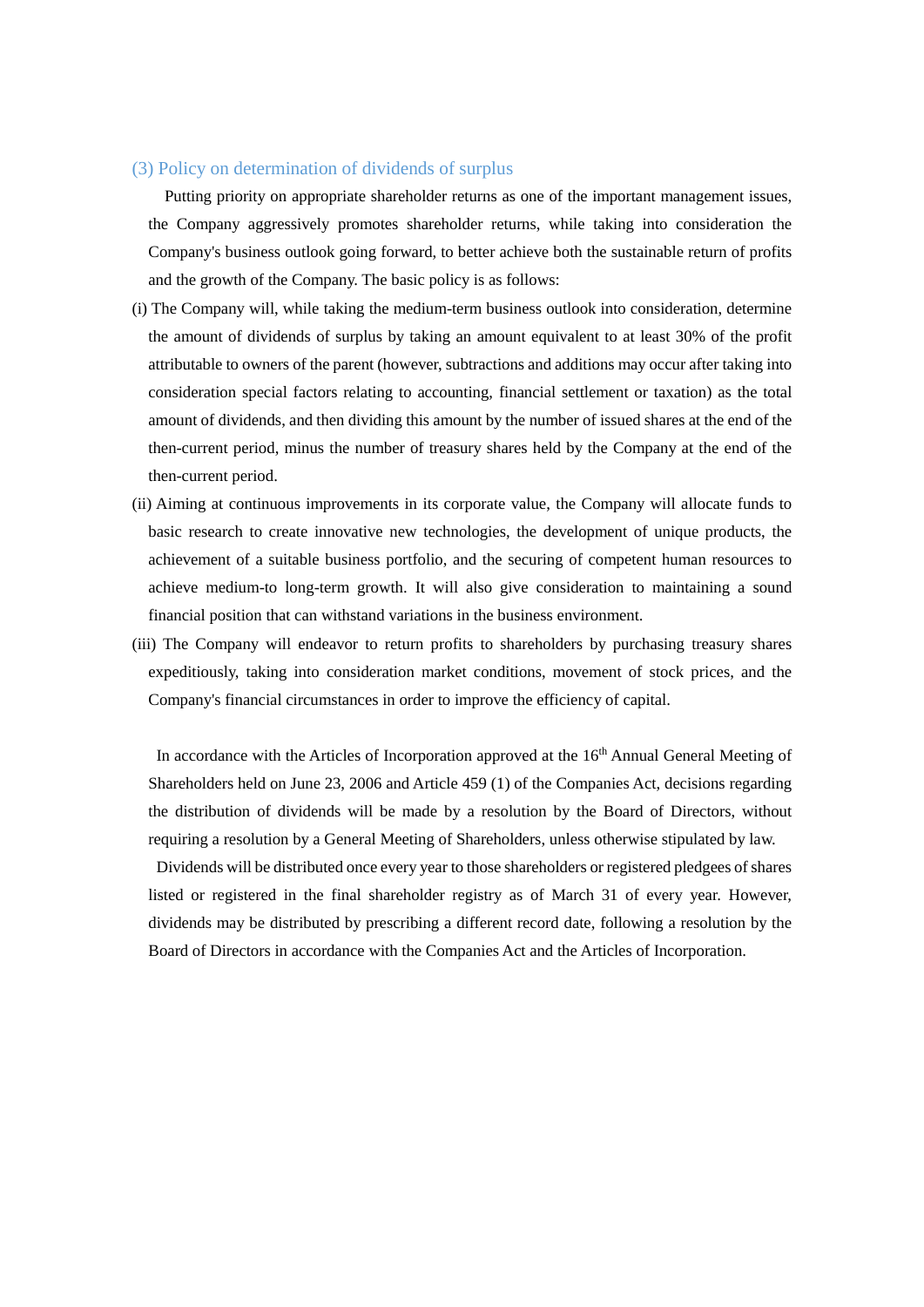# Consolidated Balance Sheet (As of March 31, 2019)

| (Unit: Thousand Yen)                    |              |                                                          |                       |  |  |  |
|-----------------------------------------|--------------|----------------------------------------------------------|-----------------------|--|--|--|
| <b>Item</b>                             | Amount       | <b>Item</b>                                              | Amount                |  |  |  |
| (A <sub>s</sub> )                       |              | (Liabilities)                                            |                       |  |  |  |
| [Current assets]                        | [61,005,023] | [Current liabilities]                                    | [40,683,108]          |  |  |  |
| Cash and deposits                       | 10,218,297   | Notes and accounts payable-<br>trade                     | 6,408,966             |  |  |  |
| Notes and accounts receivable-<br>trade | 39,735,519   | Short-term loans payable                                 | 20,327,405            |  |  |  |
| Inventories                             | 7,608,567    | Current portion of long-term<br>loans payable            | 9,500,000             |  |  |  |
| Other                                   | 3,463,809    | Accounts payable-other                                   | 2,197,947             |  |  |  |
| Allowance for doubtful accounts         | (21, 170)    | Income taxes payable                                     | 429,750               |  |  |  |
| [Non-current assets]                    | [30,972,732] | Provision for bonuses                                    | 405,442               |  |  |  |
| (Property, plant and equipment)         | (4,441,183)  | Provision for loss on<br>construction contracts          | 148,574               |  |  |  |
| <b>Buildings</b>                        | 1,489,473    | Other                                                    | 1,265,021             |  |  |  |
| Land                                    | 289,638      | [Non-current liabilities]                                | [25,070,694]          |  |  |  |
| Other                                   | 2,662,071    | Long-term loans payable                                  | 23,000,000            |  |  |  |
| (Intangible assets)                     | (19,358,604) | Deferred tax liabilities                                 | 890,822               |  |  |  |
| Goodwill                                | 10,666,216   | Other                                                    | 1,179,871             |  |  |  |
| <b>Technical</b> assets                 | 3,306,742    | <b>Total liabilities</b>                                 | 65,753,802            |  |  |  |
| Software                                | 5,369,148    | (Net equity)                                             |                       |  |  |  |
| Other                                   | 16,496       | [Shareholders' equity]                                   | [25, 473, 496]        |  |  |  |
| (Investment and other assets)           | (7,172,944)  | Capital stock                                            | 4,840,313             |  |  |  |
| Investment securities                   | 2,062,231    | Capital surplus                                          | 6,183,846             |  |  |  |
| Long-term prepaid expenses              | 2,509,929    | Earned surplus                                           | 16,058,261            |  |  |  |
| Deferred tax assets                     | 1,397,463    | Treasury stock                                           | $\triangle$ 1,608,924 |  |  |  |
| Other                                   | 1,203,320    | <b>C</b> ther accumulated<br>comprehensive equity)       | [750, 456]            |  |  |  |
|                                         |              | Valuation difference on<br>available-for-sale securities | 1,041,475             |  |  |  |
|                                         |              | Foreign currency translation<br>adjustment               | (291, 018)            |  |  |  |
|                                         |              | Total net assets                                         | 26,223,953            |  |  |  |
| Total assets                            | 91,977,755   | Total liabilities and net assets                         | 91,977,755            |  |  |  |
|                                         |              |                                                          |                       |  |  |  |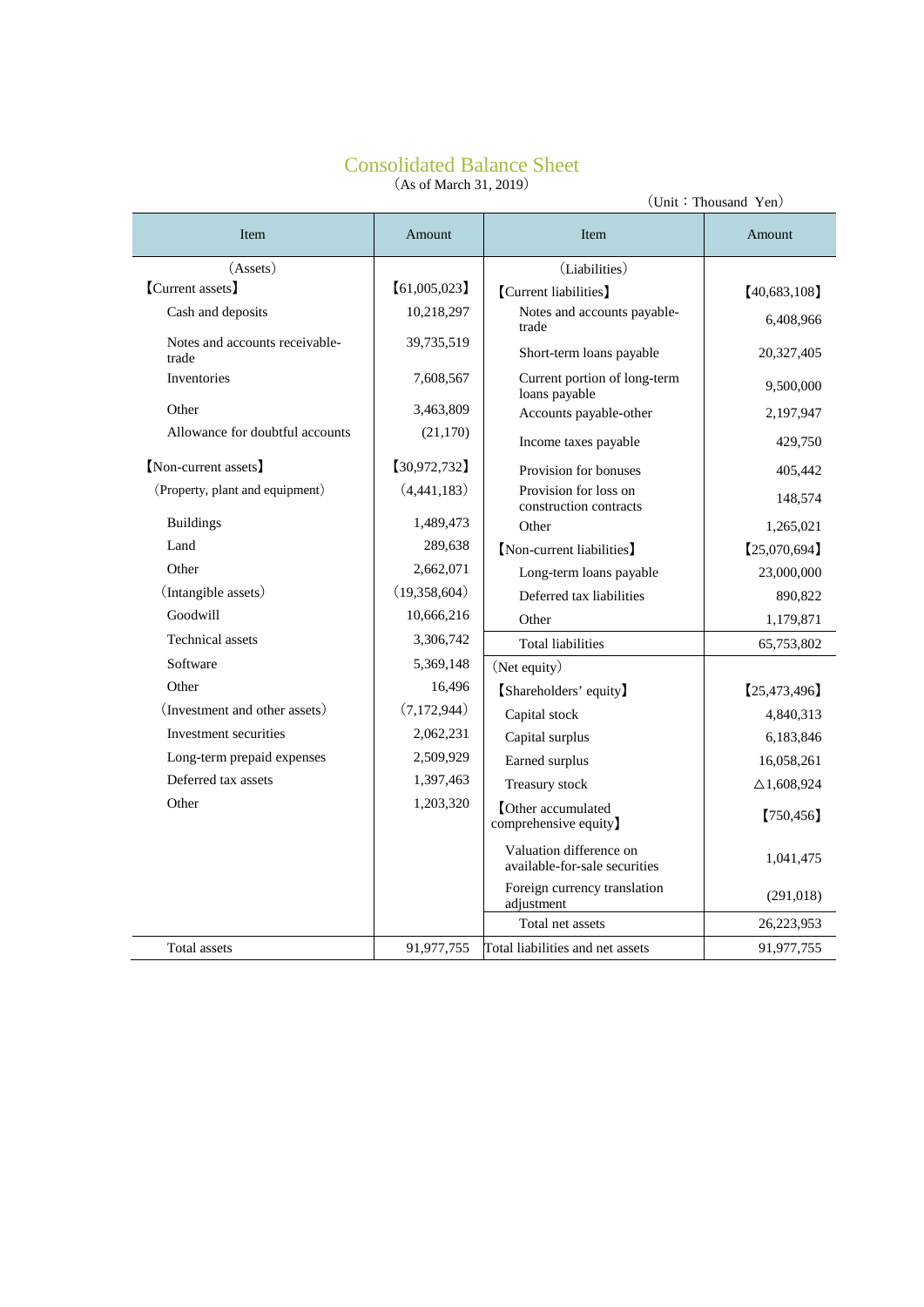# Consolidated Statements of Income

(From April 1, 2018 To March 31, 2019)

|                                              | (Unit: Thousand Yen) |
|----------------------------------------------|----------------------|
| Item                                         | Amount               |
| Net sales                                    | 95,145,485           |
| Cost of sales                                | 75,509,000           |
| Gross profit                                 | 19,636,484           |
| Selling, general and administrative expenses | 19,062,844           |
| Operating income                             | 573,640              |
| Non-operating income                         | 490,431              |
| Interest income                              | 17,554               |
| Dividends earned                             | 79,908               |
| Gain on investments in partnership           | 5,542                |
| Receiving dispatching fee                    | 59,956               |
| Foreign exchange gains                       | 316,492              |
| Other                                        | 10,976               |
| Non-operating expenses                       | 561,447              |
| Interest expenses                            | 508,193              |
| Commission loan-payable                      | 500                  |
| Loss on sales of accounts receivable         | 38,068               |
| Other                                        | 14,686               |
| Ordinary income                              | 502,624              |
| Extraordinary income                         | 341,635              |
| Gain on sales of non-current assets          | 12,629               |
| Gain on transfer of business                 | 329,005              |
| <b>Extraordinary</b> loss                    | 1,898,664            |
| Loss on retirement of non-current assets     | 1,527,095            |
| Special retirement expenses                  | 371,568              |
| Net loss before taxes                        | 1,054,404            |
| Income taxes-current                         | 718,692              |
| Income taxes-deferred                        | (45, 779)            |
| Loss                                         | (1,727,317)          |
| Loss attributable to owners of the parent    | (1,727,317)          |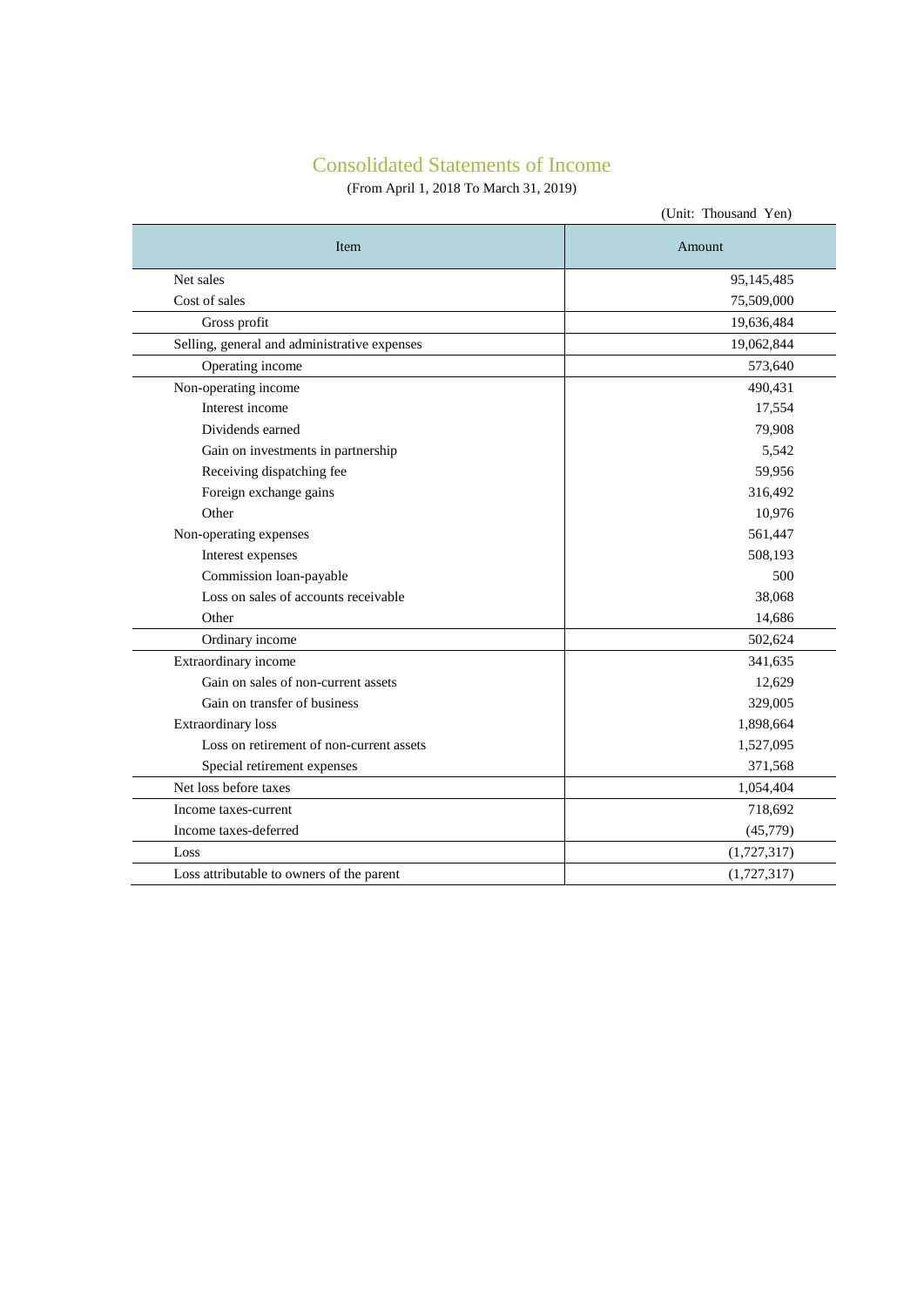# Consolidated Statements of Changes in Shareholders' Equity

(From April 1, 2018 To March 31, 2019)

| (Unit: Thousand Yen)                                                                    |                      |                 |                      |                 |                                  |  |  |  |
|-----------------------------------------------------------------------------------------|----------------------|-----------------|----------------------|-----------------|----------------------------------|--|--|--|
|                                                                                         | Shareholders' equity |                 |                      |                 |                                  |  |  |  |
|                                                                                         | Capital stock        | Capital surplus | Retained<br>earnings | Treasury shares | Total<br>shareholders'<br>equity |  |  |  |
| Balances at April 1, 2018                                                               | 4,840,313            | 6,183,562       | 18,524,246           | (1,656,229)     | 27,891,893                       |  |  |  |
| Changes of items during the<br>consolidated year                                        |                      |                 |                      |                 |                                  |  |  |  |
| Dividends of surplus                                                                    |                      |                 | (738, 667)           |                 | (738, 667)                       |  |  |  |
| Loss attributable to owners of<br>the parent                                            |                      |                 | (1,727,317)          |                 | (1,727,317)                      |  |  |  |
| Changes in scope of<br>consolidation                                                    |                      |                 |                      | (2)             | (2)                              |  |  |  |
| Purchase of treasury shares                                                             |                      | 283             |                      | 47,307          | 47,590                           |  |  |  |
| Net changes of items other than<br>shareholders' equity during the<br>consolidated year |                      |                 |                      |                 |                                  |  |  |  |
| Changes of items during the<br>consolidated year (total)                                |                      | 283             | (2,465,985)          | 47,305          | (2,418,396)                      |  |  |  |
| Balances at March 31, 2019                                                              | 4,840,313            | 6,183,846       | 16,058,261           | (1,608,924)     | 25,473,496                       |  |  |  |

|                                                                                         | Accumulated Other Comprehensive Income (AOCI)                  |                                               |                                                       |                  |
|-----------------------------------------------------------------------------------------|----------------------------------------------------------------|-----------------------------------------------|-------------------------------------------------------|------------------|
|                                                                                         | Valuation<br>difference on<br>available-for-sale<br>securities | Foreign currency<br>translation<br>adjustment | Total other<br>accumulated<br>comprehensive<br>income | Total net assets |
| Balances at April 1, 2018                                                               | 3,241,184                                                      | 51,112                                        | 3,292,297                                             | 31,184,191       |
| Changes of items during the<br>consolidated year                                        |                                                                |                                               |                                                       |                  |
| Dividends of surplus                                                                    |                                                                |                                               |                                                       | (738, 667)       |
| Loss attributable to owners of<br>the parent                                            |                                                                |                                               |                                                       | (1,727,317)      |
| Change of scope of<br>consolidation                                                     | -                                                              |                                               |                                                       | (2)              |
| Disposal of treasury shares                                                             |                                                                |                                               |                                                       | 47,590           |
| Net changes of items other than<br>shareholders' equity during the<br>consolidated year | (2,199,709)                                                    | (342, 131)                                    | (2,541,841)                                           | (2,541,841)      |
| Changes of items during the<br>consolidated year (total)                                | (2,199,709)                                                    | (342, 131)                                    | (2,541,841)                                           | (4,960,237)      |
| Balances at March 31, 2019                                                              | 1,041,475                                                      | (291, 018)                                    | 750,456                                               | 26,223,953       |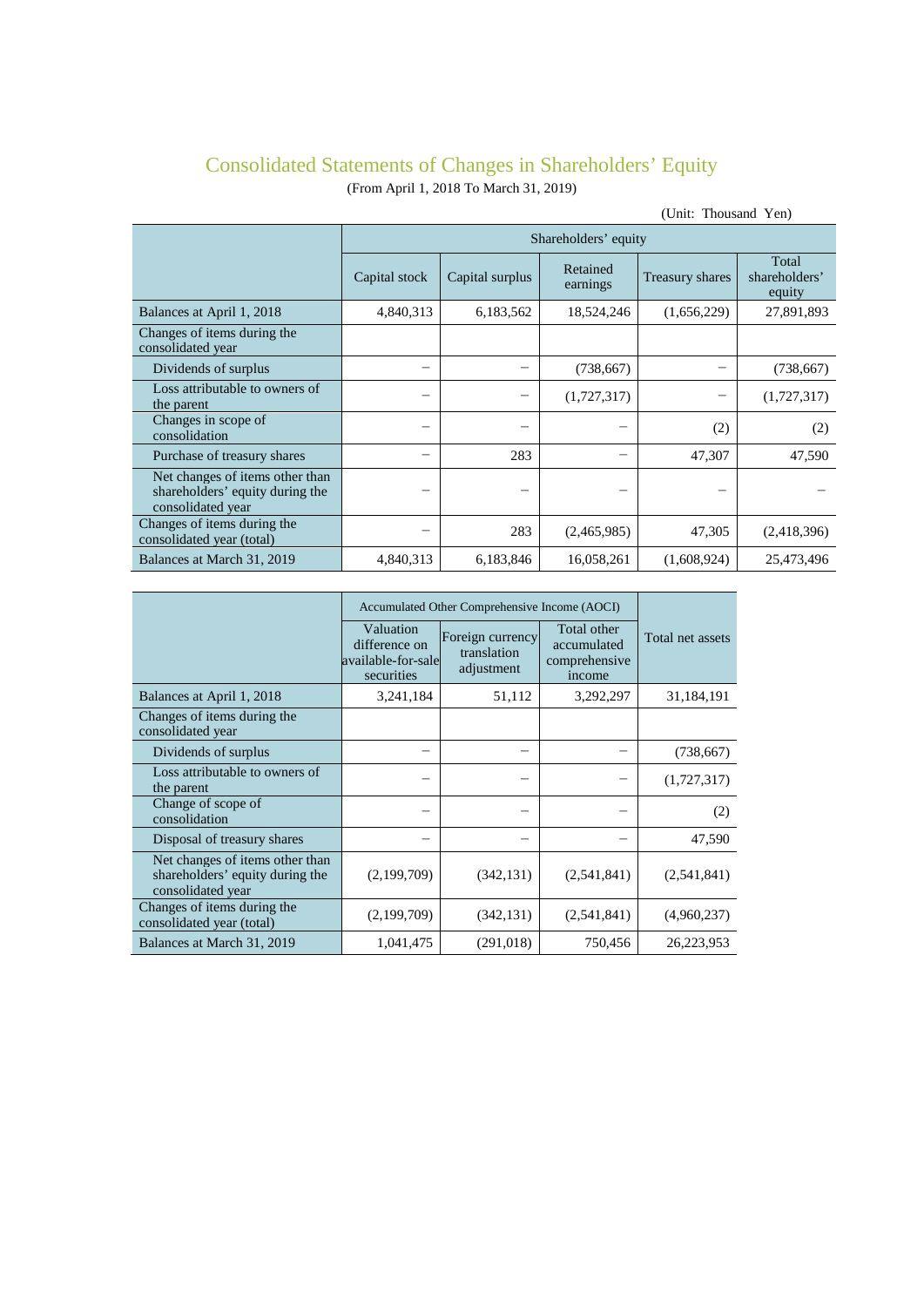# Balance Sheet

(As of March 31, 2019)

| (AS 01 March 31, 2019)<br>(Unit: Thousand Yen) |                   |                                                            |                         |  |  |
|------------------------------------------------|-------------------|------------------------------------------------------------|-------------------------|--|--|
| Item                                           | Amount            | Item                                                       | Amount                  |  |  |
| (A <sub>s</sub> )                              |                   | (Liabilities)                                              |                         |  |  |
| [Current assets]                               | [51,369,524]      | [Current liabilities]                                      | [32,861,373]            |  |  |
| Cash and deposits                              | 5,694,178         | Electrically recorded monetary<br>claims                   | 2,817,891               |  |  |
| Account receivables                            | 37,010,218        | Account payables-trade                                     | 2,839,660               |  |  |
| Merchandise and finished goods                 | 2,983,123         | Short-term loans payable                                   | 14,500,000              |  |  |
| Work in process                                | 774,860           | Current portion of long-term<br>loans payable              | 9,500,000               |  |  |
| Raw materials and supplies                     | 598,199           | Accounts payable-other                                     | 2,044,855               |  |  |
| Prepaid expenses                               | 222,065           | Income taxes payable                                       | 360,105                 |  |  |
| Other                                          | 4,089,451         | Accrued expenses                                           | 198,466                 |  |  |
| Allowance for doubtful<br>accounts             | $\triangle$ 2.574 | Deposits received                                          | 31,678                  |  |  |
| [Non-current assets]                           | [39,371,640]      | Provision for bonuses                                      | 377,910                 |  |  |
| (Tangible fixed assets)                        | (2,252,500)       | Provision for loss on construction<br>contracts            | 148,574                 |  |  |
| <b>Buildings</b>                               | 732,239           | Other                                                      | 42,230                  |  |  |
| Tools, furniture and fixtures                  | 891,136           | [Non-current liabilities]                                  | [23,604,367]            |  |  |
| Land                                           | 289,638           | Long-term loans payable                                    | 23,000,000              |  |  |
| Other                                          | 339,485           | Other                                                      | 604,367                 |  |  |
| (Intangible assets)                            | (2,383,123)       | <b>Total liabilities</b>                                   | 56,465,741              |  |  |
| Patent rights                                  | 406               | (Net assets)                                               |                         |  |  |
| Telephone subscription rights                  | 4,595             | [Shareholders' equity]                                     | [34, 269, 608]          |  |  |
| Software                                       | 2,378,121         | (Capital stock)                                            | (4,840,313)             |  |  |
| (Investment and other assets)                  | (34, 736, 017)    | (Capital surplus)                                          | (6,183,846)             |  |  |
| Investment securities                          | 567,007           | Legal capital surplus                                      | 6,181,300               |  |  |
| Shares of subsidiaries and<br>associates       | 29,332,017        | Other capital surplus                                      | 2,545                   |  |  |
| Long-term loans receivable                     | 12,924            | (Retained earnings)                                        | (24, 854, 373)          |  |  |
| Long-term prepaid expenses                     | 2,486,339         | Legal retained earnings                                    | 97,042                  |  |  |
| Guarantee deposits                             | 270,388           | Other retained earnings                                    | 24,757,331              |  |  |
| Deferred tax assets                            | 1,177,431         | Voluntary retained earnings                                | 3,830,500               |  |  |
| Other                                          | 889,908           | Retained earnings brought<br>forward                       | 20,926,831              |  |  |
|                                                |                   | (Treasury shares)                                          | $(\triangle 1,608,924)$ |  |  |
|                                                |                   | [Valuation and translation adjustment]                     | [5,815]                 |  |  |
|                                                |                   | (Valuation difference on<br>available-for-sale securities) | (5,815)                 |  |  |
|                                                |                   | Total net assets                                           | 34,275,424              |  |  |
| Total assets                                   | 90,741,165        | Total liabilities and net assets                           | 90,741,165              |  |  |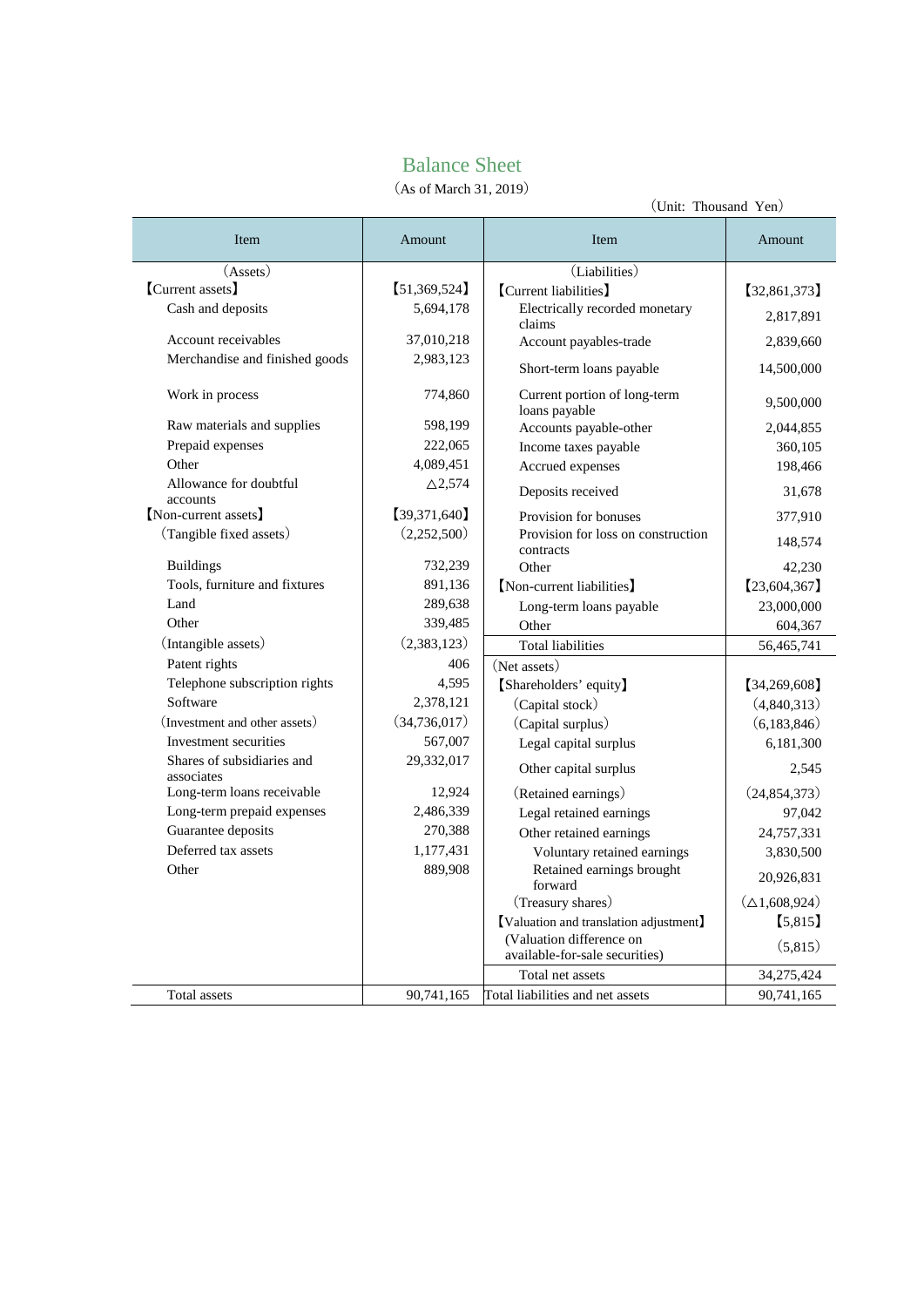# Statements of Income

# (From April 1, 2018 To March 31, 2019)

|                                              | (Unit: Thousand Yen) |
|----------------------------------------------|----------------------|
| Item                                         | Amount               |
| <b>Net Sales</b>                             | 81,494,172           |
| Cost of sales                                | 68,833,297           |
| Gross profit                                 | 12,660,874           |
| Selling, general and administrative expenses | 9,342,621            |
| Operating income                             | 3,318,252            |
| Non-operating income                         | 891,871              |
| Interest and dividend income                 | 723,197              |
| Gain on investments in partnership           | 5,542                |
| Foreign exchange gains                       | 121,529              |
| Other                                        | 41,600               |
| Non-operating expenses                       | 363,411              |
| Interest expenses                            | 311,090              |
| Commission loan-payable                      | 500                  |
| Loss on sales of accounts receivable         | 38,068               |
| Other                                        | 13,752               |
| Ordinary income                              | 3,846,713            |
| Extraordinary income                         | 341,635              |
| Gain on sales of non-current assets          | 12,629               |
| Gain on transfer of business                 | 329,005              |
| <b>Extraordinary</b> loss                    | 1,741,732            |
| Loss on retirement of non-current assets     | 1,407,748            |
| Special retirement expenses                  | 333,984              |
| Profit before income taxes                   | 2,446,616            |
| Income taxes-current                         | 717,466              |
| Income taxes-deferred                        | 56,278               |
| Profit                                       | 1,672,870            |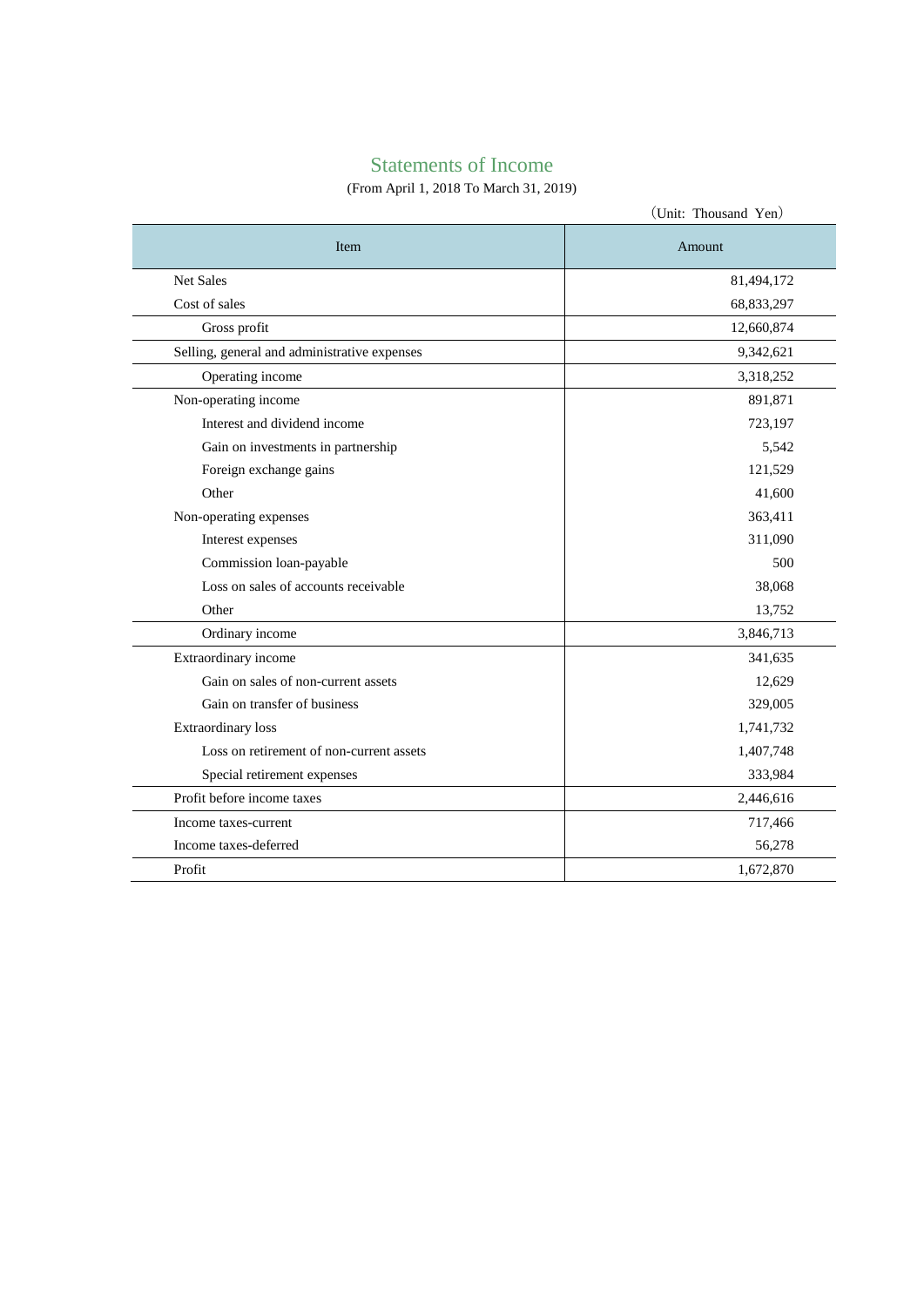# Statement of Changes in Equity

(From April 1, 2018 To March 31, 2019)

|                                                                                               | $\mathcal{L}$ only invasant ren $\lambda$ |                             |                             |                             |                               |                                   |                                            |                               |
|-----------------------------------------------------------------------------------------------|-------------------------------------------|-----------------------------|-----------------------------|-----------------------------|-------------------------------|-----------------------------------|--------------------------------------------|-------------------------------|
|                                                                                               | Shareholders' equity                      |                             |                             |                             |                               |                                   |                                            |                               |
|                                                                                               |                                           | Capital surplus             |                             |                             | Retained earnings             |                                   |                                            |                               |
|                                                                                               | Capital                                   |                             |                             |                             |                               | Other retained earnings           |                                            |                               |
|                                                                                               | stock                                     | Legal<br>capital<br>surplus | Other<br>capital<br>surplus | Total<br>capital<br>surplus | Legal<br>retained<br>earnings | Voluntary<br>retained<br>earnings | Retained<br>earnings<br>brought<br>forward | Total<br>retained<br>earnings |
| Balances at April 1,<br>2018                                                                  | 4,840,313                                 | 6,181,300                   | 2,262                       | 6,183,562                   | 97,042                        | 3,830,500                         | 19,992,628                                 | 23,920,170                    |
| Changes of items<br>during the<br>consolidated year                                           |                                           |                             |                             |                             |                               |                                   |                                            |                               |
| Dividends of<br>surplus                                                                       |                                           |                             | —                           |                             |                               |                                   | (738, 667)                                 | (738, 667)                    |
| Profit                                                                                        |                                           | $\equiv$                    |                             | $\qquad \qquad -$           |                               |                                   | 1,672,870                                  | 1,672,870                     |
| Purchase of treasury<br>shares                                                                |                                           |                             |                             | $\overline{\phantom{0}}$    |                               | $\overline{\phantom{0}}$          |                                            |                               |
| Disposal of treasury<br>shares                                                                |                                           |                             | 283                         | 283                         |                               |                                   |                                            |                               |
| Net changes of items<br>other than<br>shareholders' equity<br>during the<br>consolidated year |                                           |                             |                             |                             |                               |                                   |                                            |                               |
| Changes of items<br>during consolidated<br>year (total)                                       |                                           |                             | 283                         | 283                         |                               | -                                 | 934,202                                    | 934,202                       |
| Balances at March 31,<br>2019                                                                 | 4,840,313                                 | 6,181,300                   | 2,545                       | 6,183,846                   | 97,042                        | 3,830,500                         | 20,926,831                                 | 24,854,373                    |

|                                                                                         |                    | Shareholders' equity             | Valuation and translation<br>adjustments                       |                                                   | Total net assets |
|-----------------------------------------------------------------------------------------|--------------------|----------------------------------|----------------------------------------------------------------|---------------------------------------------------|------------------|
|                                                                                         | Treasury<br>shares | Total<br>shareholders'<br>equity | Valuation<br>difference on<br>available-for-sale<br>securities | Total valuation<br>and translation<br>adjustments |                  |
| Balances at April 1, 2018                                                               | (1,656,229)        | 33,287,817                       | 2,772                                                          | 2,772                                             | 33,290,590       |
| Changes of items during the<br>consolidated year                                        |                    |                                  |                                                                |                                                   |                  |
| Dividends surplus                                                                       |                    | (738, 667)                       | -                                                              |                                                   | (738, 667)       |
| Profit                                                                                  | -                  | 1,672,870                        | -                                                              | -                                                 | 1,672,870        |
| Purchase of treasury shares                                                             | (2)                | (2)                              |                                                                |                                                   | (2)              |
| Disposal of treasury shares                                                             | 47,307             | 47,590                           |                                                                |                                                   | 47,590           |
| Net changes of items other<br>than shareholders' equity<br>during the consolidated year |                    |                                  | 3,042                                                          | 3,042                                             | 3,042            |
| Changes of items during the<br>consolidated year (total)                                | 47,305             | 981,791                          | 3,042                                                          | 3,042                                             | 984,834          |
| Balances at March 31, 2019                                                              | (1,608,924)        | 34,269,608                       | 5,815                                                          | 5,815                                             | 34,275,424       |

(Unit: Thousand Yen)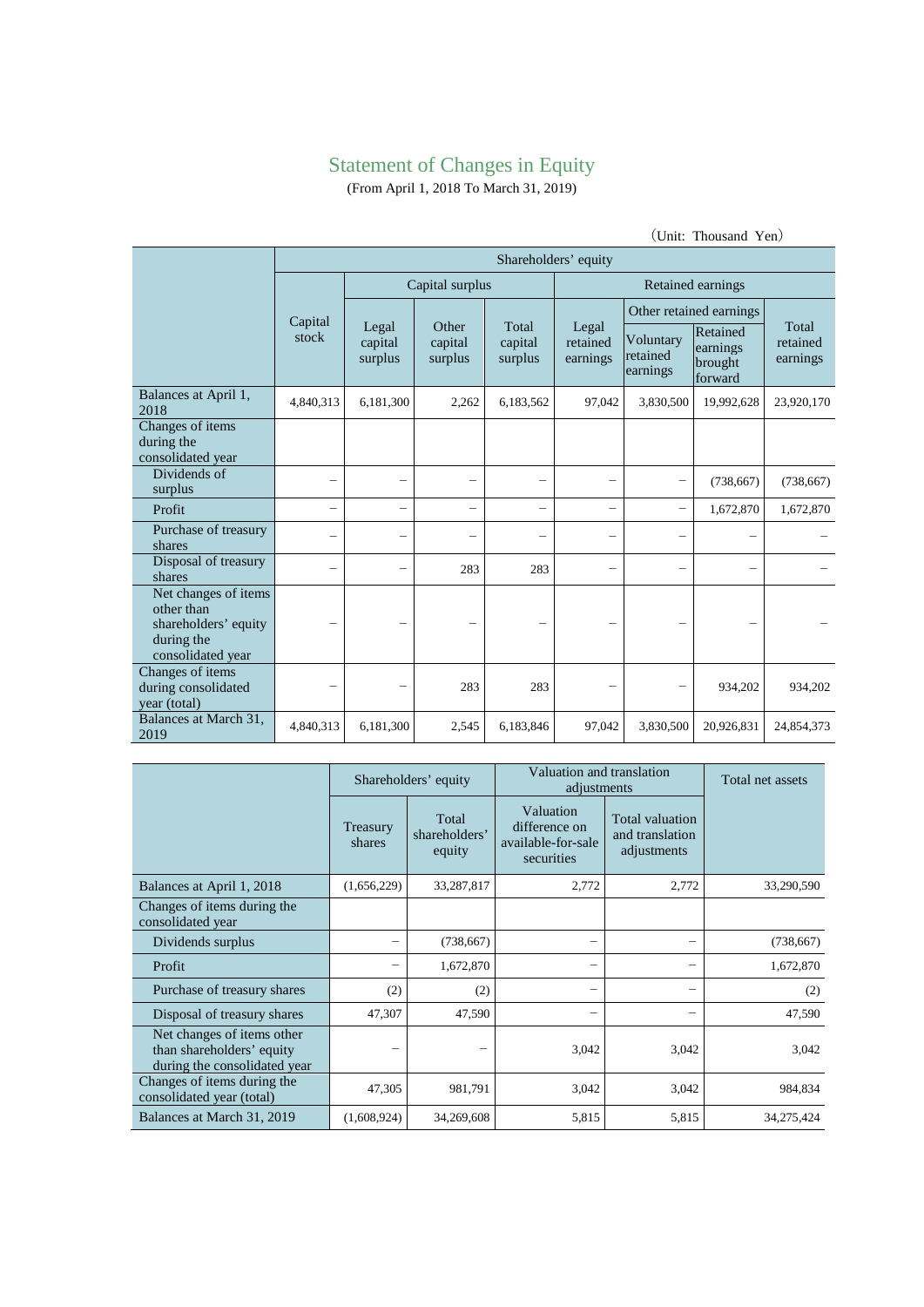# Audit Reports in consolidated financial statements

#### Independent Auditor's Report

To the Board of Directors of MegaChips Corporation

May 9, 2019

KPMG AZSA LLC Yasuhiro Wada (seal) Designated and Engagement Partner Certified Public Accountant

Tetsuo Yamada (seal) Designated and Engagement Partner Certified Public Accountant

Pursuant to the fourth paragraph of Article 444 of The Companies Act, we have audited the accompanying consolidated financial statements, which comprise the Consolidated financial statements for the fiscal year ended March 31, 2019 (April 1, 2018 to March 31, 2019), namely, Consolidated Balance Sheet, Consolidated Statements of Income, Consolidated Statements of Shareholders' Equity.

#### **Management's Responsibility for the Consolidated Financial Statements**

Management is responsible for the preparation and fair presentation of the consolidated financial statements in accordance with accounting principles generally accepted in Japan, and for designing and operating such internal control as management determines is necessary to enable the preparation and fair presentation of the consolidated financial statements that are free from material misstatement, whether due to fraud or error.

#### **Auditor's Responsibility**

.

Our responsibility is to express an opinion on the consolidated financial statements based on our audit as independent auditors. We conducted our audit in accordance with auditing standards generally accepted in Japan. Those standards require that we plan and perform the audit to obtain reasonable assurance about whether the consolidated financial statements are free from material misstatements.

An audit involves performing procedures to obtain audit evidence about the amounts and disclosures in the consolidated financial statements. The procedures selected and applied depend on our judgment, based on the assessment of the risks of material misstatements in the consolidated financial statements, whether due to fraud or error. In making those risk assessments, we consider internal controls relevant to the entity's preparation and fair presentation of the consolidated financial statements, in order to design audit procedures that are appropriate in the circumstances, but not for the purpose of expressing an opinion on the effectiveness of the entity's internal controls. An audit also includes evaluating the appropriateness of accounting policies used and method of application thereof, and the reasonableness of accounting estimates made by management, as well as evaluating the overall presentation of the consolidated financial statements. We believe that the audit evidence we have obtained is sufficient and appropriate to provide a basis for our audit opinion.

#### **Audit Opinion**

In our opinion, the consolidated financial statements referred to above present fairly, in all material respects, the consolidated financial position of MegaChips Corporation and consolidated subsidiaries in conformity with accounting principles generally accepted in Japan.

#### **Interest**

Our firm and the engagement partners do not have any interest in the Company for which disclosure is required in compliance with the Certified Public Accountants Act.

This is translated into English by MegaChips Corporation and intended to assist English speakers. The original report is in Japanese. If there is any discrepancy between this English report and the original Japanese report, the Japanese report prevails.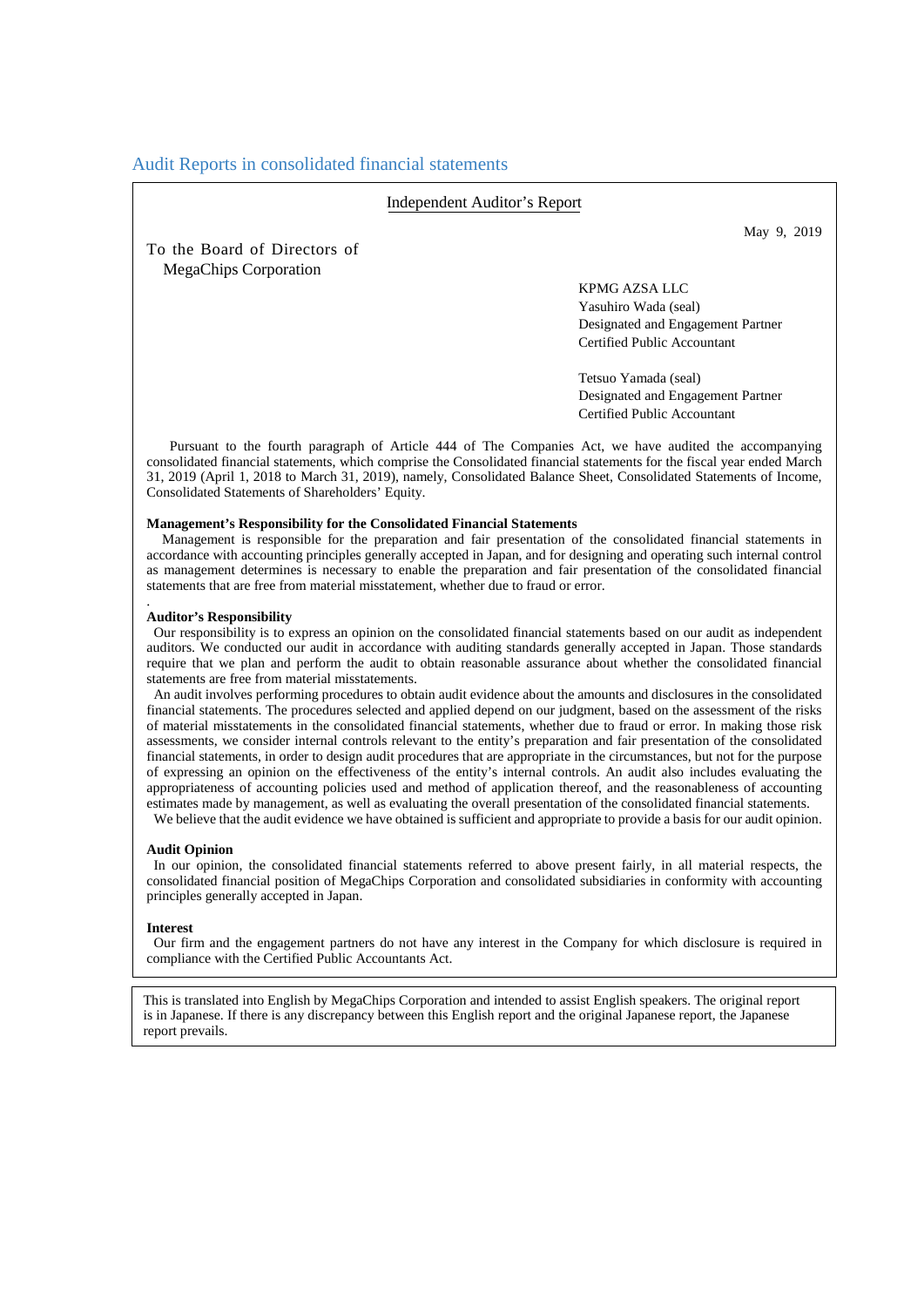# Audit Reports in financial statements

#### Independent Auditor's Report

To the Board of Directors of MegaChips Corporation

May 9, 2019

### KPMG AZSA LLC Yasuhiro Wada (seal) Designated and Engagement Partner Certified Public Accountant

Tetsuo Yamada (seal) Designated and Engagement Partner Certified Public Accountant

Pursuant to the first item, second paragraph of Article 436 of the Companies Act, we have audited the financial statements, namely, the Balance Sheet, Statements of Income, Statements of Shareholders' Equity for the fiscal year ended March 31, 2019 (April 1, 2018 to March 31, 2019).

#### **Management's Responsibility for the Financial Statements**

Management is responsible for the preparation and fair presentation of the financial statements and the accompanying supplemental schedules in conformity with accounting principles generally accepted in Japan, and for such internal control as management determines is necessary to enable the preparation of financial statements and the accompanying supplemental schedules that are free from material misstatement, whether due to fraud or error.

#### **Auditor's Responsibility**

Our responsibility is to express an opinion on the financial statements and the accompanying supplemental schedules based on our audit as independent auditors. We conducted our audit in accordance with auditing standards generally accepted in Japan. Those standards require that we plan and perform the audit to obtain reasonable assurance about whether the financial statements and the accompanying supplemental schedules are free from material misstatements.

An audit involves performing procedures to obtain audit evidence about the amounts and disclosures in the financial statements and the accompanying supplemental schedules. The procedures selected and applied depend on our judgment, based on the assessment of the risks of material misstatements in the financial statements and the accompanying supplemental schedules, whether due to fraud or error. In making those risk assessments, we consider internal controls relevant to the entity's preparation and fair presentation of the Financial Statements and the accompanying supplemental schedules, in order to design audit procedures that are appropriate in the circumstances, while the objective of the financial statement audit is not to express an opinion on the effectiveness of the entity's internal controls. An audit also includes evaluating the appropriateness of accounting policies used and method of application thereof, and the reasonableness of accounting estimates made by management, as well as evaluating the overall presentation of the consolidated financial statements.

We believe that the audit evidence we have obtained is sufficient and appropriate to provide a basis for our audit opinion.

#### **Audit Opinion**

In our opinion, the financial statements and the accompanying supplemental schedules referred to above present fairly, in all material respects, the financial position of MegaChips Corporation in conformity with accounting principles generally accepted in Japan.

#### **Interest**

Our firm and the engagement partners do not have any interest in the Company for which disclosure is required in compliance with the Certified Public Accountants Act.

This is translated into English by MegaChips Corporation and intended to assist English speakers. The original report is in Japanese. If there is any discrepancy between this English report and the original Japanese report, the Japanese report prevails.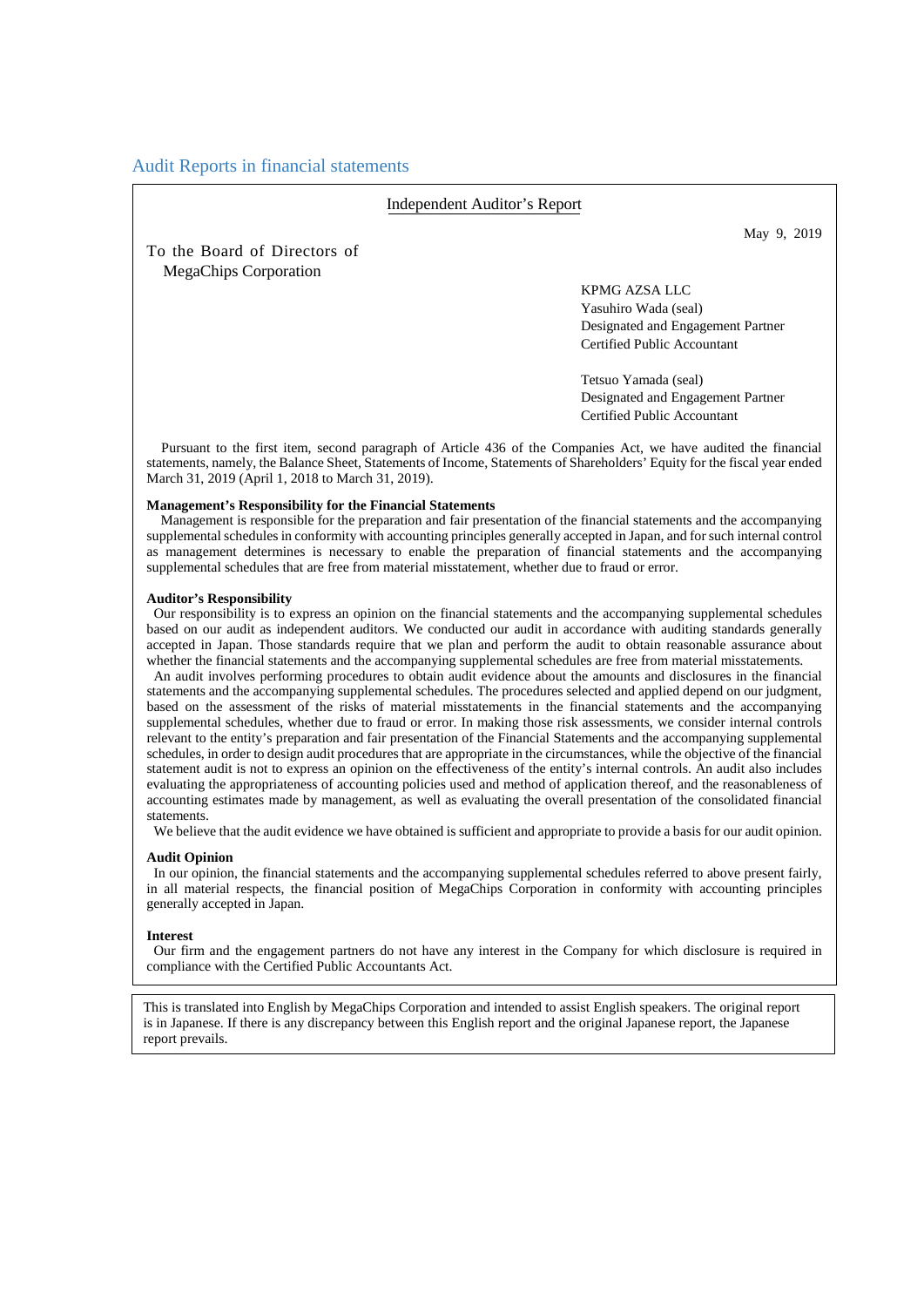#### Audit Report

With respect to the Directors' performance of their duties during the fiscal year from April 1, 2018 to March 31, 2019, the Audit & Supervisory Board has prepared this Audit Report after deliberations, based on the Audit Report prepared by each Audit & Supervisory Board Member, and hereby report as follows:

1.Method and Contents of Audit by Audit & Supervisory Board Members and Audit & Supervisory Board

⑴ The Audit & Supervisory Board has established the audit policies, audit plan, etc. and received a report from each Audit & Supervisory Board Member regarding the status of implementation of their audits and results thereof. In addition, the Audit & Supervisory Board has received reports from the Directors, etc. and the Independent Auditors regarding the status of performance of their duties and requested explanations as necessary.

⑵ In conformity with the Audit & Supervisory Board Members auditing standards established by the Audit & Supervisory Board, and in accordance with the audit policies and job assignment, etc. each Audit & Supervisory Board Members endeavored to facilitate a mutual understanding with the Directors, the Internal Audit and other employees, etc., endeavored to collect information and maintain and improve the audit environment, has implemented audit as follows:

 I. Attended the meetings of the Board of Directors and other important meetings, received reports on the status of performance of duties from the Directors and other employees, and request explanations as necessary, examined important approval/decision documents, and inspected the status of the corporate affairs and assets. With respect to the subsidiaries, each Audit & Supervisory Board Member endeavored to facilitate a mutual understanding and exchanged information with the Directors, Audit & Supervisory Board Members, etc. of each subsidiary and received from subsidiaries reports on their respective business as necessary.

II. Each Audit & Supervisory Board Member received regular reports from Director and employees concerning the architecture and implementation of (i) the contents of the Board of Directors' resolution regarding the development and maintenance of the system to ensure that the Directors listed within the Business Report, during the performance of their duties, complied with all laws, regulations and the Articles of Incorporation of the Company and other systems that are set forth in Paragraph 1 and 3, Article 100 of the Ordinance for Enforcement of the Companies Act of Japan as being necessary for ensuring the appropriateness of the corporate affairs of a joint stock company (kabushiki kaisha) and a Corporate Groups consists of a Company and its subsidiaries and (ii) the systems (internal control systems) based on such resolutions, and requested further information as necessary, making remarks when appropriate.

III. Each Audit & Supervisory Board Member monitored and verified whether the Independent

Auditors maintained its independence and properly conducted its audit, received a report from the Independent Auditors on the status of its performance of duties, and requested explanations as necessary. Each Audit & Supervisory Board Member was notified by the Independent Auditors that it had established a "system to ensure that the performance of the duties of the Independent Auditors was properly conducted" (the matters listed in the items of Article 131 of the Company Accounting Regulations) in accordance with the "Quality Control Standards for Audits" (Business Accounting Council on October 28, 2005), and requested explanations as necessary.